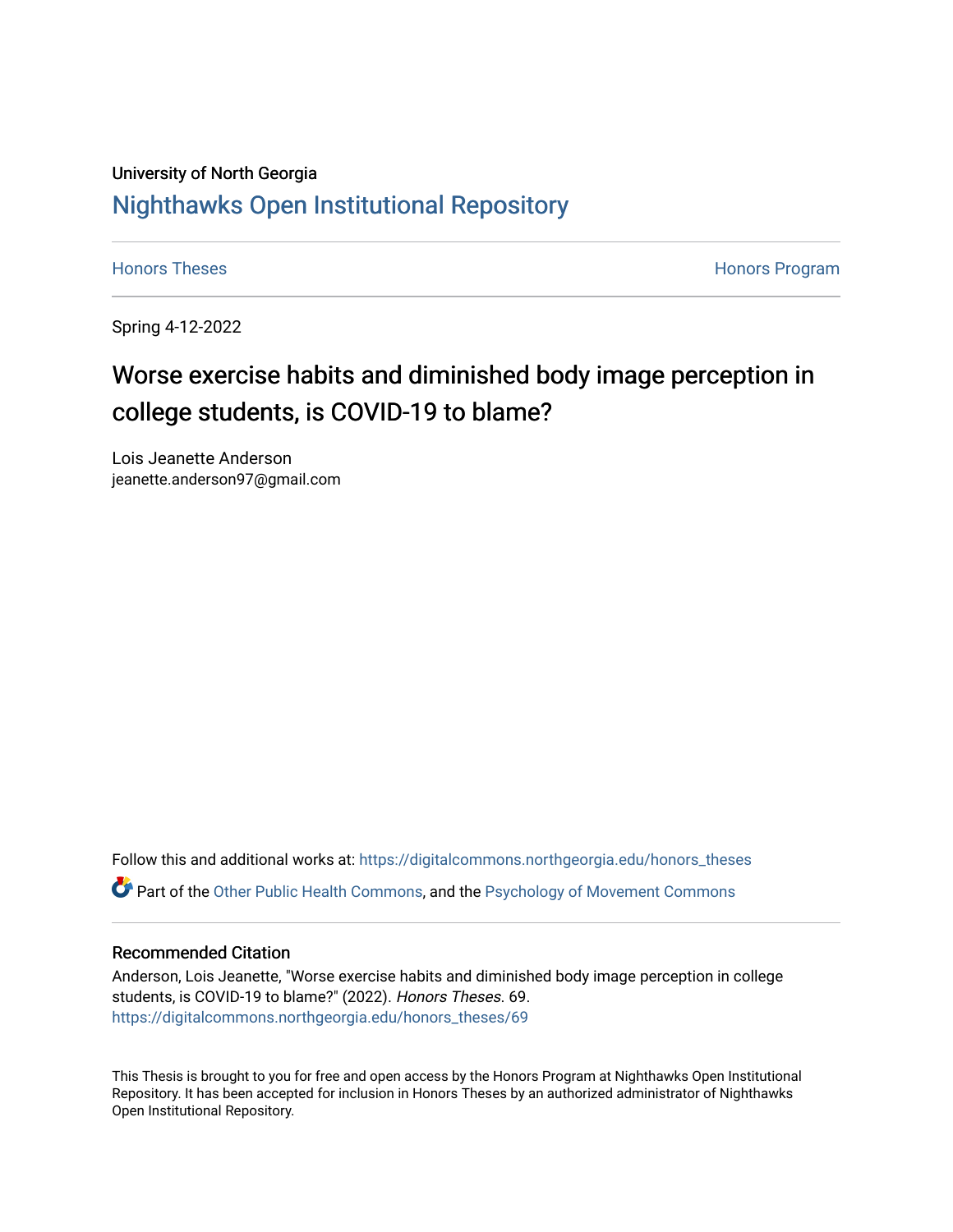# Worse exercise habits and diminished body image perception in college students,

# is COVID-19 to blame?

A Thesis Submitted to

The Faculty of the University of North Georgia

In Partial Fulfillment

Of the Requirements for the Degree

Bachelor of Science in Kinesiology

With Honors

L Jeanette Anderson

Spring 2022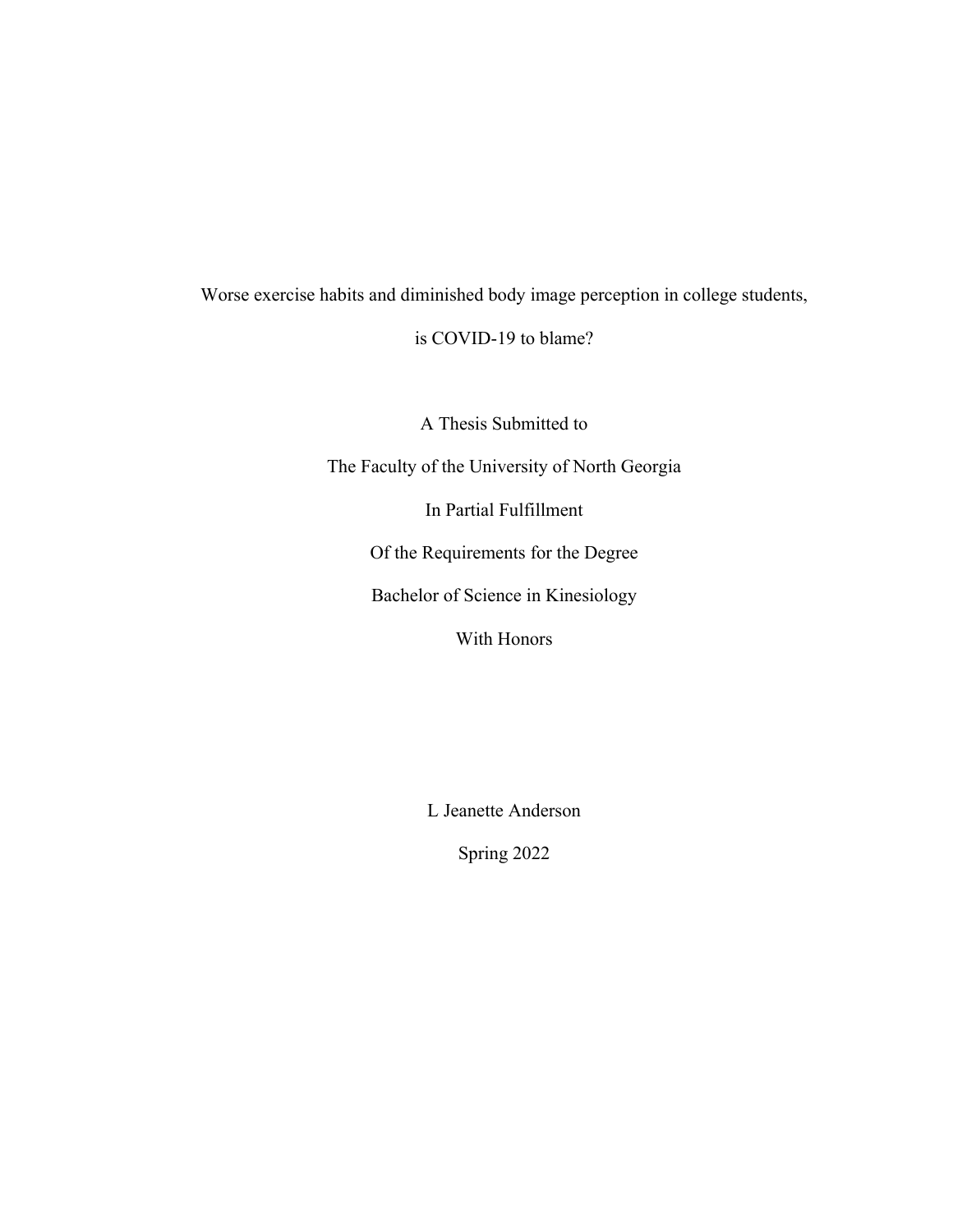# **Contents**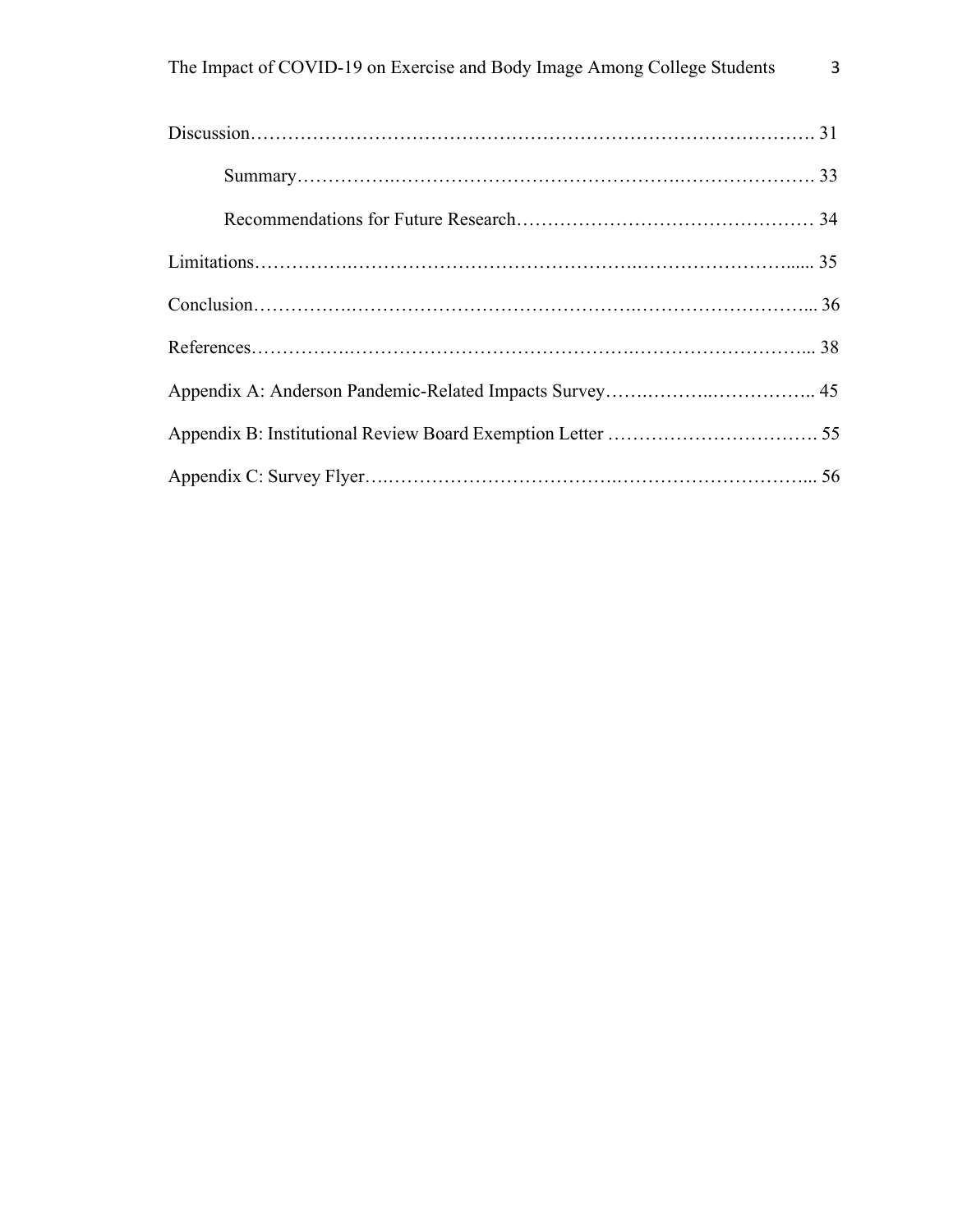#### **Acknowledgements**

I want to thank all my committee members for agreeing to follow along with me throughout the process of developing and refining my research thesis. I give a special thank you to my thesis chair, Dr. Jakiel, for making this process feel much smoother and feasible. I am incredibly grateful for the constant guidance and support you've provided without hesitation. You've challenged me to think critically, write professionally, and sacrificed your time to help me achieve this final step in my undergraduate career – Thank you.

Dr. Hyde, thank you for choosing to be on my thesis committee through an arbitrary request from across the office hallway. I'm grateful to have been able to learn from you in the kinesiology course, and I have no doubt I will take it with me into my future career.

Dr. Smith, thank you for also being a part of my thesis committee. I appreciate the time and effort you poured into helping me build my survey and your knowledge in other survey instruments. The guidance you provided on how to address body image perceptions versus body dysmorphia disorder was transformative in my writing. You have been an important piece of my journey through undergraduate school and in the Honors program itself.

Each member of my thesis committee has made a tremendous impact on my undergraduate career, and I know, undoubtedly, that I will carry these lessons into my future career. Thank you all for being incredible examples of mentors, educators, and being of upmost character.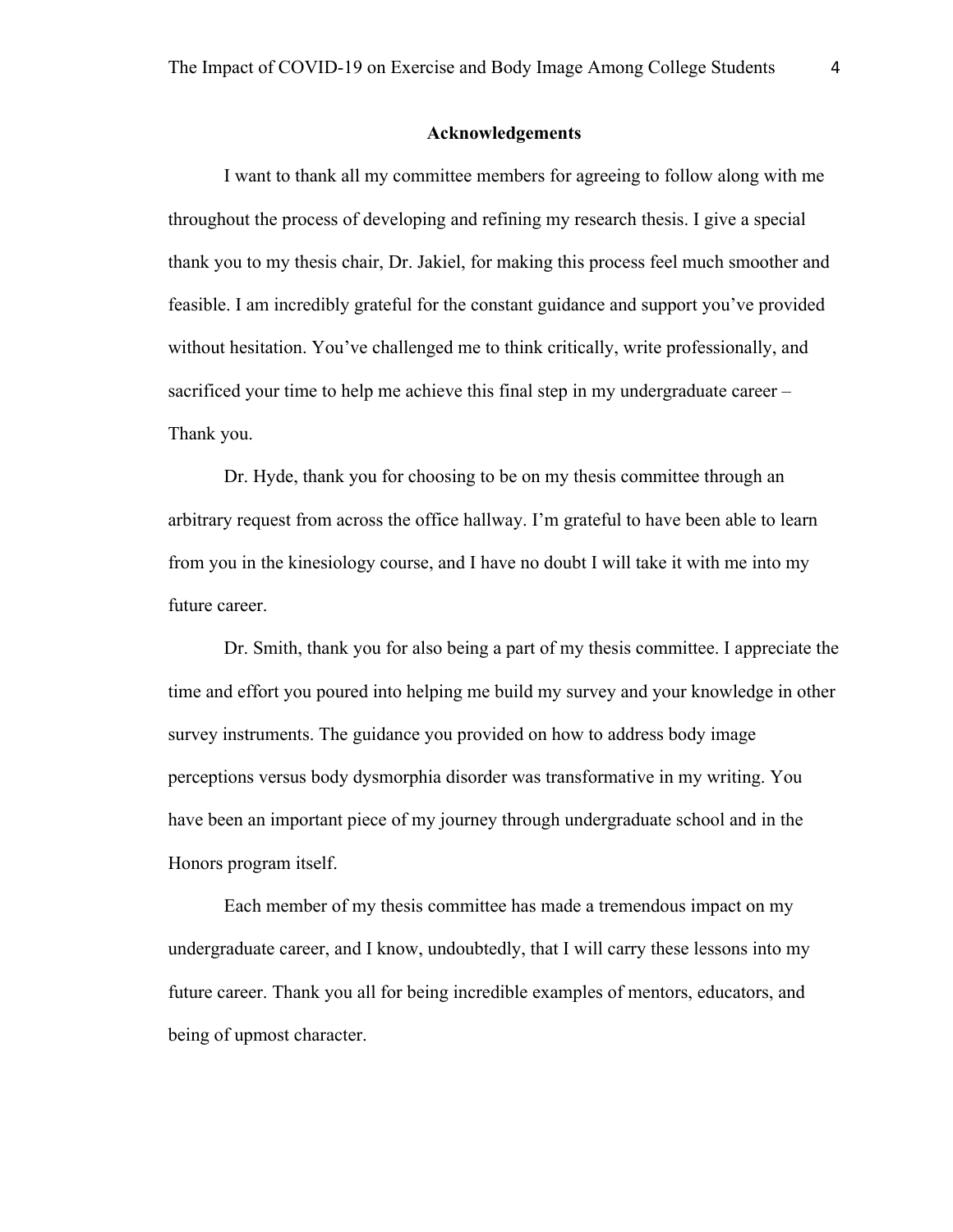# **Definitions**

- All-cause mortality: Death by any cause
- Body Dysmorphia Disorder (BDD): Derived from a Greek word meaning "obsessions" of shame of the body", BDD is a psychiatric condition described as a preoccupation and obsession with a perceived imperfection in an individual's own physical appearance that others likely would not notice.
- Body image: An individual's opinions concerning their own physical body, including its appearance, shape, and size
- Comorbidity: Occurrence of more than one illness or disease in an individual at a single point in time
- Coronavirus (COVID-19): Illness caused by the severe acute respiratory syndrome coronavirus 2 (SARS-CoV-2) microorganism that resulted in a worldwide pandemic in the early  $21<sup>st</sup>$  century
- Cross-sectional research: Research method that allows a researcher to view a population at a specific point in time
- The Diagnostic and Statistical Manual of Mental Disorders (DSM): Manual created by the American Psychiatric Association to be used as a tool to assess and diagnose mental disorders
- Exercise pre-conditioning: Bodily adaptation of a protective phenotype in both cardiac and skeletal muscle fibers due to endurance exercise training
- Negative body image: Body image perception whose predictors include body dissatisfaction, a drive for thinness, thin ideal internalization, overweight preoccupation, and body shame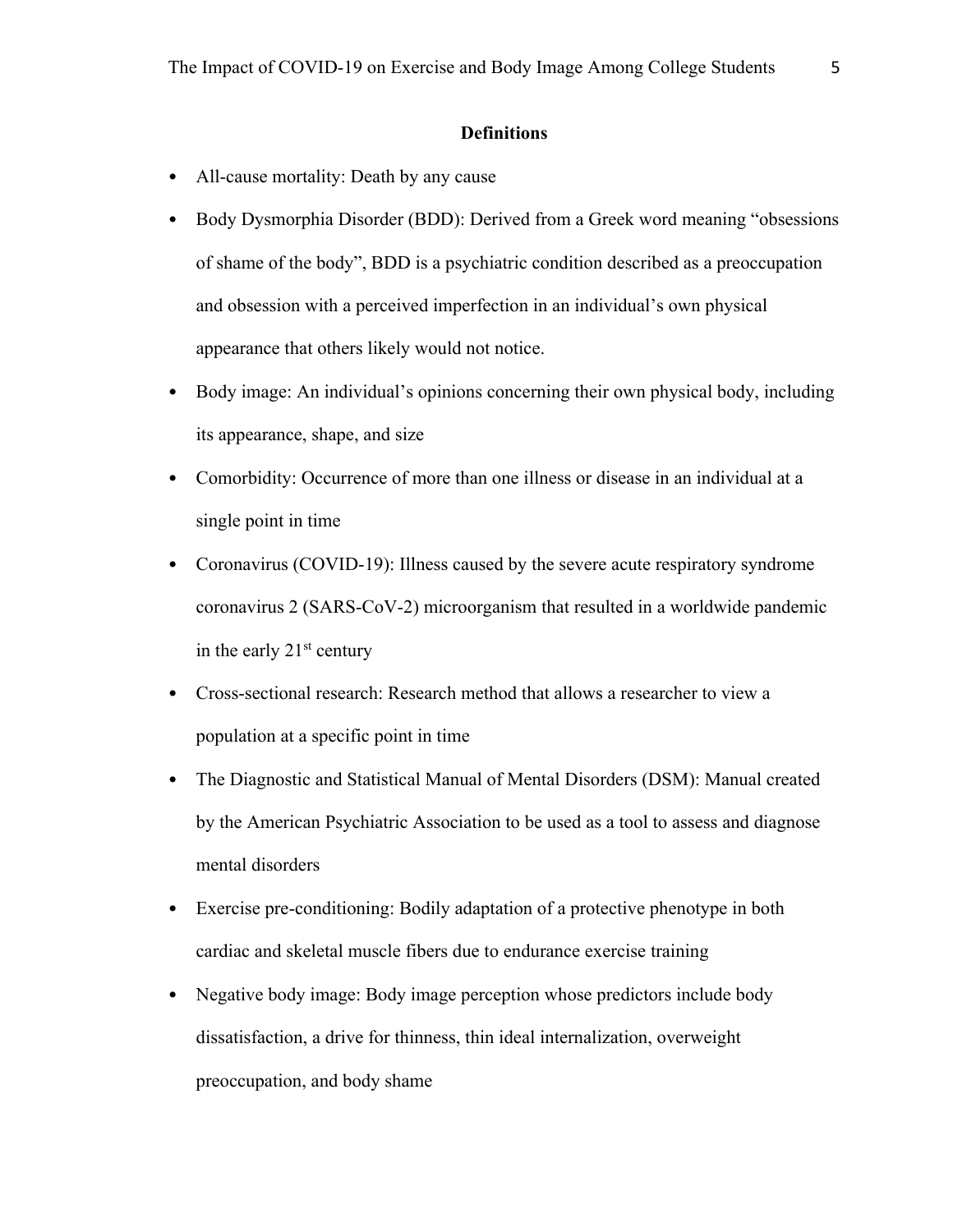- Physical activity (PA): Movement of the body that requires energy expenditure
- Physical inactivity: Lack of expending energy through movement
- Positive body image: Body image perception, which is multifaceted in nature, holistic, and shaped by social identities
- Voluntary response convenience sampling: Method of research sampling in which the population of interest is both efficient and more easily accessible to the researcher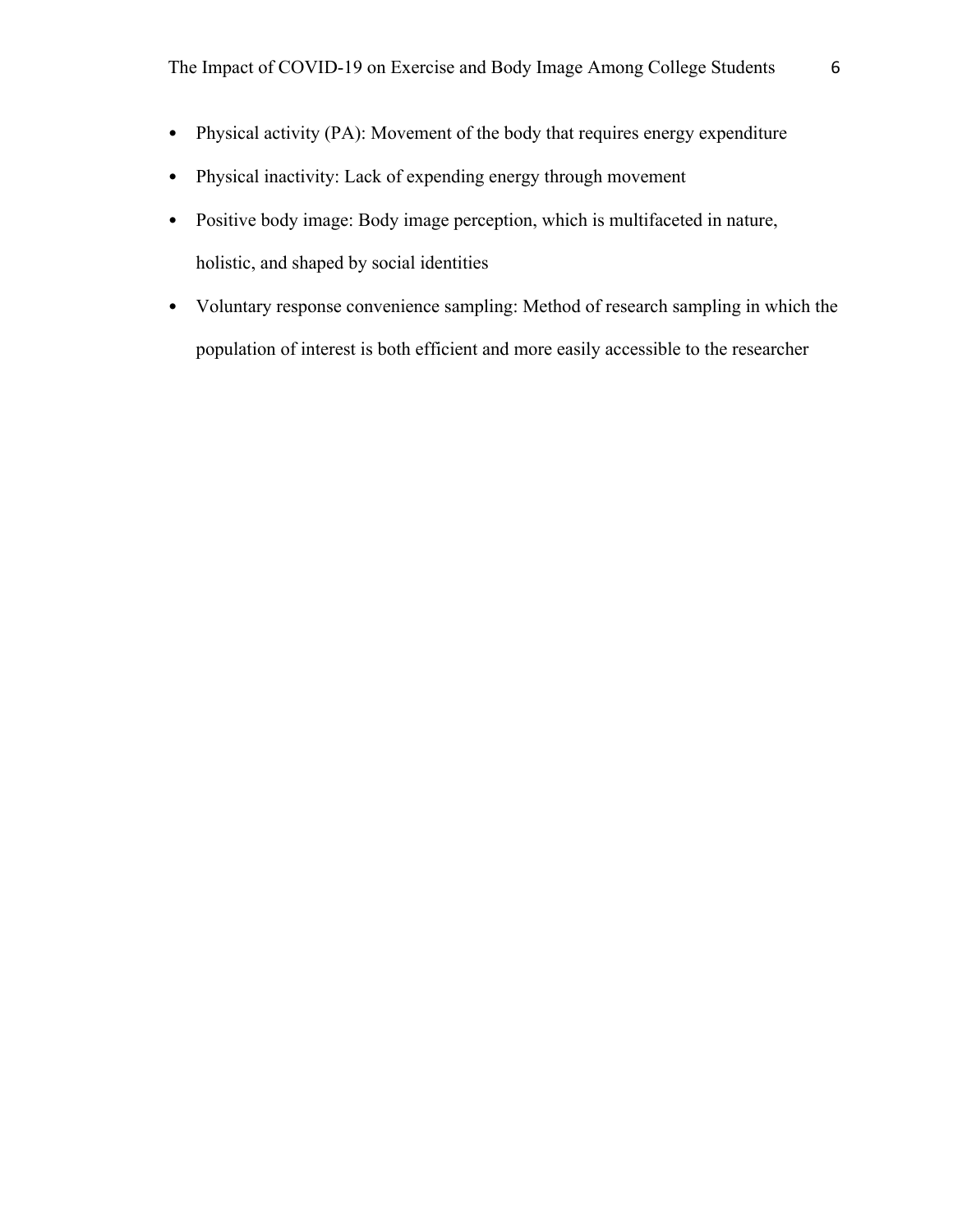Early reports suggested that the public health safety measures associated with the coronavirus (COVID-19) pandemic (e.g.: social distancing and stay-at-home orders) were creating negative consequences on individuals' physical and mental health (Huckins et al., 2020; Salazar de Pablo et al., 2020). Huckins et al. (2020) found that some negative consequences may include more sedentary behaviors and increased symptoms of depression and anxiety, specifically among college students. Substantial evidence exists to support the benefit of regular physical activity (PA) and exercise on all aspects of physical, mental, and emotional health (Biddle, 2016; Fletcher et al., 2018). Healthcare experts may argue that a worldwide pandemic has the potential to disrupt this harmonious connection between PA and all aspects of health.

Coronavirus is caused by a severe acute respiratory syndrome coronavirus 2 (SARS-CoV-2), the causal microorganism for the illness (Ita, 2021; Kirtipal et al., 2020). In comparison with influenza viruses, COVID-19 is both more susceptible and transmissible in certain populations of people (Centers for Disease Control and Prevention, 2022). Though both viruses have similar symptoms, the risks associated with the rapid spread of COVID-19 has been viewed to be potentially more detrimental. This leads to the implementation of numerous public health pre-cautionary measures during the pandemic.

The current guidelines for PA are defined by the United States Department of Health and Human Services (HHS) resource. These guidelines recommend a minimum of 150 to 300 minutes a week of moderate-intensity aerobic PA or 75 to 150 minutes a week of vigorous-intensity aerobic PA (Piercy et al., 2018). Examples of moderate-intensity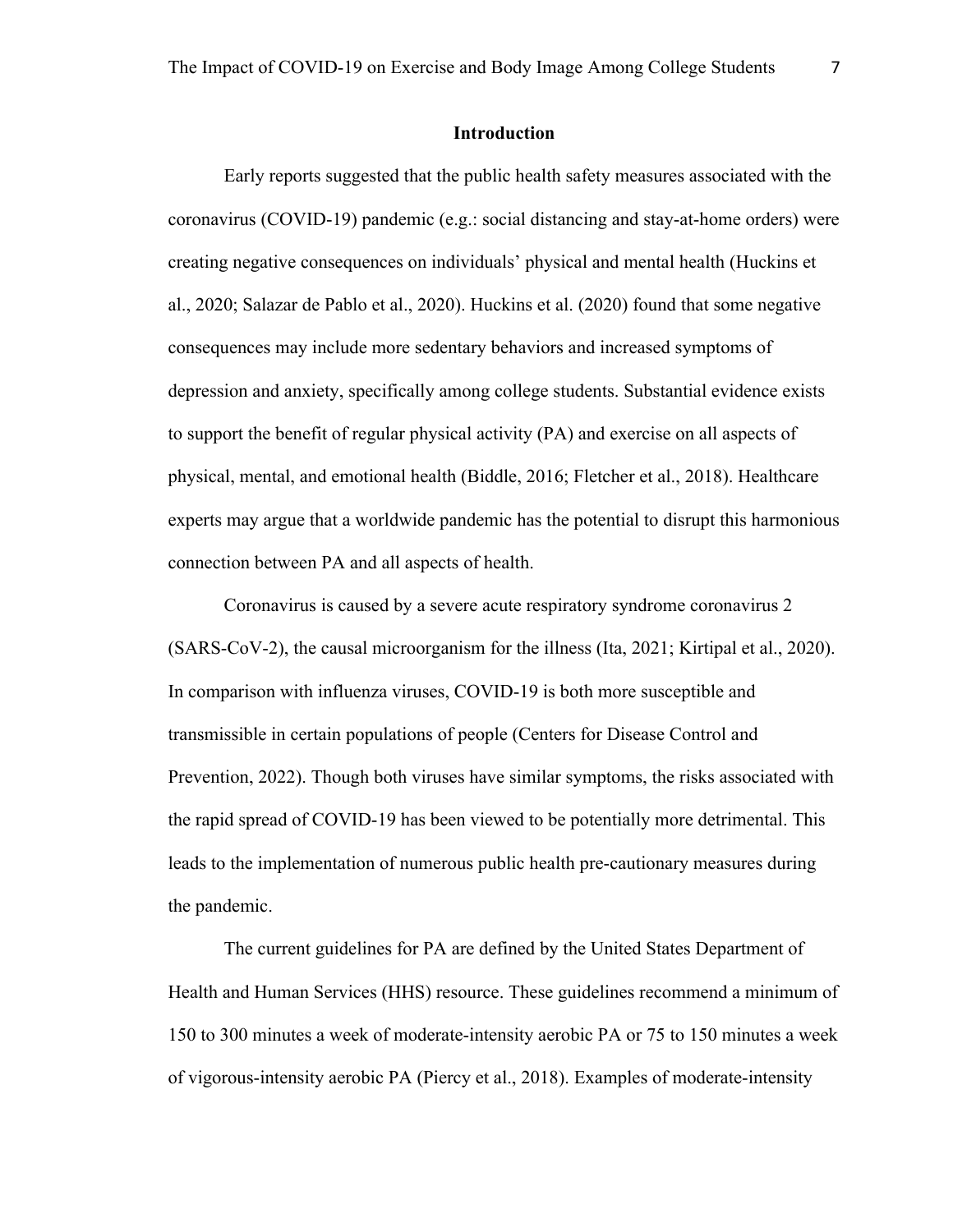exercise may include brisk walking, playing doubles tennis, or doing yardwork while vigorous-intensity may include jogging, walking stairs, or participating in a strenuous fitness class (Piercy et el., 2018). An alternative option to fulfill these recommendations would consist of an equivalent combination of moderate- and vigorous-intensity aerobic PA for apparently healthy adults (Piercy et al., 2018). Piercy et al (2018) provided a plethora of information regarding the positive effects that participation in PA has for the individual (Piercy et al., 2018). The proposed positive benefits for adults who follow these recommendations include improved sleep, cognition, bone health, physical function, a reduced risk of all-cause mortality (i.e., death from any cause), and a reduced risk for a plethora of chronic diseases (Piercy et al., 2018). Chronic diseases including cardiovascular disease, type 2 diabetes, hypertension, certain cancers, and dementia have been shown to place an additional burden on the healthcare system and the intervention of PA has been shown to be an effective countermeasure (Piercy et al., 2018). This sentiment was echoed by Ding et al., (2016) who conducted a study estimating the healthcare costs of physical inactivity to be \$53.8 billion globally in 2013. This highlighted the importance of PA as a method for preventing several chronic diseases and thus, reduce healthcare costs. Even with a sound body of empirical evidence and universally adopted public health efforts, there still has been a reported high prevalence of physical inactivity worldwide (Ding et al., 2016; Haileamlak, 2019).

The COVID-19 pandemic has greatly impacted societal, personal, and communal norms across the globe. In the face of such unprecedented times, the normal day-to-day operations of private and corporate businesses have been disrupted and forced to evolve. During the Spring 2020 academic year, universities made the abrupt shift to online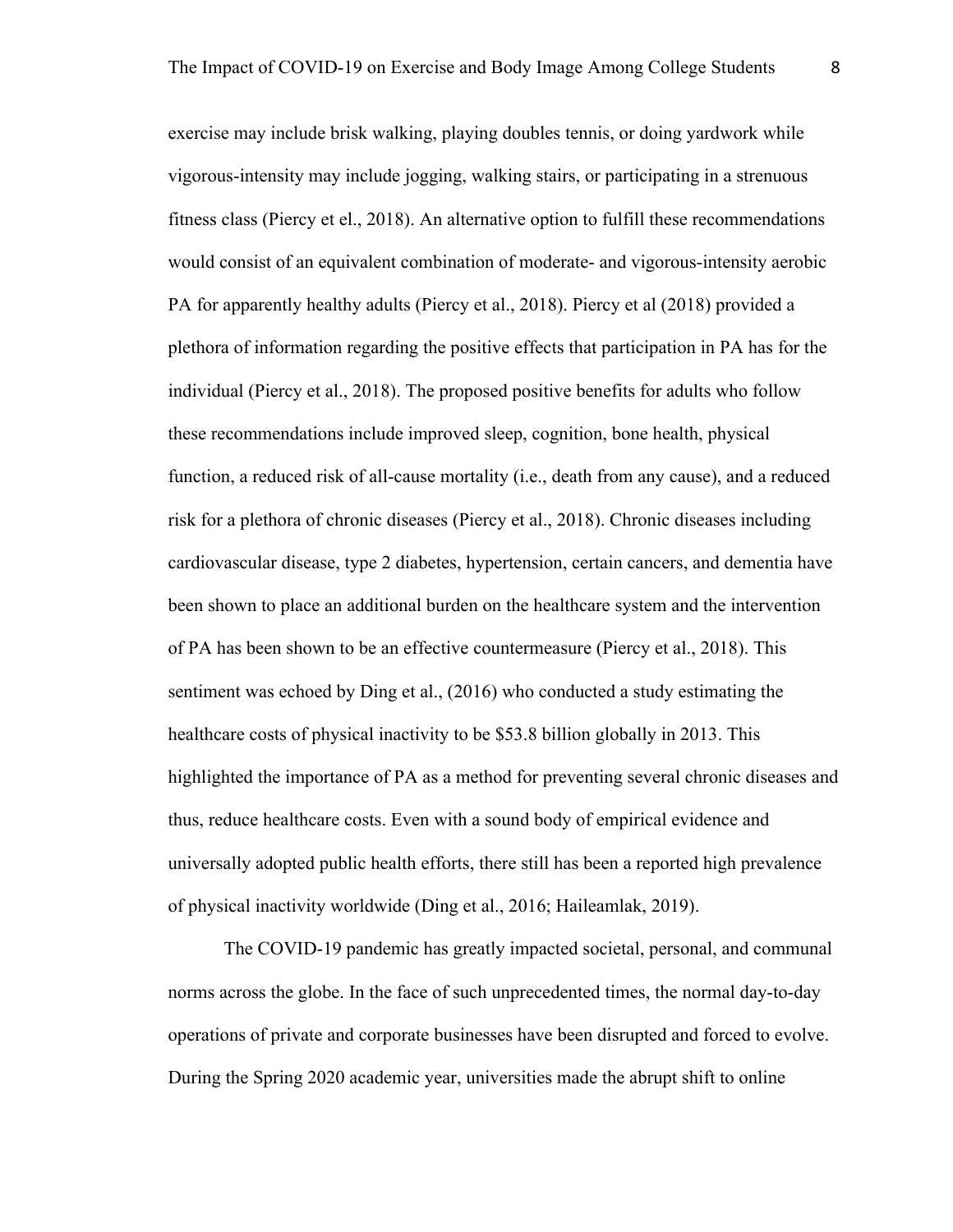instruction and college campuses were shut down in an attempt to minimize the spread of COVID-19 and to flatten the curve (Kornbluh, 2020). When university classes switched to online instruction due to COVID-19 precautions and restrictions, recreation centers drastically changed operational hours or were required to completely shut down. This possibly had an unintended side effect and further impacted post-secondary student levels of PA that solely related on these facilities (NIRSA, 2020). As a student at the University of North Georgia (UNG), I personally experienced a drastic shift in my own PA participation. While my own participation in PA has since returned to the recommended level, I believe these countermeasures impacted my own physical, mental, and emotional health.

Shang et al. (2021) showed a significant positive correlation ( $p < 0.001$ ) between PA and body image among individuals. This correlation encourages consideration of the impact COVID-19 had on body image among college students during the pandemic. Body image has been historically defined as an individual's perceptions or feeling towards their own physical body, including its appearance, shape, and size (Miranda et al., 2018). Knowing that a reduction in PA participation may impact an individual's body image perceptions, highlights the importance of having easily accessible and affordable fitness facilities on college campuses to assist in combating negative body image perceptions. One of the primary fees UNG post-secondary students pay is to fund and maintain a modern and functional student recreational center.

With several drastic changes in everyday life throughout the COVID-19 pandemic, this Thesis reviewed the potential impact that COVID-19 had on college students PA as well as the impact that reduced PA had on body image. Moreover, this Thesis assessed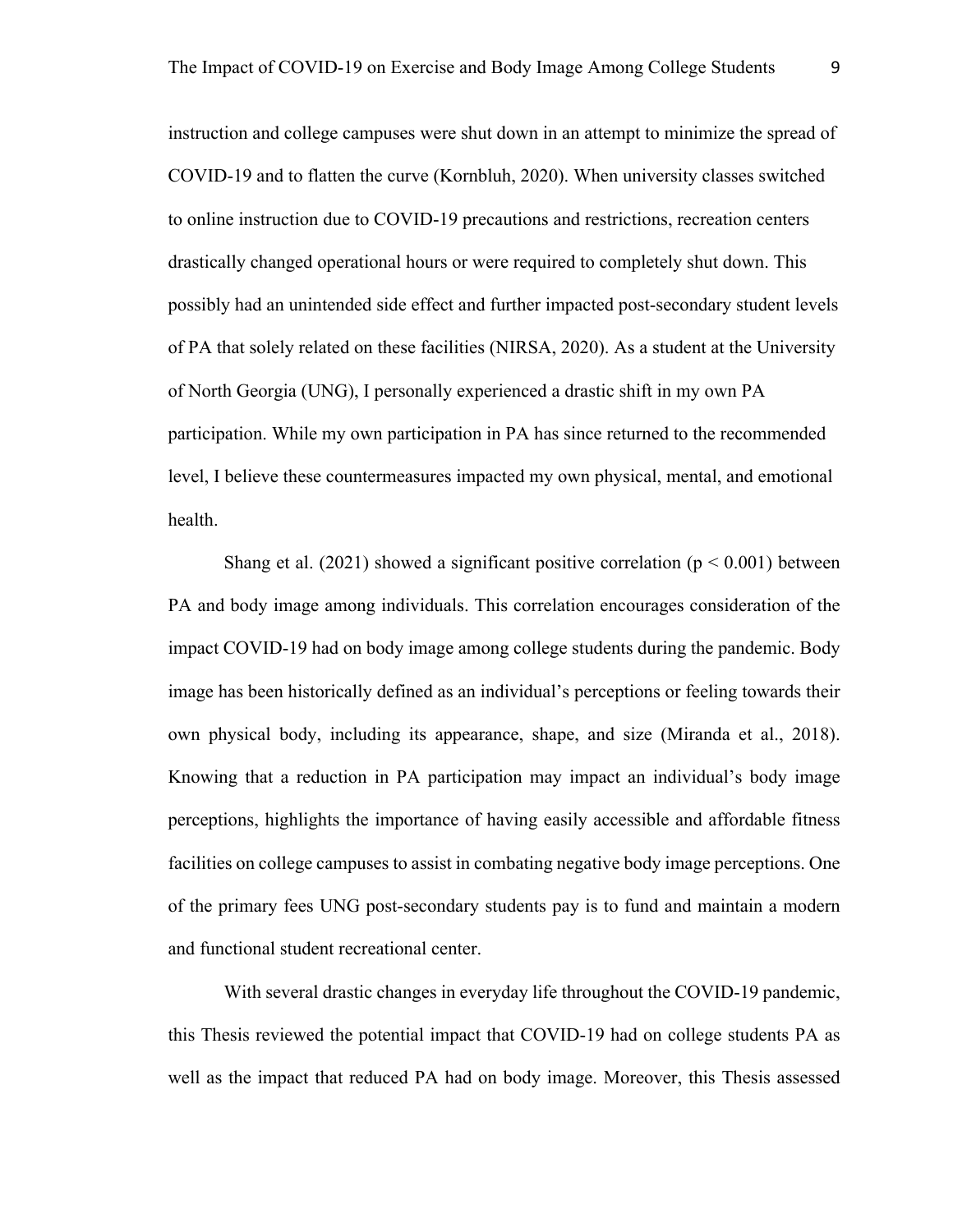whether COVID-19 had an influence on worsening body image among college students since students lost direct access to the university student recreation center and equipment when universities implemented additional restrictions and safeguard measures during periods of COVID-19 related lockdowns.

#### **Physical Activity and COVID-19**

The Centers for Disease Control and Prevention (CDC; n.d.) established recommendations to prevent the spread of COVID-19 including stay-at-home orders, social distancing, closure of parks, gymnasiums, and recreational fitness centers. An unintended side-effect of the implementation of these safety measures may have decreased PA participation among individuals who were reliant on these facilities. This trickling effect may have proved to be detrimental due to the knowledge of a direct correlation between PA, disease prevention, and quality of life (Haskell et al., 2007).

Often, there are comorbidities that need to be considered when accounting for prevalent diseases within unique patient populations that may require support from health centers. Comorbidities are defined as the occurrence of more than one illness or disease in an individual at one time (Merriam-Webster, n.d.). The comorbidity rate seen with COVID-19 cases are also commonly associated with chronic illnesses, which may be prevented by living a healthy lifestyle according to the current guidelines and recommendations (Piercy et al., 2018; Siordia, 2020). The most common comorbidity noted within COVID-19 cases is hypertension (30.7%) followed by diabetes mellitus (14.3%) and cardiovascular diseases (11.9%), all of which can be alleviated by living a healthy lifestyle (Siordia, 2020).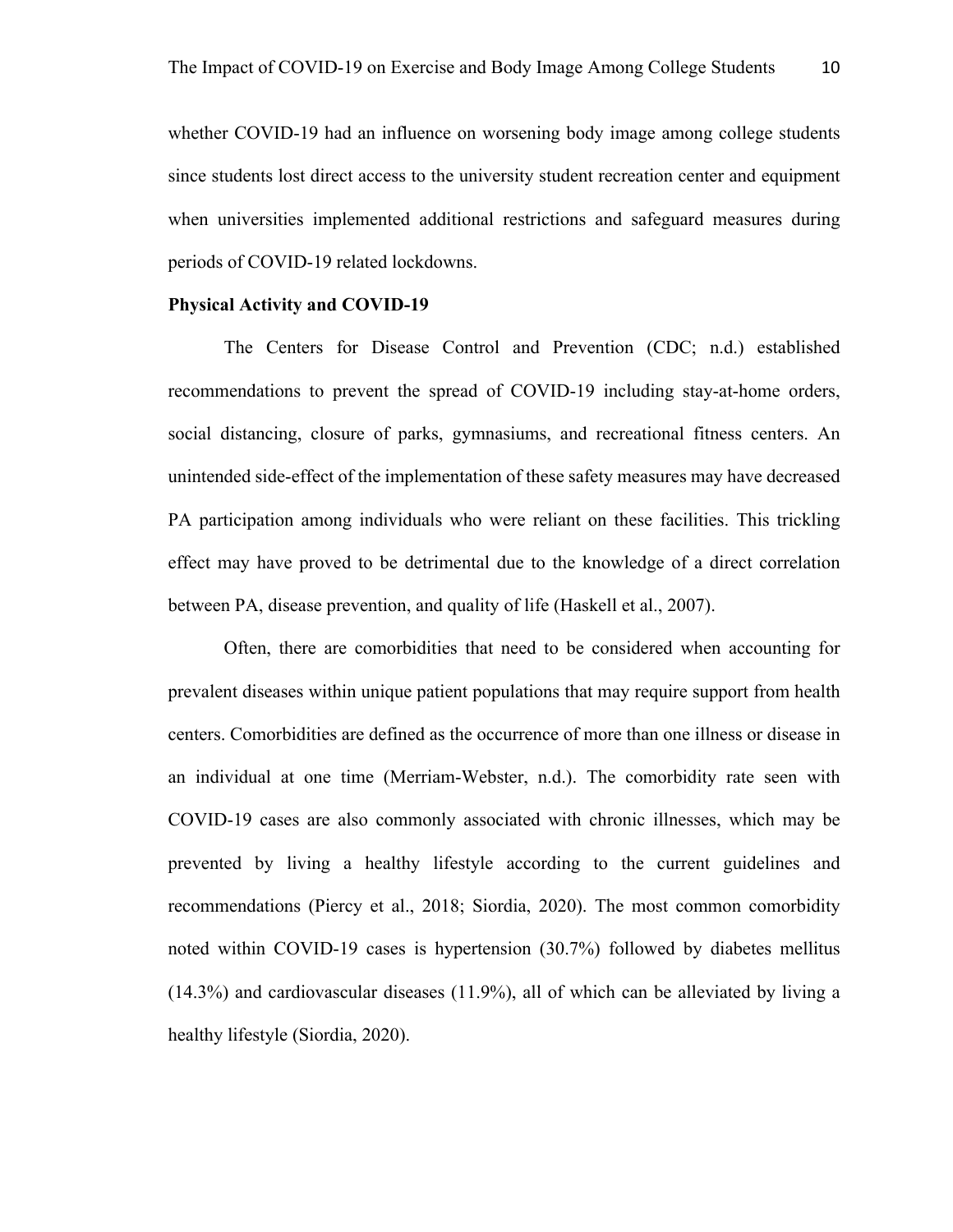The importance of following PA guidelines needs to be prioritized when participating in PA due to the hypothesis of a U-shaped relationship between PA and resistance to disease, as seen Figure 1 below (Eijsvogels et al., 2018). This hypothesis states that regular, moderate doses of PA have proven beneficial to overall health, while excessive amounts or intensities of PA may have negative consequences for immune function (Walsh et al., 2011). Moderate intensity exercise itself has proven to increase immune function and may potentially reduce the risk and severity of respiratory viral infections (Martin et al., 2009).

## **Figure 1**



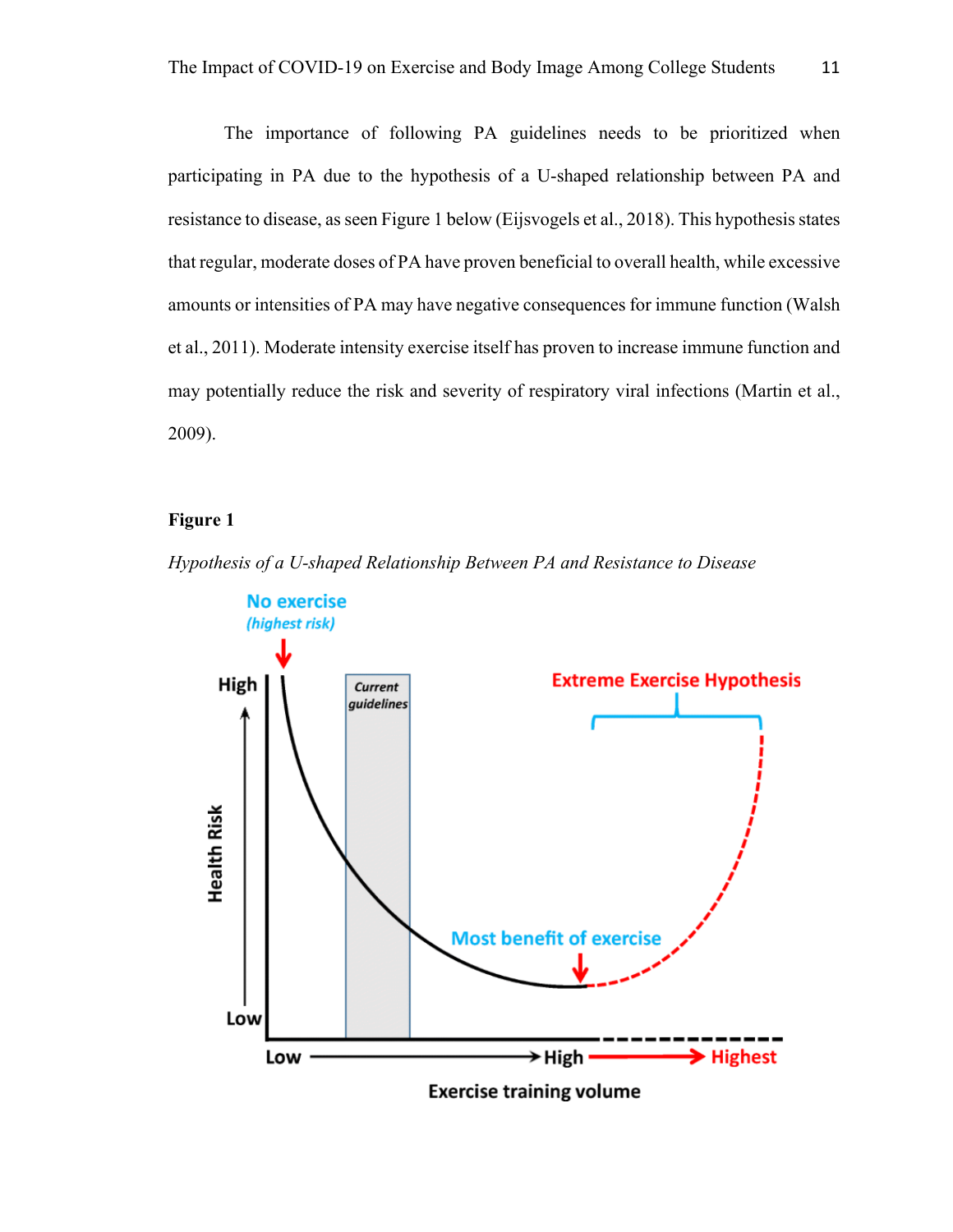Furthermore, there is evidence that many organ systems in the body undergo adaptations because of endurance exercise training, a term often coined exercise preconditioning (Powers et al., 2020). This term has been used to describe the adaptation of a protective phenotype in both cardiac and skeletal muscle fibers because of endurance exercise training, specifically highlighting its usefulness in prevention of inactivityinduced muscle atrophy (Powers et al., 2020; Woods et al., 2020). Analogously, Morton et al. (2019) found that exercise-induced changes in an enzyme found in the diaphragm muscle are essential to achieve the benefits of exercise-induced protections, specifically against ventilator-induced diaphragm dysfunction. Consequently, endurance athletes who contracted COVID-19 and required ventilator support as a result were predicted to benefit from the exercise pre-conditioning of the diaphragm muscles. While the population surveyed in this thesis was not solely restricted to endurance athletes, this is to simply note the body's overall unique adaptive responses to endurance training. Lastly, the consequences of COVID-19 related to social isolation on PA inversely impacted the global burden of cardiovascular disease (Peçanha et al., 2020; Piercy et al., 2018). As self-evident as it seems, PA and an overall healthy lifestyle can potentially reduce the risk and severity of COVID-19.

#### **Impact of Fitness Center Limitations on Physical Activity**

The COVID-19 pandemic caused gym and fitness center closures across the country, including most college campuses, making it important to acknowledge the impact that the lack of gym availability may have had on students (NIRSA, 2020). As fitness centers began to reopen, they did so at a limited capacity and additional safety procedures were required to be followed while allowing for indoor PA. The most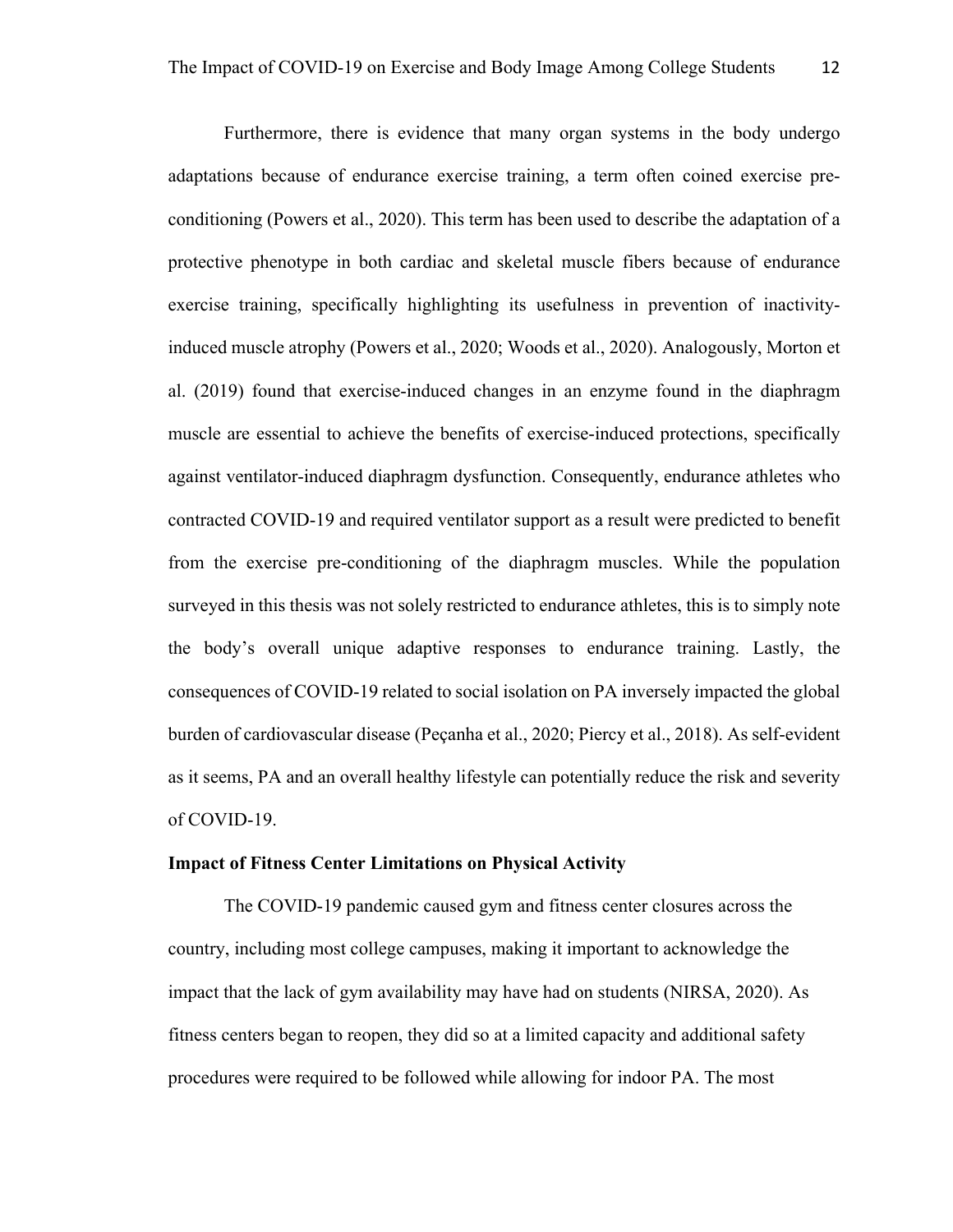prevalent and heavily debated procedures recommended by the CDC included regulations on mask-wearing among individuals, especially while indoors and sanitizing equipment after a single usage (Centers for Disease Control and Prevention, 2021). This may have potentially influenced people's willingness to engage in PA at these facilities due to the additional stress caused or conflicting work schedules during new operational hours. Financial concerns may have also impacted PA participation, since surveys confirmed that many Americans remained worried about financially meeting their basic needs even a year into the pandemic (Horowitz et al., 2021). Gym capacity limits, which ensured social distancing guidelines, along with indoor mask mandated policies and financial factors, may have compelled fewer individuals to attend fitness centers.

Pre-cautionary measures taken during the pandemic may have also impacted the dietary intake of those involved. Gallo et al. (2020) surveyed PA and diet in third-year biomedical students at a university in Australia and found that about 30% fewer students of both sexes achieved what would be considered sufficient levels of PA during the pandemic, compared to students that were enrolled in the same course two years prior. This study also found that females' energy intake was about 20% greater during the pandemic, likely due to an increase in energy density of foods during mealtime as well as snacking frequency (Gallo et al., 2020). Further into the pandemic during the summer of 2020, where gradual reductions of nationwide COVID-19 restrictions were underway, there was a follow-up study conducted six to eight weeks after the initial study; this supplemental study found that their initial findings had persisted in regards to the increased energy intake (Gallo et al., 2020). Data from this study established a cause for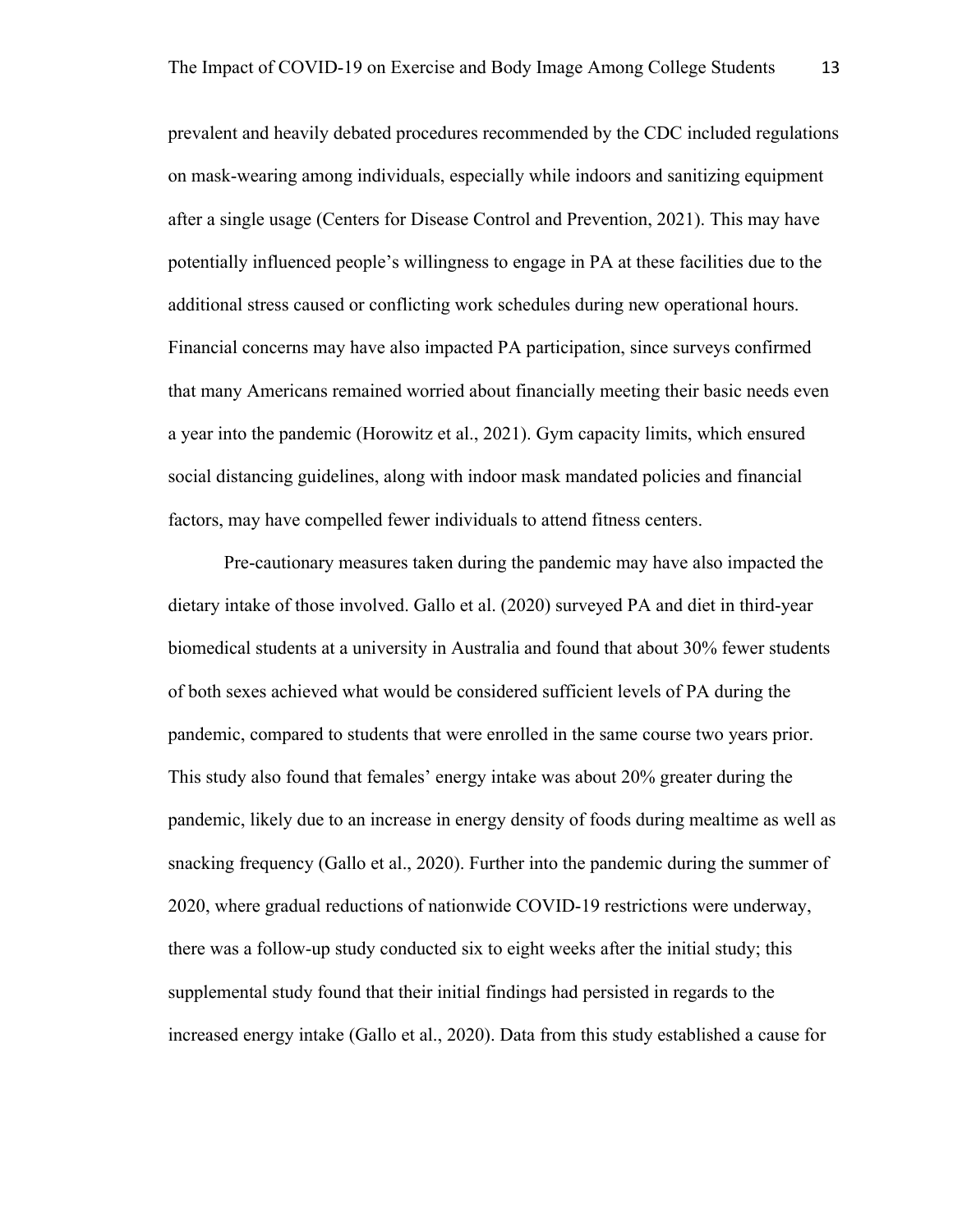concern based upon the significant health impact that COVID-19 isolation measures have on long-term diet and PA participation.

#### **Body Image and COVID-19**

Traditionally, body image research has been focused on defining negative body image and its predictors rather than focusing on positive body image. The main predictors of negative body image include body dissatisfaction, a drive for thinness, thin ideal internalization, overweight preoccupation, and body shame, which establish the connection between negative body image and disordered eating (Neumark-Sztainer, 2018). More recently, research has corrected this focus on negative body image, with a shifted focus to positive body image. Research on positive body image has emerged and flourished in the past decade and is defined as being distinct from negative body image, multifaceted in nature, holistic, and shaped by social identities (Tylka & Wood-Barcalow, 2015A). Some of these facets may include body appreciation, body acceptance/love, a conceptual definition of beauty, and inner positivity among other aspects (Tylka  $\&$ Wood-Barcalow, 2015A).

Though there is some overlap, negative body image perceptions are not to be confused with body dysmorphic disorder (BDD). The Diagnostic and Statistical Manual of Mental Disorders (DSM) by the American Psychiatric Association offers a current standard definition and classification of BDD in the DSM-5 edition, though it first became a psychiatric diagnosis in the DSM-3-R of 1987 (*History of BDD*, n.d). Nicewicz & Boutrouille (2021) have labeled BDD as a psychiatric condition described as a preoccupation and obsession with a perceived imperfection in an individual's own physical appearance that others likely would not notice. The term for BDD was derived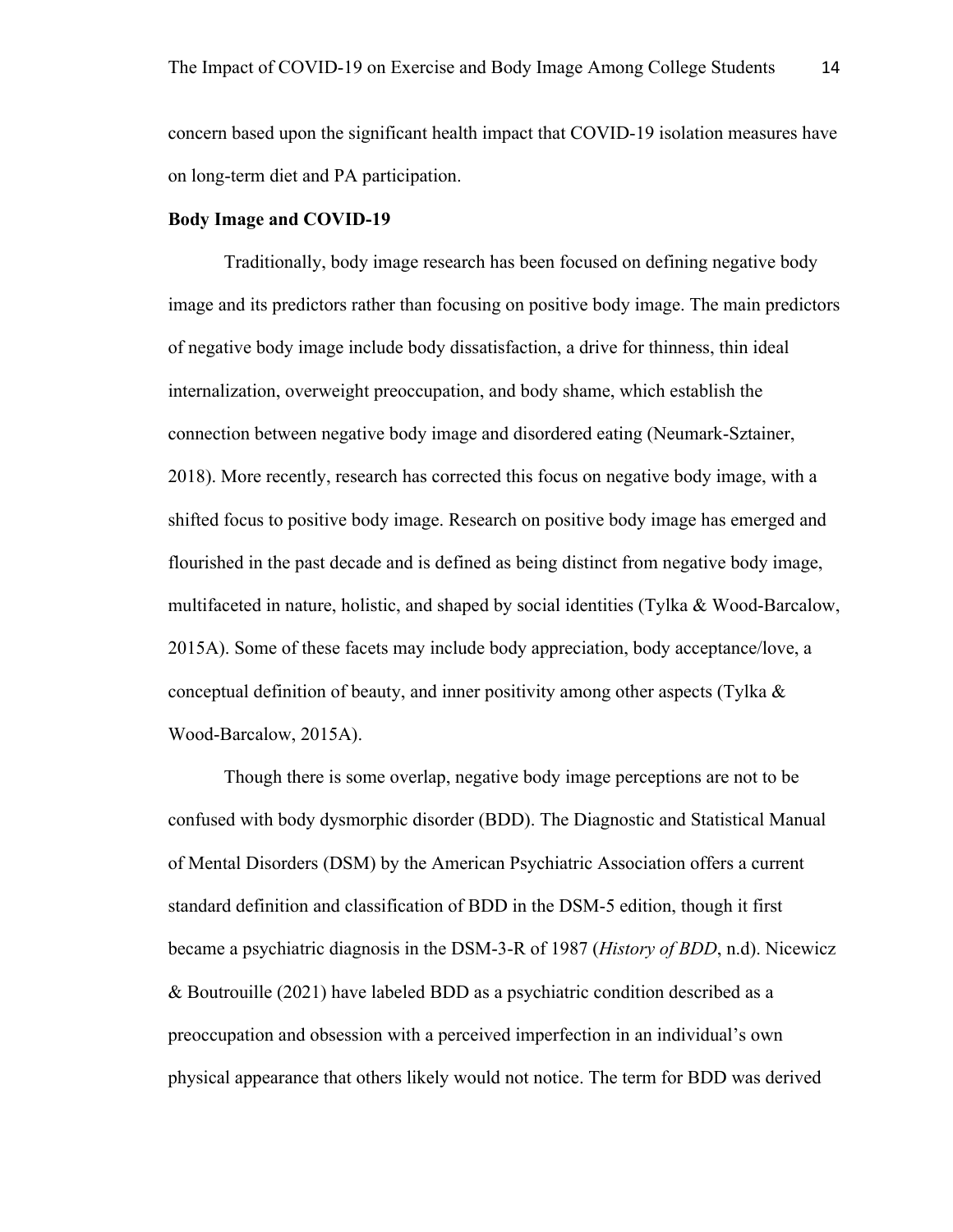from the Greek word "dysmorphophobia", which may be identified as a person's "obsessions of shame of the body" (Nicewicz  $\&$  Boutrouille, 2021, p. 2). Since perceptions of negative body image is based solely on an individual's feelings, rather than a psychiatric condition, it does not need to be clinically diagnosed for assessment. Conversely, BDD is diagnosed under the DSM-5 and is used by mental health professions in the United States to classify mental health disorders (American Psychiatric Association, 2013). For purposes of this thesis, we are not attempting to determine or diagnose BDD in our participants, but rather assess altered body image perceptions.

Stay-at-home orders had excessive influence not only on individuals' participation in PA, but also on food accessibility throughout the day. While body appreciation is considered one of the primary components of a positive body image, and arguably the most important, it has been defined as accepting, respecting, and holding favorable opinions for the body, while also rejecting media-promoted appearance standards as the lone criterion of human beauty (Tylka & Wood-Barcalow, 2015B). Bacevicience and Jankauskiene (2020) conducted a survey on body appreciation and disordered eating among adolescents finding that higher body appreciation is associated with significantly lower levels of disordered eating in both genders. In fact, body appreciation paired with body functionality and self-esteem were the strongest predictors of lower disordered eating (Baceviciene & Jankauskiene, 2020). Consequently, lockdowns and quarantine associated with COVID-19 might have significantly impacted individual eating habits and consequently their body image. Additionally, this may go hand in hand with the impact that social isolation had on exercise behaviors, since we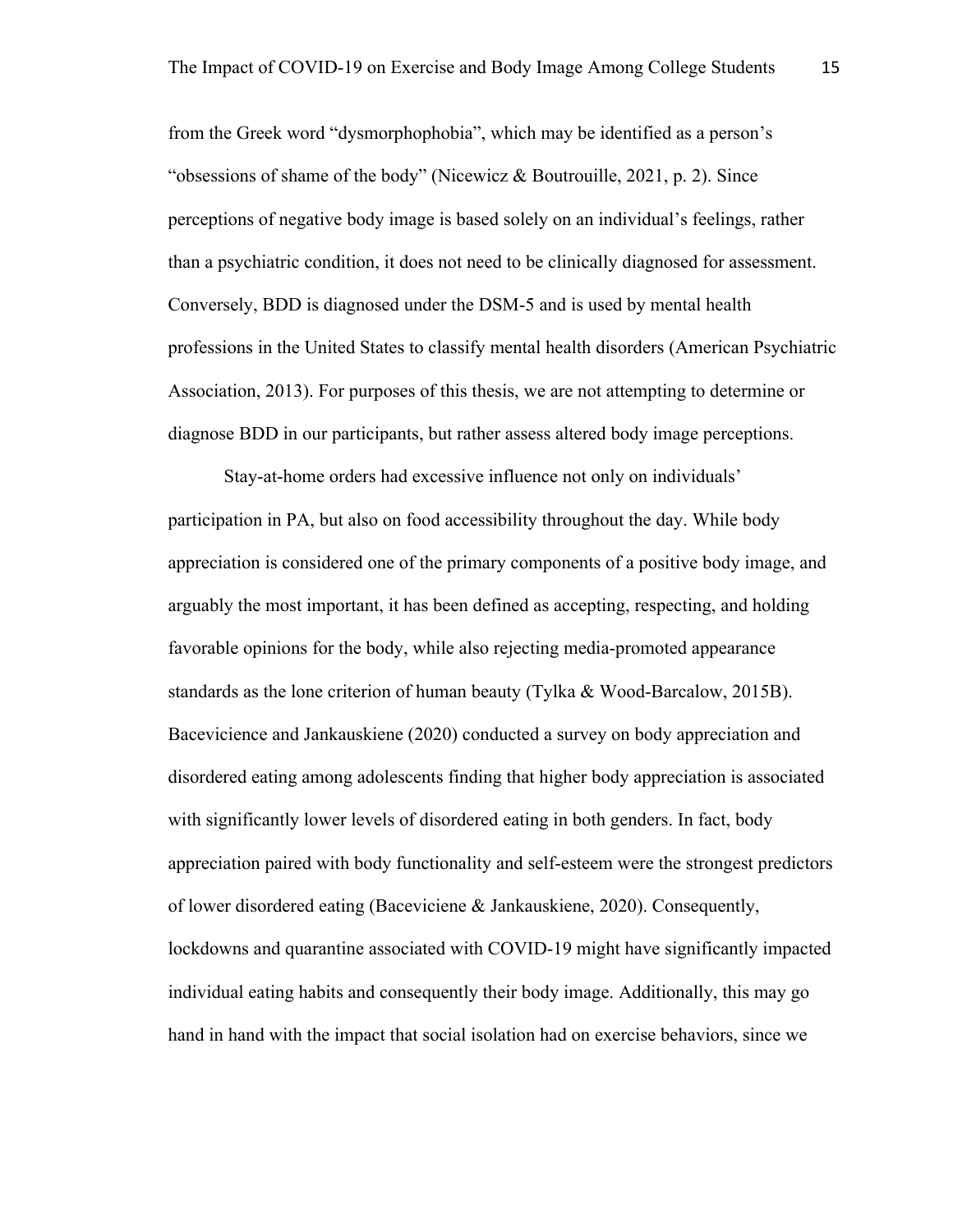know that there is a significant correlation between exercise and well-being relating to body image and body satisfaction (Shang et al., 2021).

# **Summary**

The importance of PA is deeply recognized in both research and public health in the US today. Current research presents a significant positive correlation between PA and body image perceptions (Shang et al., 2021), highlighting the need to explore the impact that COVID-19 has had on each. This thesis explored the possible impact that COVID-19 had on body image perceptions among college students considering the predicted decrease in PA participation among the population due to COVID.

#### **Methodology**

# **Study Design**

A descriptive cross-sectional survey was distributed during the spring 2022 academic semester. The population of interest was currently enrolled college students associated with a campus where the primary researcher was completing their own postsecondary education. Cross-sectional research is fundamentally a way to view a population at a specific point in time, as defined by the time the survey was taken (Kesmodel, 2018). Attributable to the nature of cross-sectional research, some limitations include an inability to determine a true cause and effect relationship among the factors involved and the research timing is not guaranteed to be representative. This Thesis was able to focus on the prevalence of attitudes and health behaviors to describe this population at that moment in time due to being precisely a descriptive type of crosssectional survey (Kesmodel, 2018). This type of research is a great option for assessing the prevalence of disease, traits, knowledge, or even personal attitudes (Kesmodel, 2018).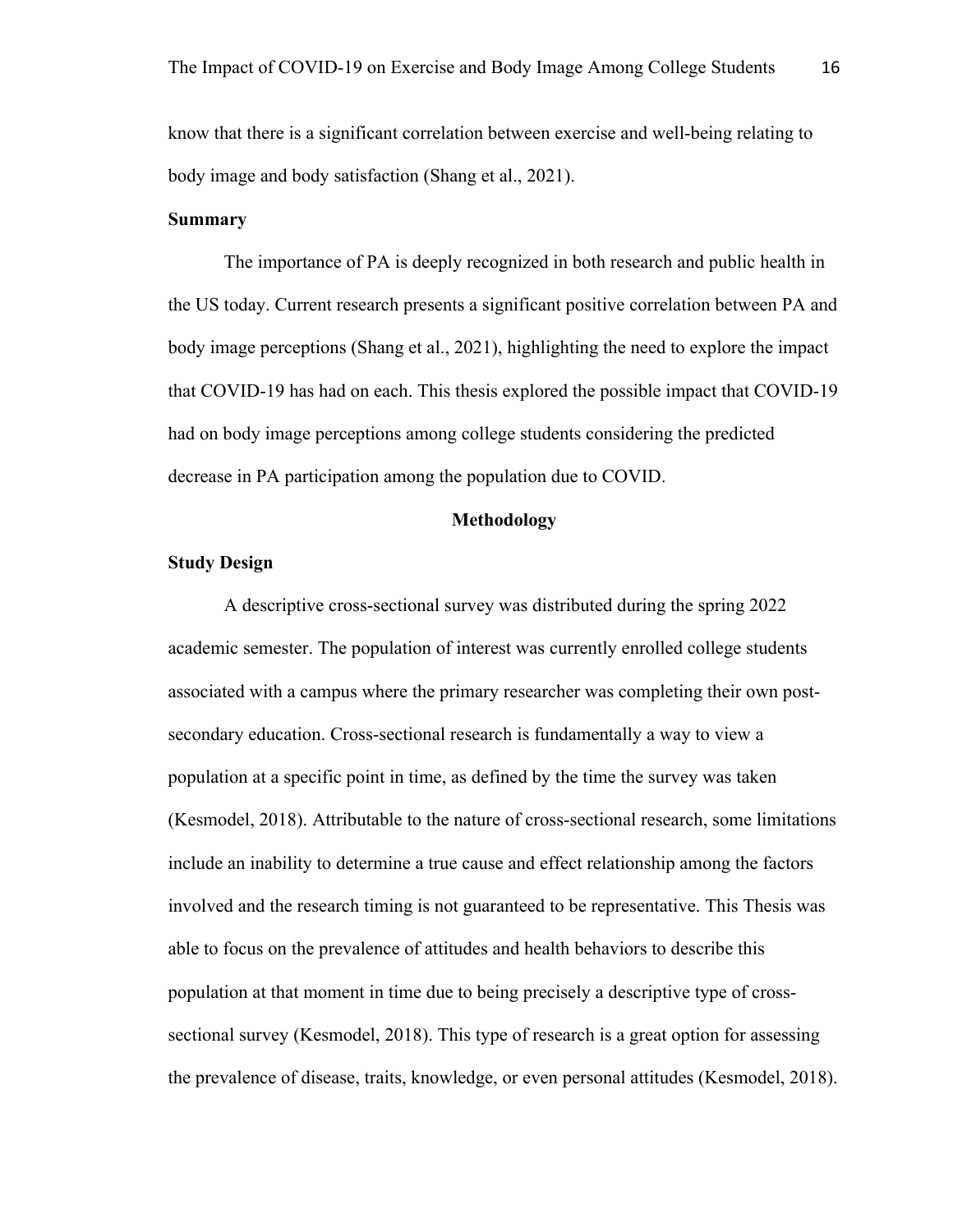The survey used voluntary response convenience sampling. This method of sampling a population was both efficient and more easily accessible to the researcher given the unique nature/demands of the Honor's Thesis (Andrade, 2021). To engage the student body at UNG, department Heads were asked to present a QR code to classes if willing and able. In addition to this, there were flyers posted around campus with QR code access.

# **Research Questions**

The researcher crafted the following research questions to guide the development of a unique survey instrument and to gain a greater appreciation into the proposed topic.

- i. How did the limited access to fitness facilities and equipment during the COVID-19 pandemic influence PA participation among college students?
- ii. Did the impact on college students' PA during the COVID-19 pandemic subsequently influence their body image perceptions?

#### **Setting**

The University of North Georgia is a Senior Military College associated with the University System of Georgia (USG). There are five physical campuses including Dahlonega, Gainesville, Cumming, Oconee, and Blue Ridge. The campus included in this specific study was primarily UNG's Dahlonega campus, which is also the university's largest campus. In Fall of 2021, the UNG Institutional Effectiveness office collected data about the students at the time that the data in this study were collected (University of North Georgia, 2021). The office reported 19,427 enrolled students. Of these, 8,201 (42%) students were male and 11,221 were female (58%). There were 4,228 (22%) enrolled at the Associate's degree level, 14,345 (74%) at the Bachelor's level, and 854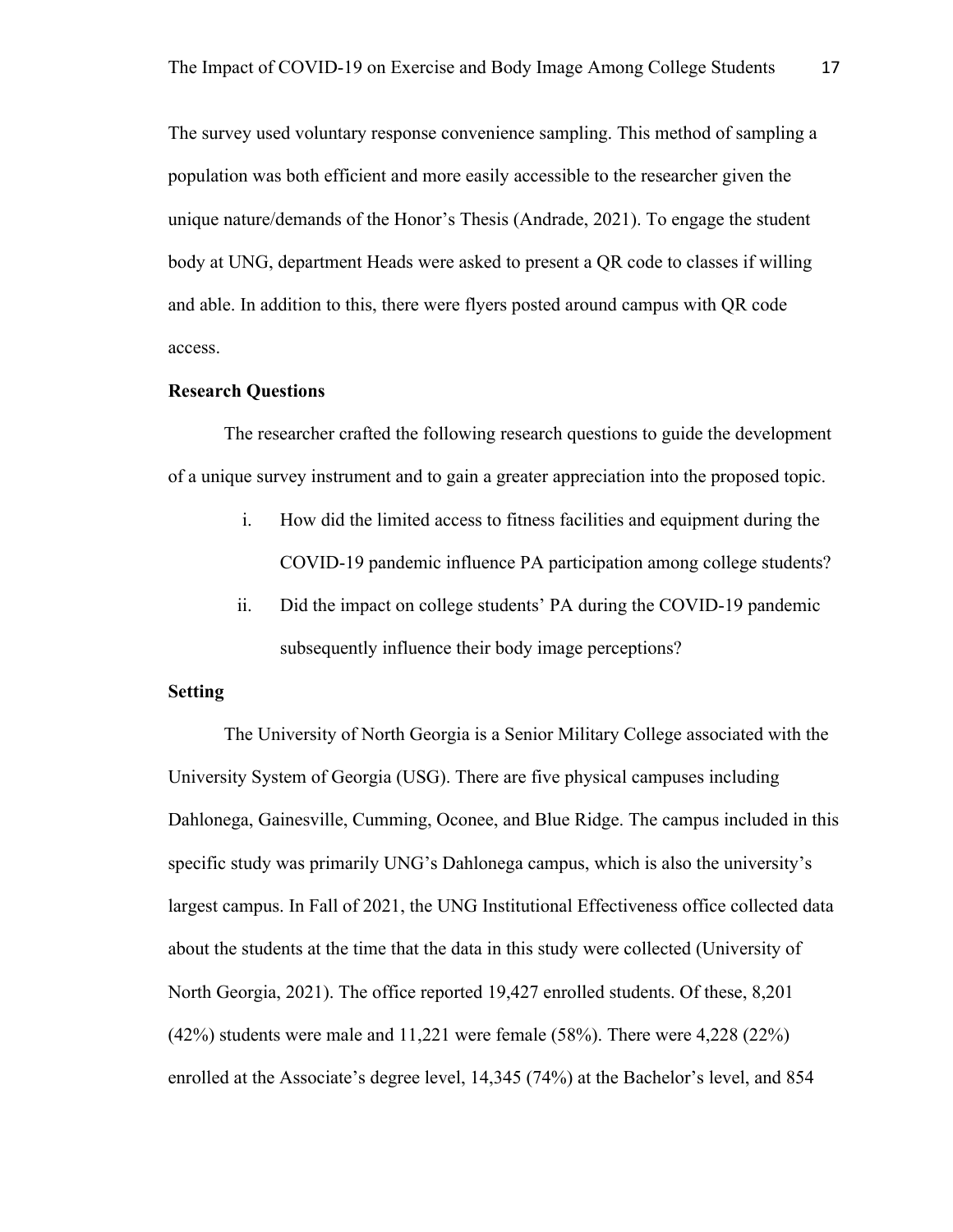(4%) at the Graduate level. There were 12,418 (64%) students enrolled full-time and 7,009 (36%) enrolled part-time.

## **Subjects and Sampling**

The subjects for this study were students from UNG and part of a voluntary response convenience sample due to the proximity to the researcher (Setia, 2016). This sampling helped to achieve a higher recruitment and response rate thanks to the easier accessibility. The researcher also attended the UNG campus in Dahlonega, which was the primary campus assessed in this survey and the only campus with flyers physically displayed. For the study to have a 95% confidence interval with a 10% margin of error, the researcher needed at least 96 responses (Raosoft, Inc., n.d.). Although the students at UNG may not be a true representation of all college students in the U.S., or even in Georgia, the study revealed information about this specific body of university students in North Georgia. Participation in this study was voluntary, and each participant remained anonymous.

# **Exclusion Criteria**

Subjects that were excluded from the study were UNG faculty and staff, students from other universities, UNG students who were under the age of 18 at the time of survey distribution and/or students who were not actively enrolled in courses affiliated with a UNG campus during the Spring 2022 semester.

## **Inclusion Criteria**

To be included in this study, the participants had to be over the age of 18 and currently enrolled in courses at UNG during the Spring 2022 semester. An informed consent disclaimer was included within the cover page of the survey. Participants were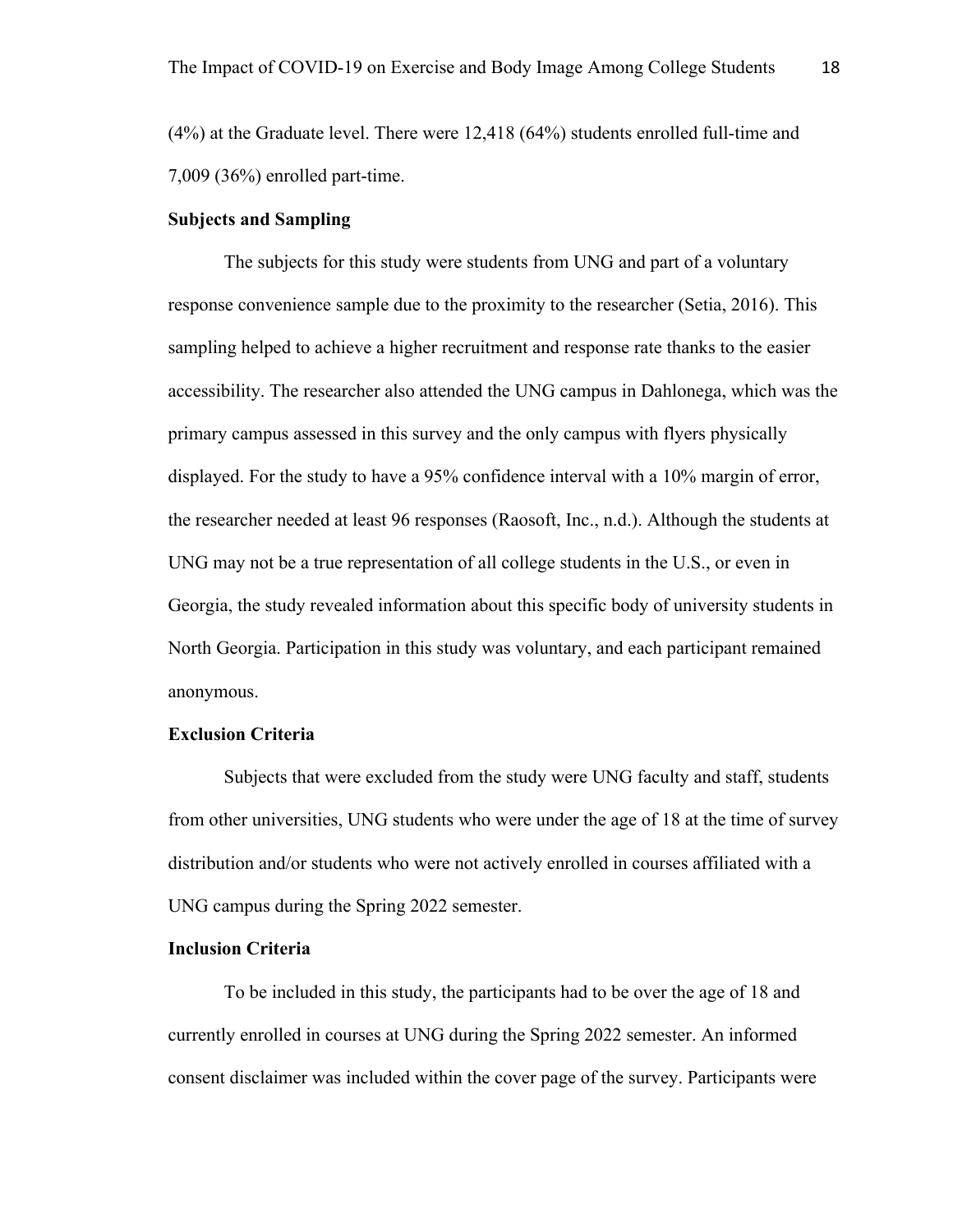informed of the nature of the study and acknowledged their willingness to participate prior to being granted access to the survey instrument. During the survey, participants that did not meet all inclusion criteria were automatically redirected from the survey to a thank you message.

## **Instrumentation**

The researcher created the Anderson Pandemic-Related Impacts Survey with guidance from the thesis chair, which was distributed to subjects electronically through Qualtrics; Appendix A. The survey evaluated changes in PA participation and body image perceptions as compared to what it may have been prior to the COVID-19 pandemic. After pilot testing the survey to determine the relative length of time it may take, the participants were notified that the survey would take approximately 5 minutes to complete. An introduction page was included to explain the purpose of this study and to serve as an informed consent for all participants before directly granting access to the Anderson Pandemic-Related Impacts Survey.

# **Demographics**

The following demographic questions were developed for the survey. The first question ensured that the participant was a currently enrolled student at UNG. If the participant answered no, they were directed to the end of the survey because they did not fit into the inclusion criteria. The next question examined for gender demographics, followed by question 3 inquiring the participant for their age range. If they were under the age of 18 years old, they were redirected to the end of the survey. The fourth question asked for the participants to identify which post-secondary status category they fit into, followed by question 5 inquiring of which post-secondary experience level was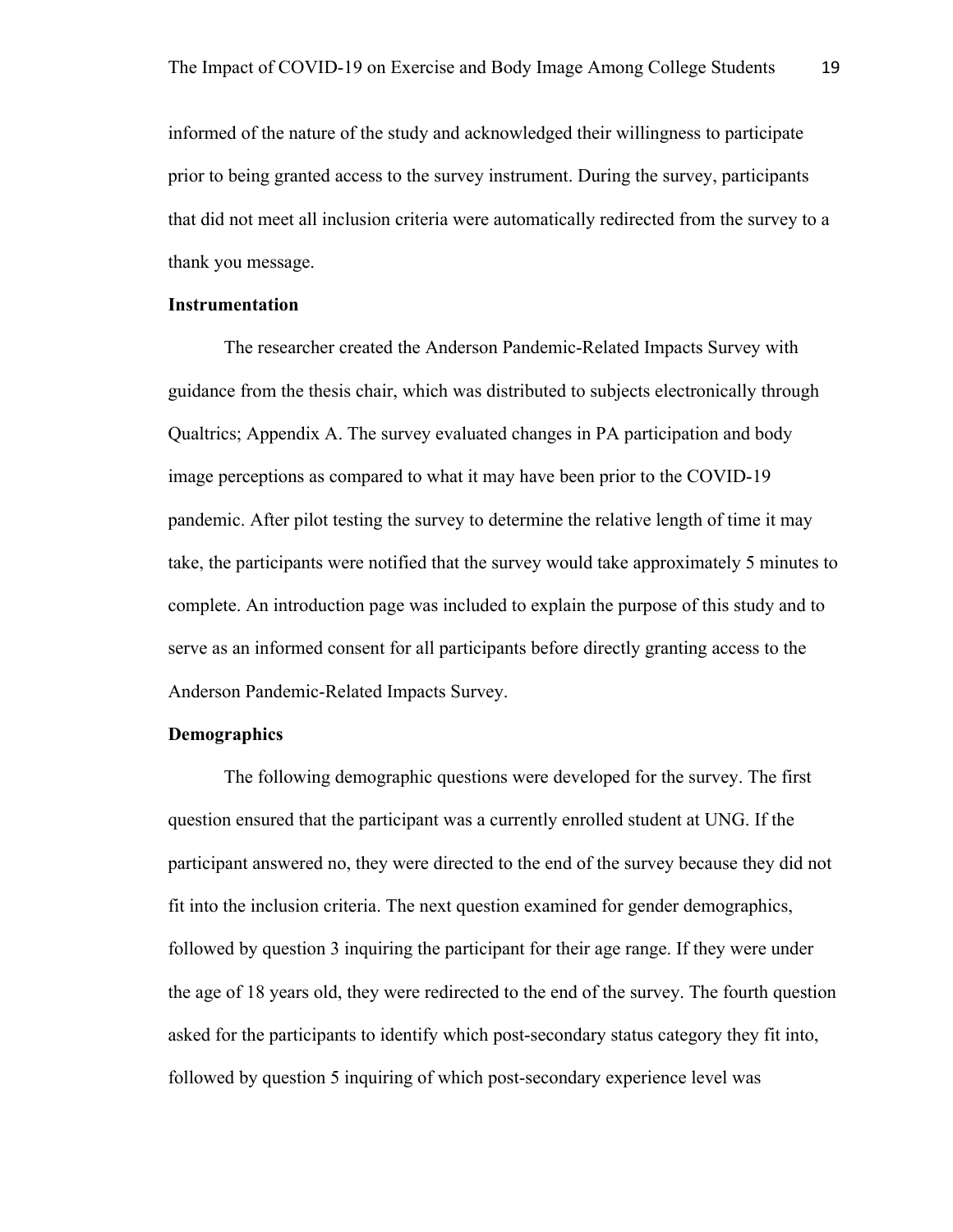appropriate according to the participant's acquired course hours. Question 6 asked which campus the participant completed the majority of coursework on. Finally, the last demographic question and seventh thus far, examined which college at UNG the participant's declared major was housed under.

## **The Anderson Pandemic-Related Impacts Survey**

Questions 8, 9, and 10, each provided six ranges (e.g.: 0-200+ minutes a week) for the participant to gauge their PA levels before and directly after COVID-19 began, and then their current PA level. Question 11 asked if the participant agreed with the statement provided on whether they modified their PA during COVID-19 related lockdown. If the participant answered yes, the survey branched off to question 12 asking which style of PA they participated in that was different than before COVID-19. Question 13 ensured that the participant was an enrolled university student during COVID-19 precautionary measures (e.g.: mandatory mask mandates, public capacity limits, etc). If their answer was yes, they were given question 14 with a 5-point Likert scale to assess how they felt about university recreational fee charges during COVID-19 limitations. The last three questions transitioned into evaluating the participant's body image perceptions. Question 15 asked if the participant felt that their body image perceptions changed because of COVID-19. If the participant answered no, the survey was terminated, and they were redirected to a thank you message. If they answered yes to question 15, the survey directed them to question 16 which offered a 5-point Likert scale assessing if they agreed that COVID-19 negatively impacted their body image perception. The final question then requested the participant to choose all options that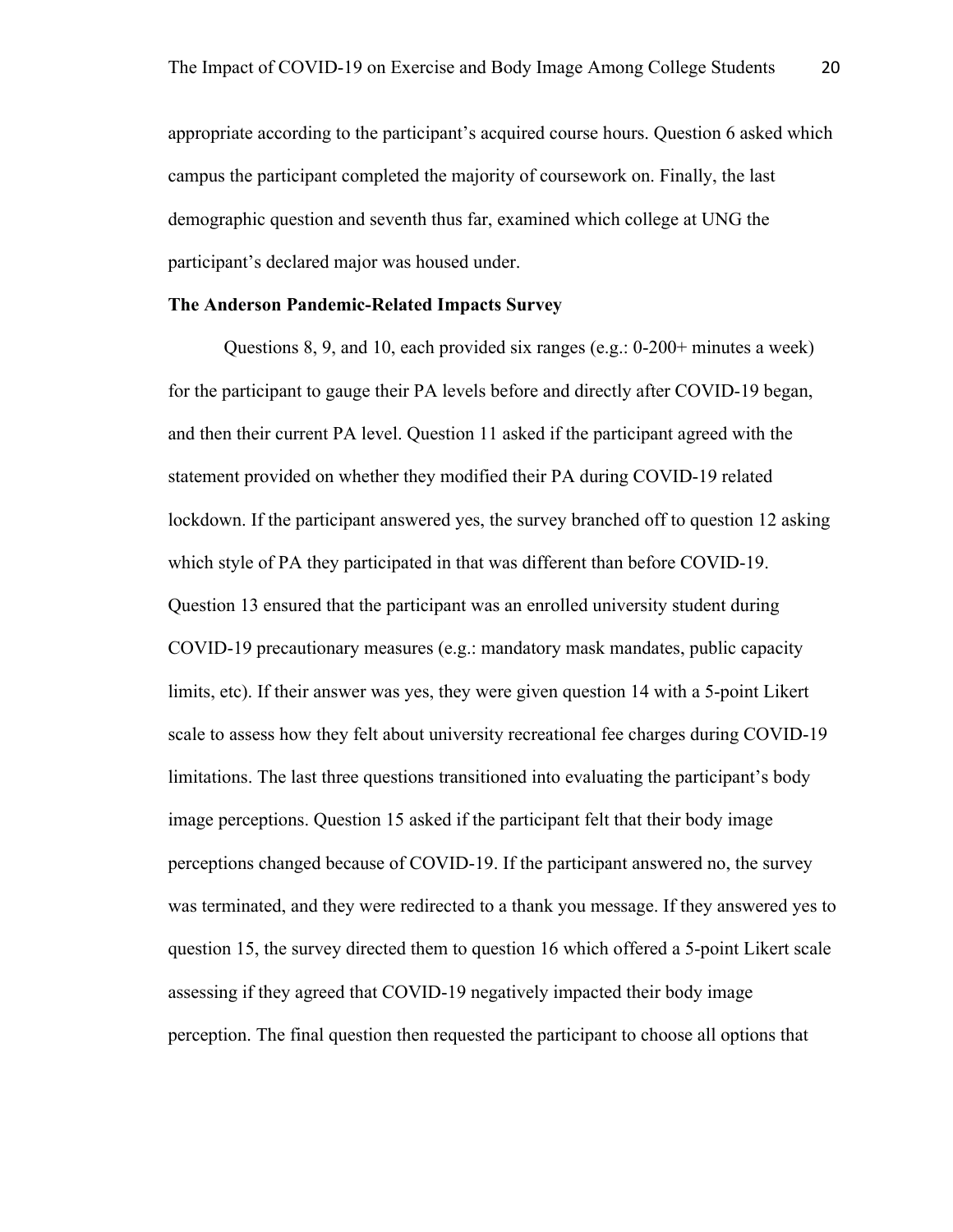may have resulted in the negative impact on their body image perception. After question 17 the survey was terminated, and the participant was redirected to a thank you message. **Procedures**

The study was evaluated by the UNG Institutional Review Board (IRB) which obtained an exempt designation; Appendix B. Upon obtaining IRB exempt designated approval, the survey was electronically distributed through Qualtrics (i.e., an electronic survey software) once a participant opened the QR code accessed through the recruitment flyer; Appendix C. The researcher contacted college Deans and Department Heads across the Dahlonega and Gainesville campuses requesting that they send the survey to faculty in their department across any UNG campus. If faculty were willing and able to display the survey, they either displayed a QR code to the survey during class or sent out an email to their respective class email lists. Recruitment flyers were also posted across the Dahlonega campus which displayed the same QR code, directing students to the survey. The survey remained open for a total of four weeks. Participants were informed that they were voluntarily consenting to participate in a survey and were required to do so in order to be granted access to the survey. Participants were also informed that they could stop the survey at any time without penalty as part of the initial disclaimer on the first page of the survey.

#### **Results**

The descriptive cross-sectional survey was conducted to determine the extent of impact the COVID-19 pandemic had on college students' PA and how this change may have impacted students' respective body image perceptions. This study took place for four weeks between January and February of 2022. After the data were checked for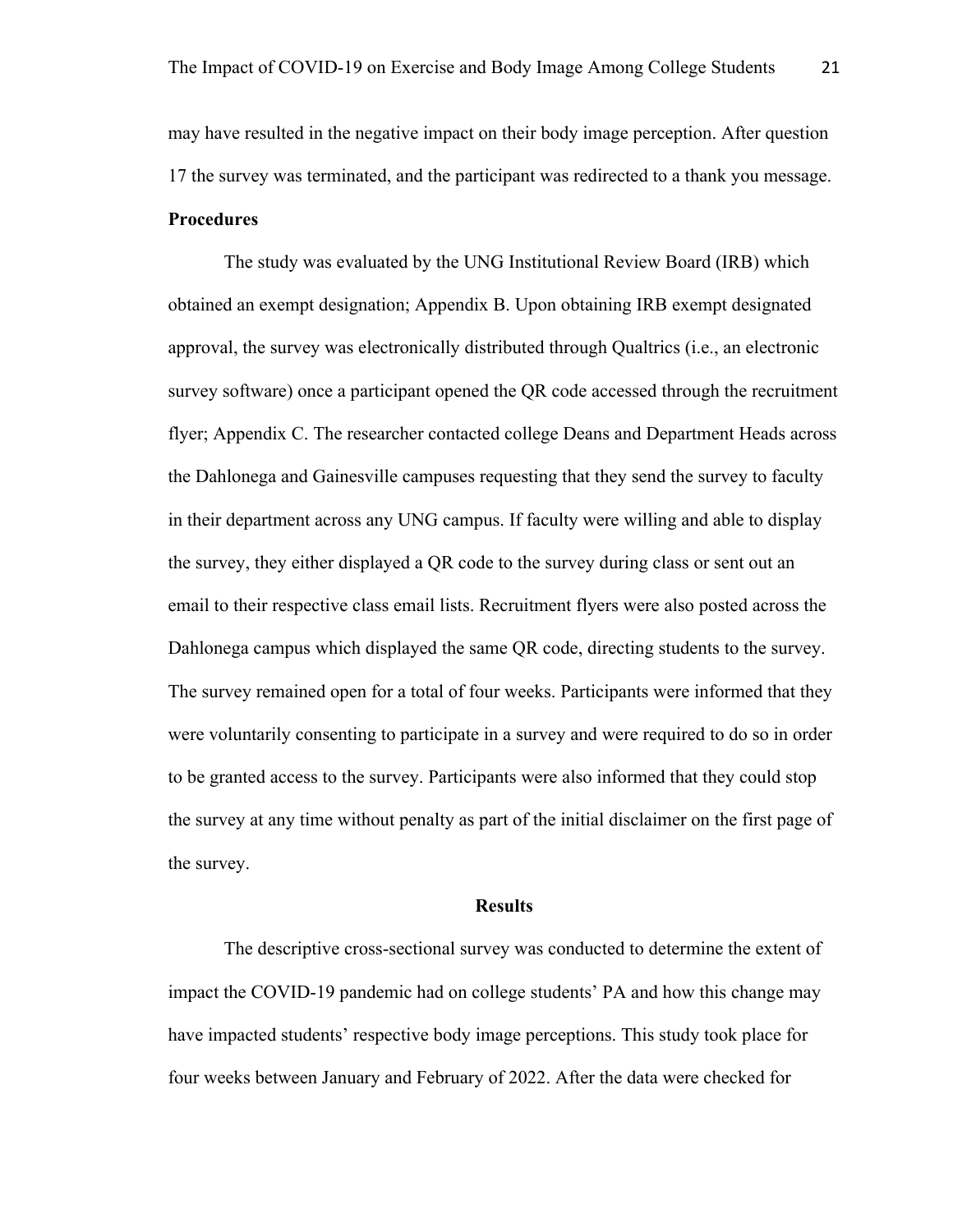incomplete responses and the responses were numerically coded, the data were analyzed using SPSS Statistics 26.0. Within this section, the results of the survey are presented.

# **Description of the Sample**

This survey was emailed to department Heads and Deans across UNG with the request to be forwarded out to students and other professors if willing and able. There were also flyers posted across the Dahlonega campus with anonymous QR code access linked. There were 105 responses to the survey, and of the total responses, 97 indicated that they were a currently enrolled student at UNG, but the remaining 8 responses were incomplete. The following description of the sample will focus on the 97 participants that finished the survey in its entirety and were currently enrolled students at UNG during this time; Table 1.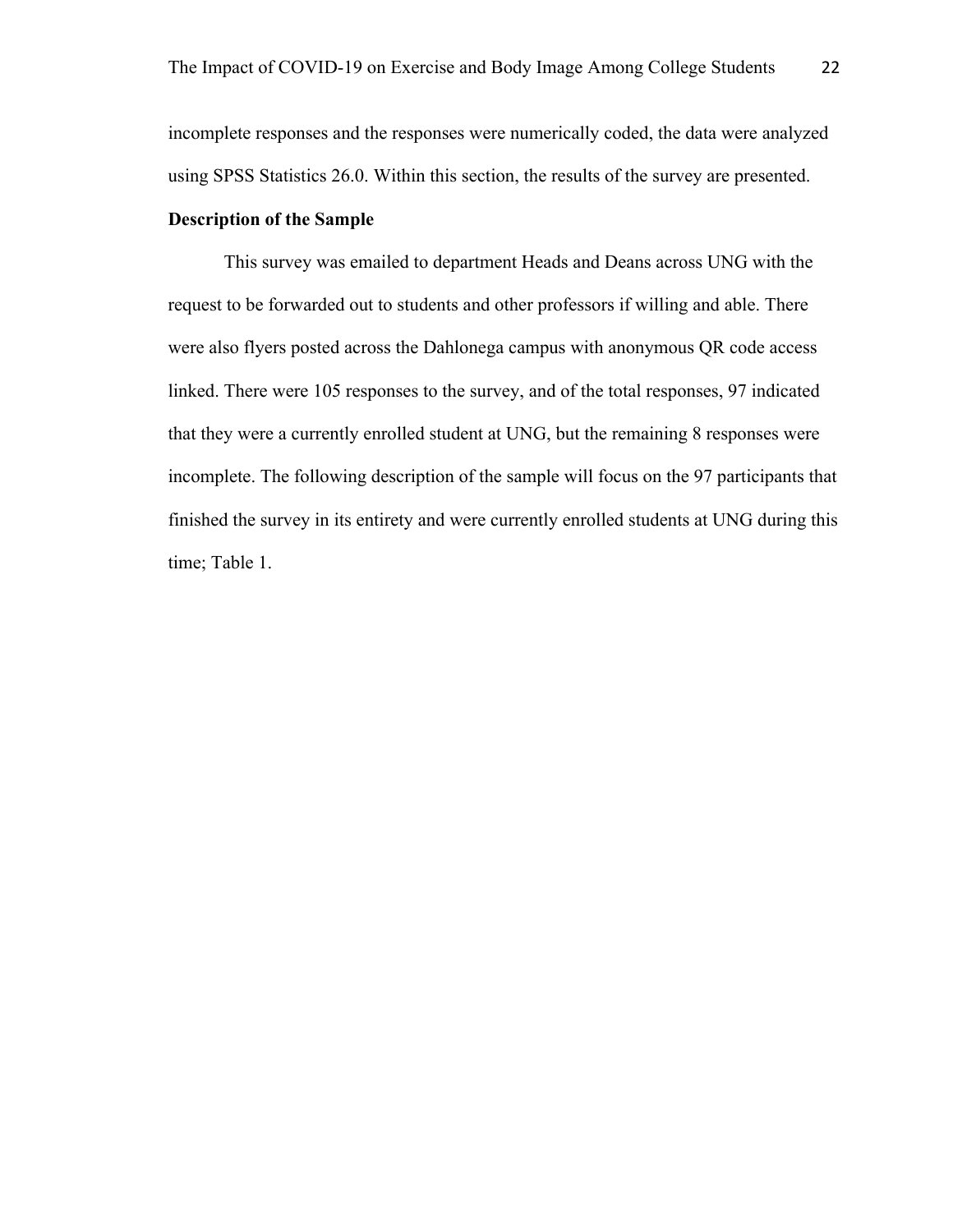| <b>Table 1</b><br>Participant demographics based on survey responses to questions 1-7. |        |       |         |
|----------------------------------------------------------------------------------------|--------|-------|---------|
| Variable                                                                               | Item   | $n =$ | Percent |
|                                                                                        | Female | 75    | 77.3    |
| Gender                                                                                 | Male   | 18    | 18.6    |

**Tabl**<br>*Parti* 

| Gender           | Male                   | 18             | 18.6           |
|------------------|------------------------|----------------|----------------|
|                  | Other/Missing value    | $\overline{2}$ | $\overline{2}$ |
|                  | $18-21$ years          | 78             | 80.4           |
|                  | $22-23$ years          | 12             | 12.4           |
| Age              | $24-25$ years          | $\overline{2}$ | 2.1            |
|                  | $26+$ years            | $\overline{4}$ | 4.1            |
|                  | Missing                | $\mathbf{1}$   | $\mathbf{1}$   |
|                  | Associate's            | $\overline{4}$ | 4.1            |
| Post-secondary   | Bachelor's             | 88             | 90.7           |
| student status   | Doctorate              | $\mathbf{1}$   | $\mathbf{1}$   |
|                  | Not listed             | $\overline{2}$ | 2.1            |
|                  | Missing                | $\overline{2}$ | 2.1            |
|                  | First year             | 17             | 17.5           |
|                  | Second year            | 20             | 20.6           |
| Post-secondary   | Third year             | 32             | 33             |
| experience level | Fourth year            | 14             | 14.4           |
|                  | Fifth year             | 11             | 11.3           |
|                  | Not listed             | $\mathbf{1}$   | $\mathbf{1}$   |
|                  | Missing                | $\overline{2}$ | 2.1            |
|                  | Dahlonega              | 79             | 81.4           |
| Primary          | Gainesville            | 13             | 13.4           |
| campus           | Oconee                 | 3              | 3.1            |
|                  | Missing                | $\overline{2}$ | 2.1            |
|                  | <b>Health Sciences</b> | 44             | 45.4           |
|                  | Science & Math         | 17             | 17.5           |
| Specific         | Education              | 13             | 13.4           |
| UNG college      | <b>Business</b>        | 6              | 6.2            |
|                  | Arts & Letters         | $\overline{4}$ | 4.1            |
|                  | Missing                | 13             | 13.4           |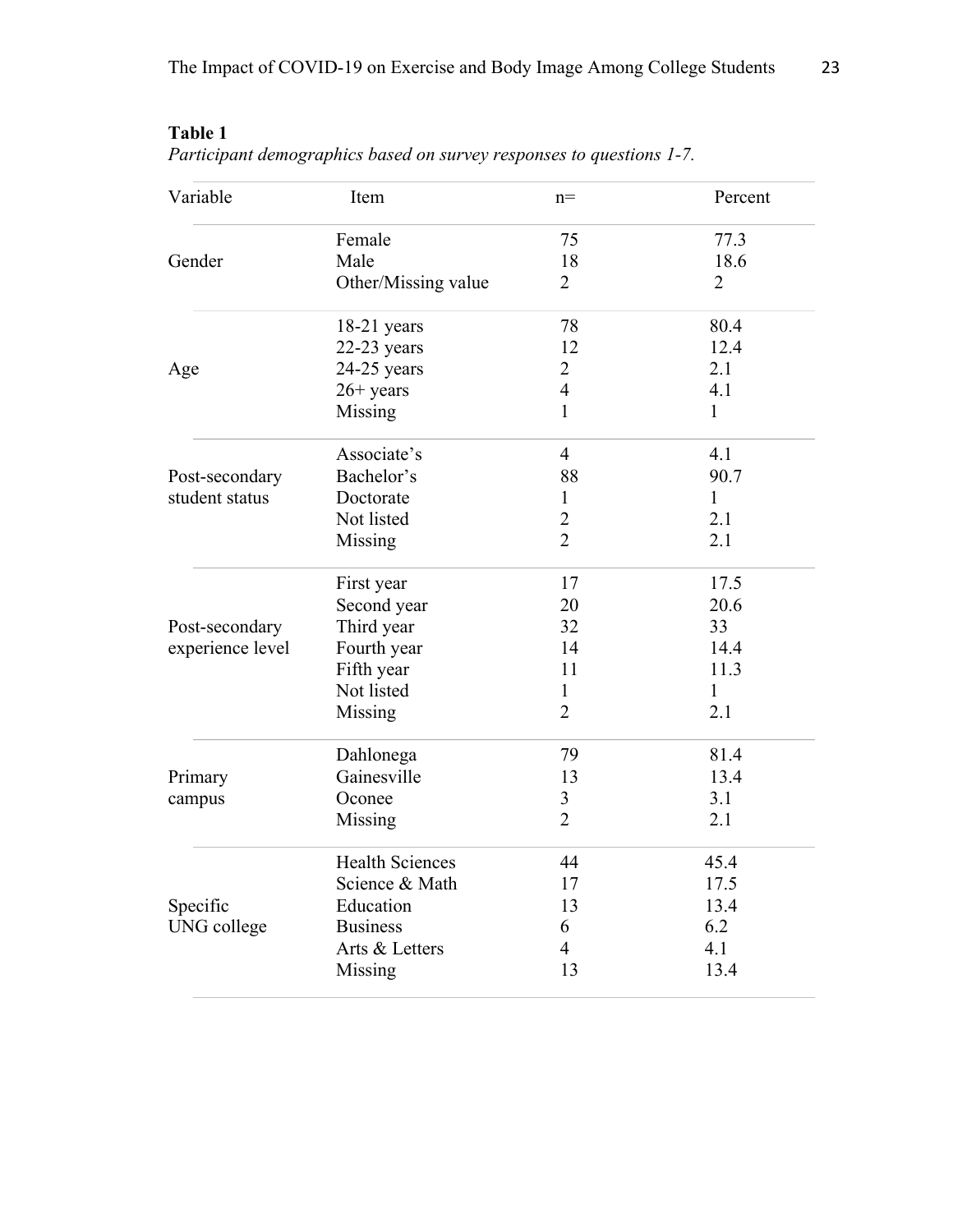The survey included several demographic questions to provide more information about the participants involved. Most of the sample was female  $(n=75)$ , between the ages of 18 and 21 years (n=78), and pursing their Bachelor's degree (n=88) on the Dahlonega campus (n=79). Nearly half of participants' major was housed under the College of Health Sciences and Professions (n=44). Their post-secondary experience levels varied.

# **Physical Activity Participation**

The following questions in the survey were created to answer the first research question, how did the limited access to fitness facilities and equipment during the COVID-19 pandemic influence PA participation among college students? The next three questions assess if there was a change in PA participation levels before COVID-19, during the time directly after the start of COVID-19, and currently in the beginning of 2022 and can be seen in Figures 2-4. Question 8 asked participants to indicate their level of PA per week before the start of the COVID-19 pandemic. The responses can be seen in figure 2 below. Of those responses, 18.6% participated in 1-49 minutes of PA per week (n=18), 21.6% chose 50-99 minutes (n=21), 17.5% chose 100-149 minutes (n=17), 11.3% chose 150-199 minutes ( $n=11$ ), and 21.6% chose 200 or more minutes per week ( $n=21$ ). Besides the 6.2% of missing responses ( $n=6$ ), the remaining 3.1% indicated they participated in no PA before COVID-19 (n=3).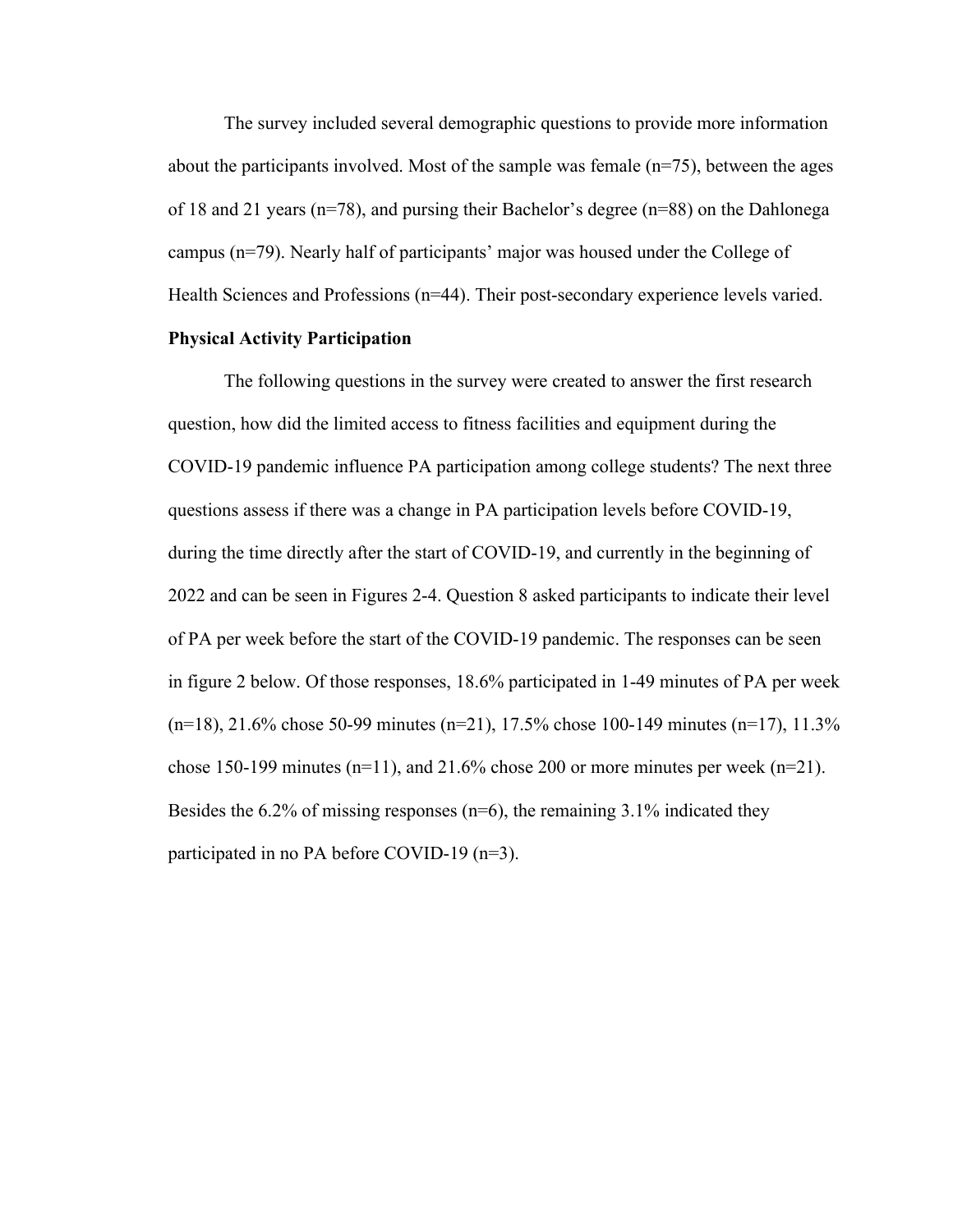# **Figure 2**

# *Frequency of Responses to Question 8 Indicating Levels of Participants' PA Before*



*COVID-19*

According to the responses collected, most participants engaged in PA on a regular basis before the COVID-19 pandemic.

The following question, as seen in figure 3, asked for PA levels in the time directly after the start of COVID-19. Of these responses, 13.4% indicated they did not participate in PA (n=13), 24.7% chose 1-49 minutes per week (n=24), 23.7% chose 50-99 minutes (n=23), 16.5% chose 100-149 minutes per week (n=16), 7.2% chose 150-199 minutes (n=7), and 8.2% chose 200 or more minutes per week (n=8). There were 6.2% of responses missing for this question (n=6).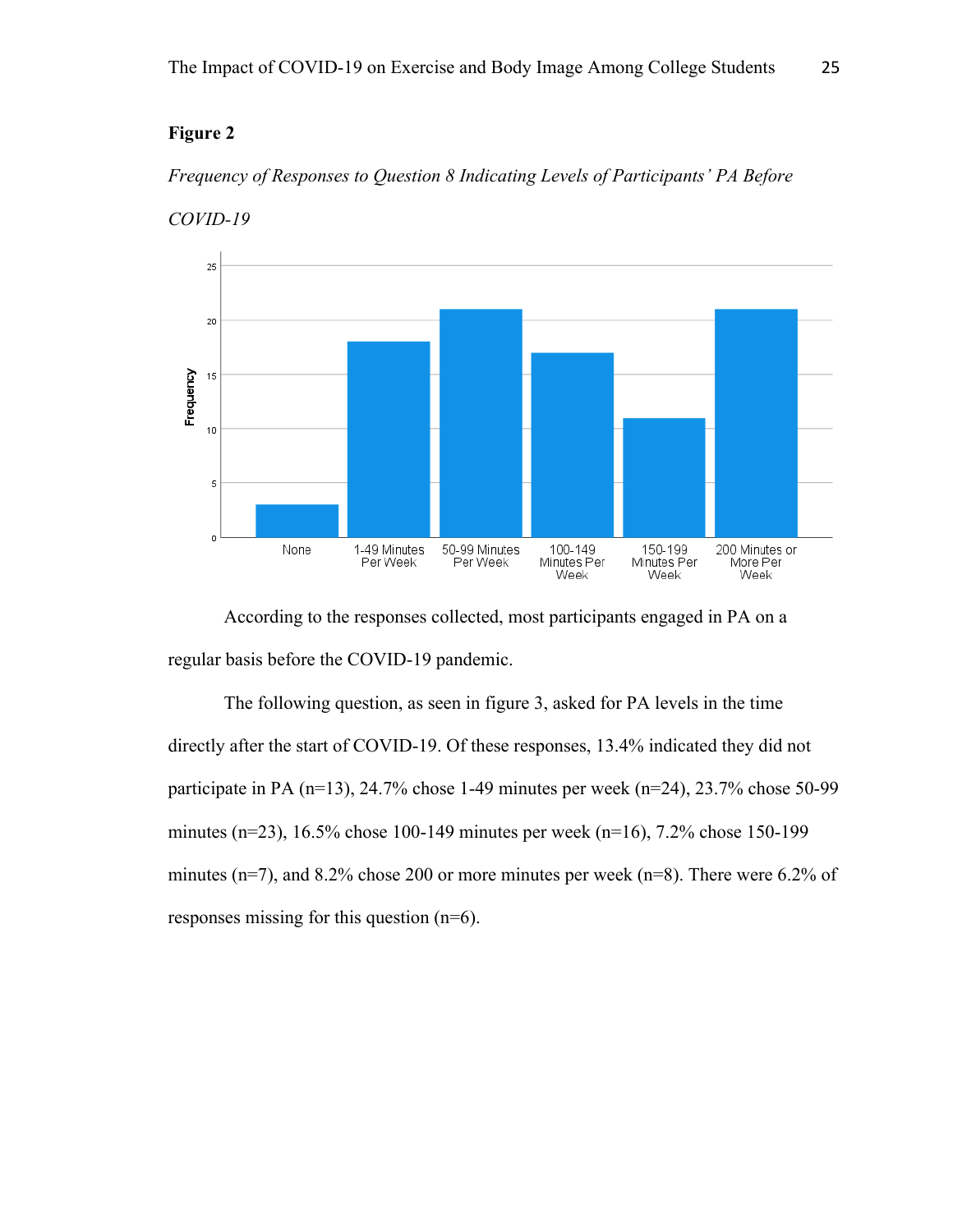# **Figure 3**

*Frequency of Responses to Question 9 Indicating Levels of Participants' PA in the Time Directly After the Start of COVID-19*



In the time directly after the start of the COVID-19 pandemic, the PA participation trends decrease among participants involved in this survey.

The tenth question, as seen in figure 4, asked for participants to indicate how much PA they currently participate in where 6.2% of responses were missing (n=6). The remaining responses were as follows: 13.4% do not currently participate in PA (n=13), 21.6% chose 1-49 minutes (n=21), 10.3% chose 50-99 minutes (n=10), 17.5% chose 100- 149 minutes (n=17), 15.5% chose 150-199 minutes (n=15), and 15.5% chose 200 or more minutes per week (n=15).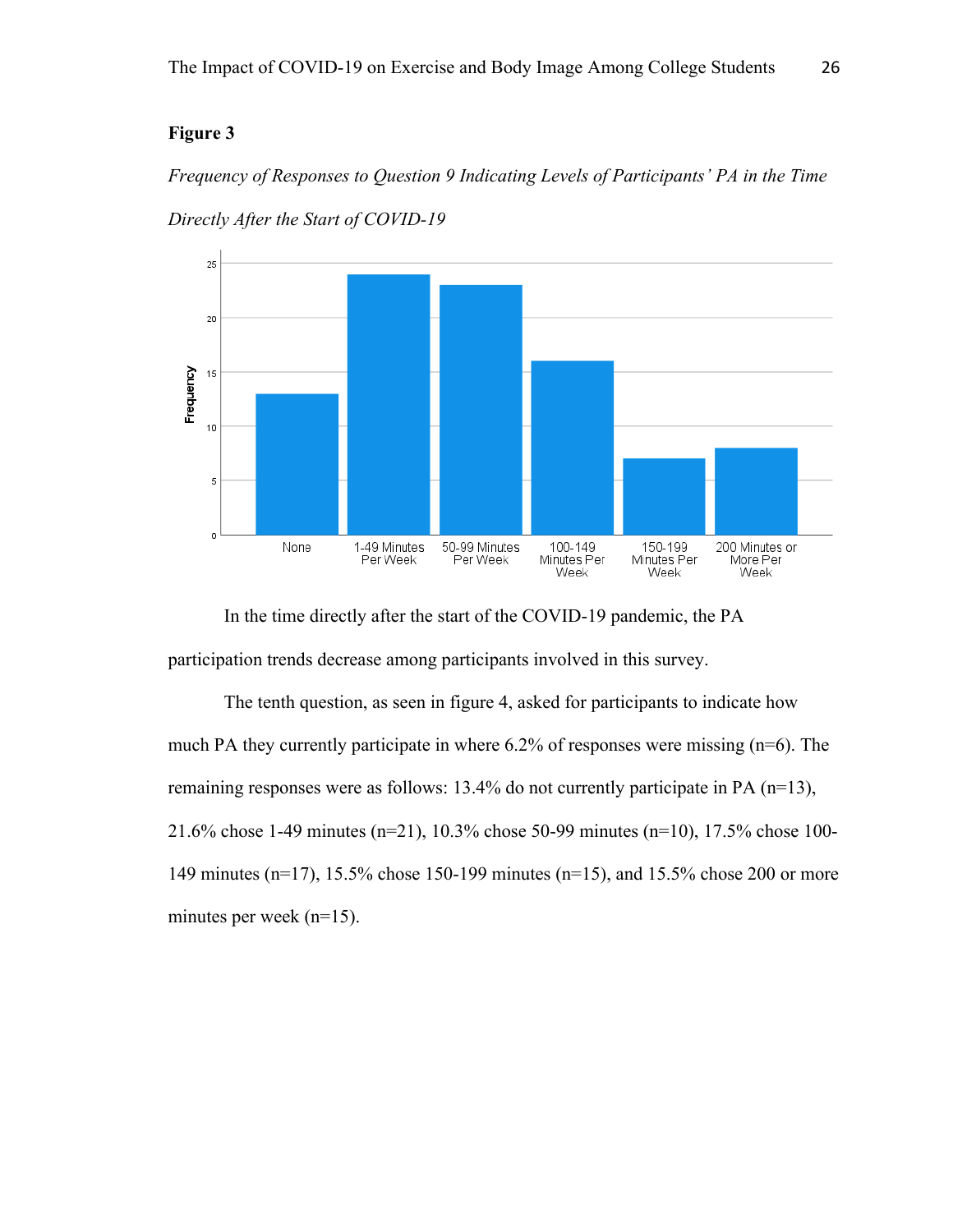# **Figure 4**

 $20$ 

 $10$ 

5

Frequency  $15$ 



*Frequency of Responses to Question 10 Indicating Participants' Current Level of PA*

 $\overline{0}$ None 1-49 Minutes 50-99 Minutes 100-149 150-199 200 Minutes or Per Week Per Week Minutes Per Minutes Per More Per Week Week Week Since the COVID-19 pandemic, many participants' levels of PA have recovered from the initial decrease due to the COVID-19 pandemic. Despite this improvement, PA

participation has not fully recovered to levels pre-pandemic and many participants have not implemented a new PA routine since the disruption of the COVID-19 pandemic.

The survey went on to ask participants if they agreed that their type of PA changed because of COVID-19. The majority, being 78.4%, indicated that they agreed  $(n=76)$  while 14.4% did not agree  $(n=14)$  and 7.2% were missing responses  $(n=7)$ . The 76 participants that indicated their type of PA was modified because of COVID-19 were given the next question asking which style of PA they participated in during COVID-19. Participants could choose multiple responses and their options included hiking, walking/running, at-home exercises, reliance on apps/social media, swimming, biking, kayaking/rowing, and other. The avenues of PA in order of most chosen to least is as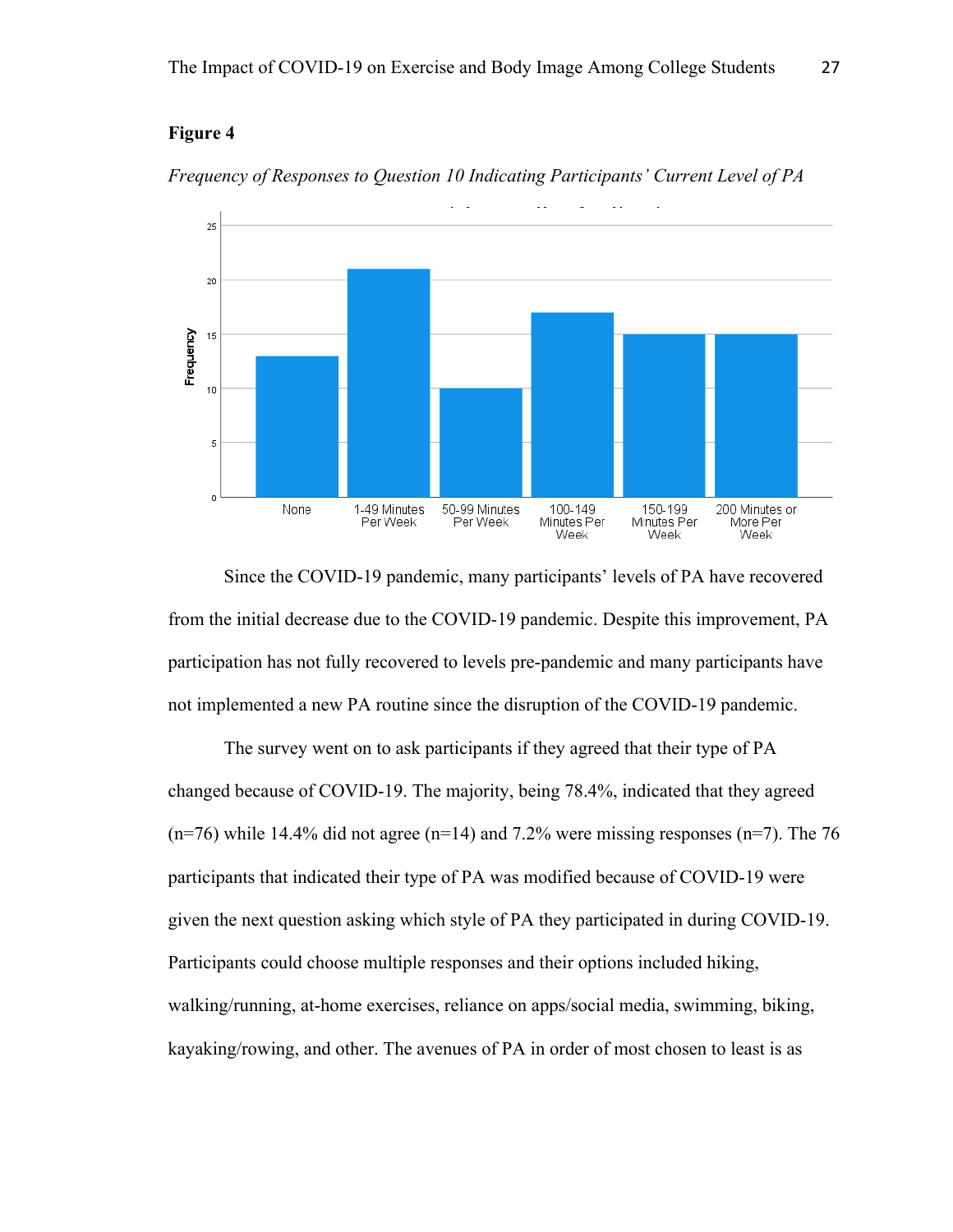follows: at-home exercises, walking/running, hiking, reliance on apps/social media, biking, other, swimming, and kayaking/rowing being the least chosen.

The subsequent two questions were created to assess how students felt about the mandatory recreation fee charged to their student accounts during COVID-19 despite not having access to the recreation center. First, question 13 asked if the participant was an enrolled student during the occurrence of COVID-19 precautionary measures (i.e., mandatory mask mandates, public capacity limits). There were 89 responses to this question with 76.4% of the 89 responses indicating that they were enrolled at UNG during that time  $(n=68)$  and 23.6% indicating they were not enrolled  $(n=21)$ . Those who were enrolled during COVID-19 precautionary measures were given a Likert 5-point scale asking if they felt it was unfair to be charged the mandatory recreation fee during this time. The results can be seen in Table 2 below.

# **Table 2**

*Summary for Likert scale on if recreation fee charges were unfair to be charged during COVID-19 based on the 68 responses to Question 14.*

| <b>Participant Response</b> | Percent | $n=$ |
|-----------------------------|---------|------|
| <b>Strongly Agree</b>       | 47.1%   | 32   |
| Agree                       | 26.5%   | 18   |
| Neutral                     | 14.7%   | 10   |
| Disagree                    | 8.8%    | 6    |
| <b>Strongly Disagree</b>    | 2.9%    | 2    |
|                             |         |      |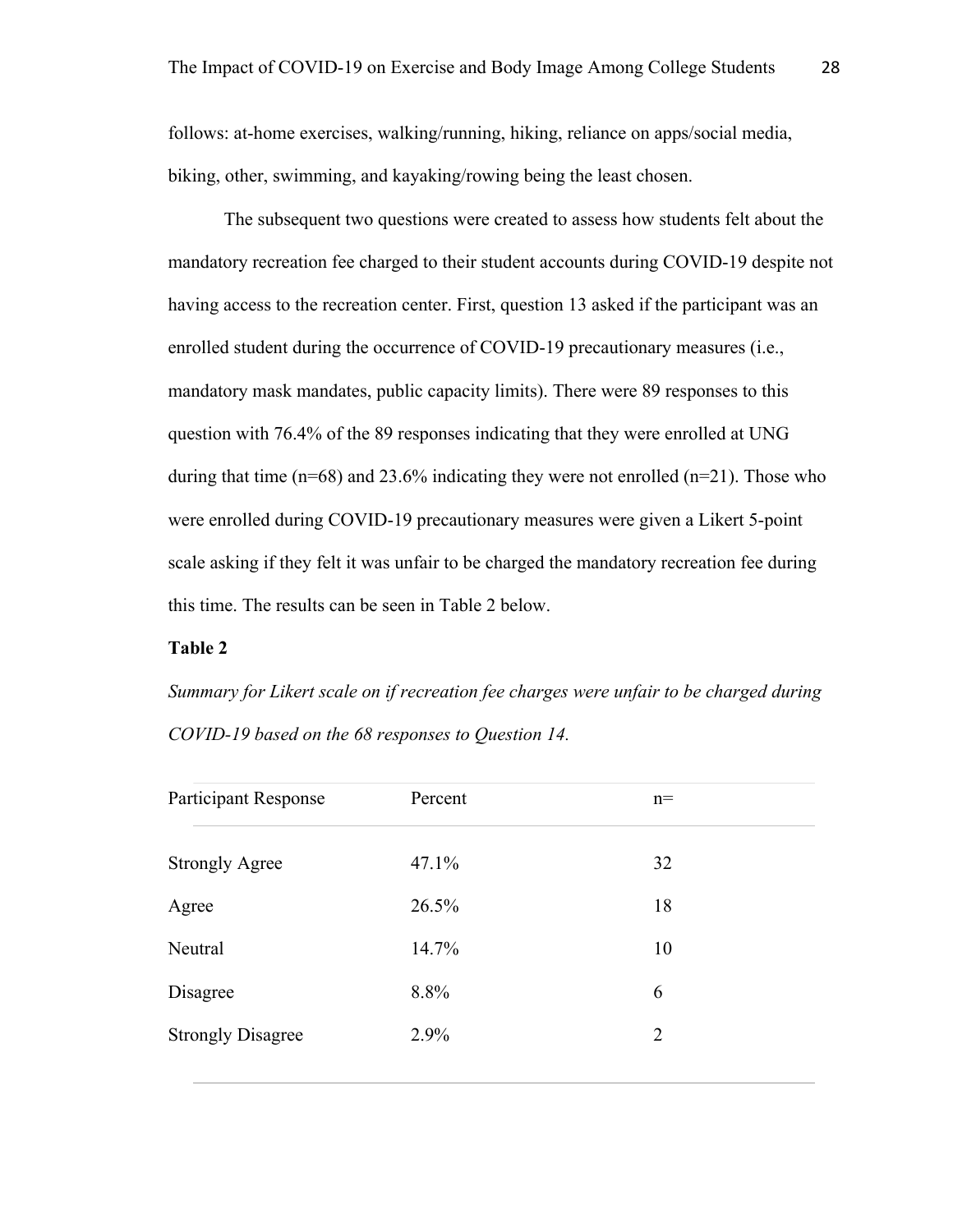# **Body Image Perceptions**

The last section of the survey was created to answer the second research question, did the impact on college students' PA during the COVID-19 pandemic subsequently influence their body image perceptions? The fifteenth question asked if participants agreed that their body image perceptions changed because of COVID-19. Over half  $(55.7%)$  of participants answered yes to this question (n=54). Of the remaining, 35.1% answered no  $(n=34)$  and 9.3% of responses were missing  $(n=9)$ . Participants who answered yes were then directed to the final two questions and those who answered no were directed to the end of the survey with a thank you message. The succeeding question probed if the indicated change in body image perception was positive or negative. Participants were presented with a 5-point Likert scale to choose if they agreed that COVID-19 negatively impacted their body image perception, and the results can be seen in Table 3 below.

# **Table 3**

*Summary for Likert Scale on COVID-19 Having a Negative Impact on Participant's Body Image Perception Based on the 52 Responses Collected for Question 16.*

| <b>Participant Response</b> | Percent | $n=$ |  |
|-----------------------------|---------|------|--|
| <b>Strongly Agree</b>       | 23.1%   | 12   |  |
| Agree                       | 51.9%   | 27   |  |
| Neutral                     | 11.5%   | 6    |  |
| Disagree                    | 11.5%   | 6    |  |
| <b>Strongly Disagree</b>    | 1.9%    |      |  |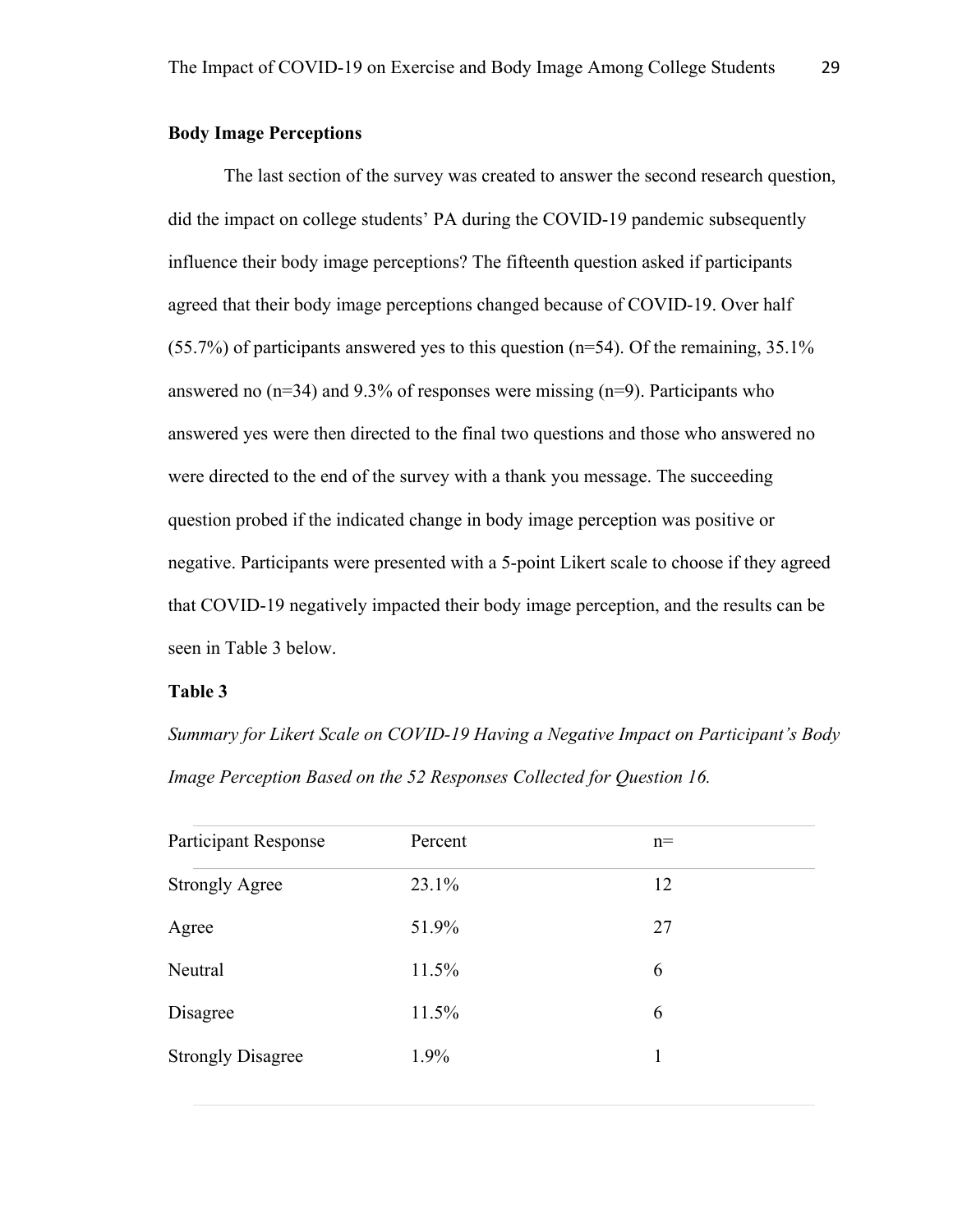Of the 52 responses collected for question 16, three-quarters (n=39) indicated that their body image perceptions were negatively impacted by the COVID-19 pandemic. The final question asked participants which options they feel resulted in a negative impact on their body image. Participants were allowed to choose multiple responses out of the following: lack of access to fitness facilities/equipment, more time spent on social media, lack of social support and community, other, and indicating that their body image was not negatively impacted. Results for this question can be found in table 4.

### **Table 4**

*Summary for participant responses to question 17 describing which option(s) they feel negatively impacted their body image perceptions during the COVID-19 pandemic*

| <b>Participant Response</b> | Percent | $n=$ |  |
|-----------------------------|---------|------|--|
| Lack of access to fitness   | 32.1    | 34   |  |
| facilities/equipment        |         |      |  |
| More time spent on          | 36.8    | 39   |  |
| social media                |         |      |  |
| Lack of social support      | 17      | 18   |  |
| and community               |         |      |  |
| Other                       | 7.6     | 8    |  |
| My body image has not       | 6.6     | 7    |  |
| been negatively             |         |      |  |
| impacted.                   |         |      |  |
|                             |         |      |  |

The response selections in order of most selected to the least are as follows: more time spent on social media, lack of access to fitness facilities/equipment, lack of social support and community, other and lastly the indication that their body image was not negatively impacted.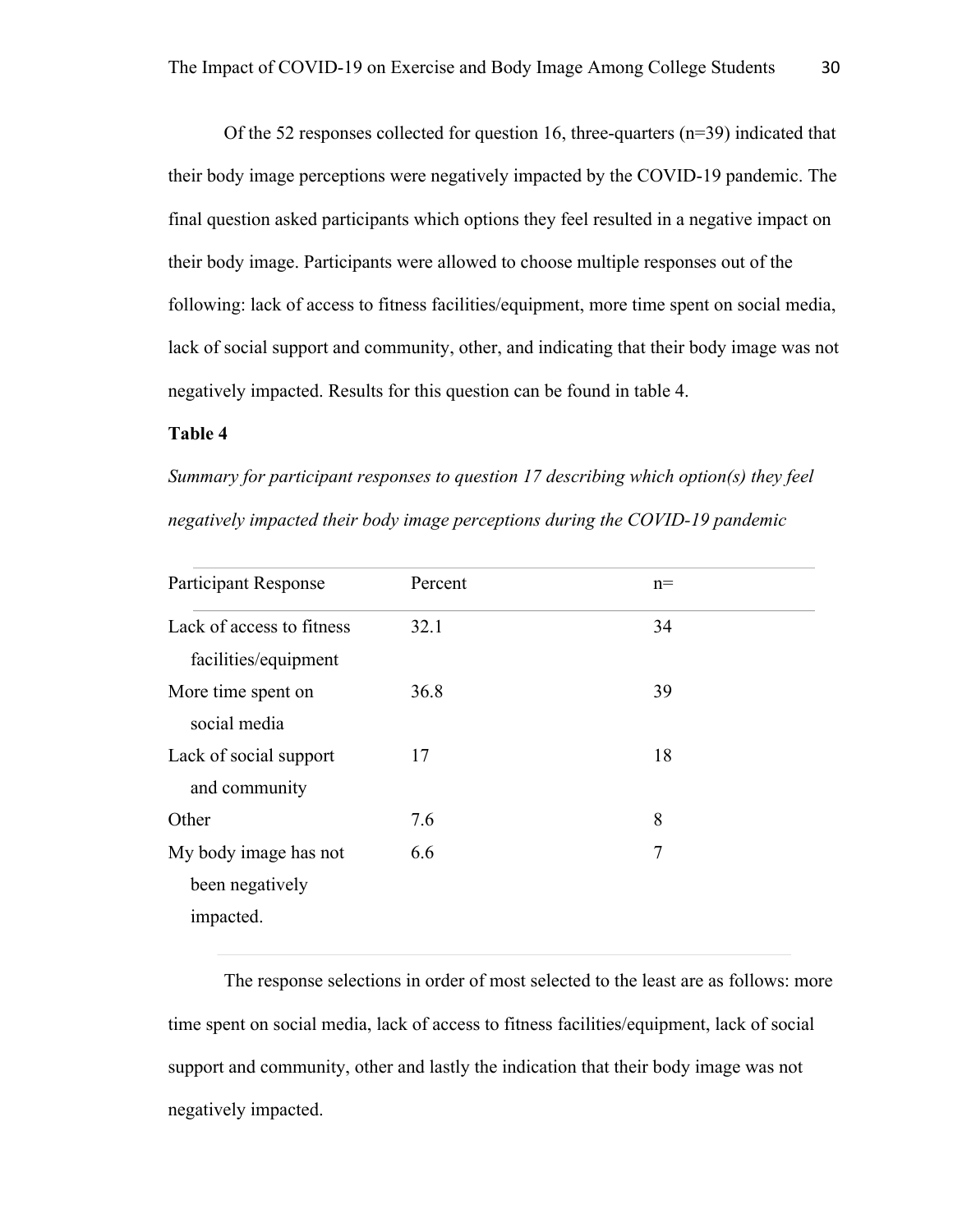#### **Discussion**

The value of participation in PA is widely accepted in terms of improved health and research points to a positive correlation in body image perceptions of individuals who participate in PA (Shang et al., 2021). Continued studies may still need to be completed to assess the long-term impact that the COVID-19 pandemic has had on college students PA participation and body image perceptions. Most college students have access to campus recreation facilities during normal operating hours, however COVID-19 precautionary measures altered facility availability. Mask mandates, which were introduced at UNG, and on most campuses across the world may have also influenced the level of accessibility to these fitness facilities. The purpose of this study was to explore the impact that COVID-19 had on these two vital aspects of well-being for college students at UNG. This section will describe the general findings from the study and include recommendations for future research.

All the participants in this study were enrolled students at UNG during the spring semester of 2022. Most of the participants were female, between the ages of 18 and 21 years, and identified the Dahlonega as their primary campus while pursuing a Bachelor's degree. Just over half of the participants were second- and third-year college students. With this demographic information, it is known that over half of the participants were first year college students or seniors in secondary school applying to college when the COVID-19 pandemic precautionary measures began in the Spring of 2020. Because of this, it is reasonable to argue that these students had a unique experience as new and incoming college students. Considering all the colleges each major may be housed under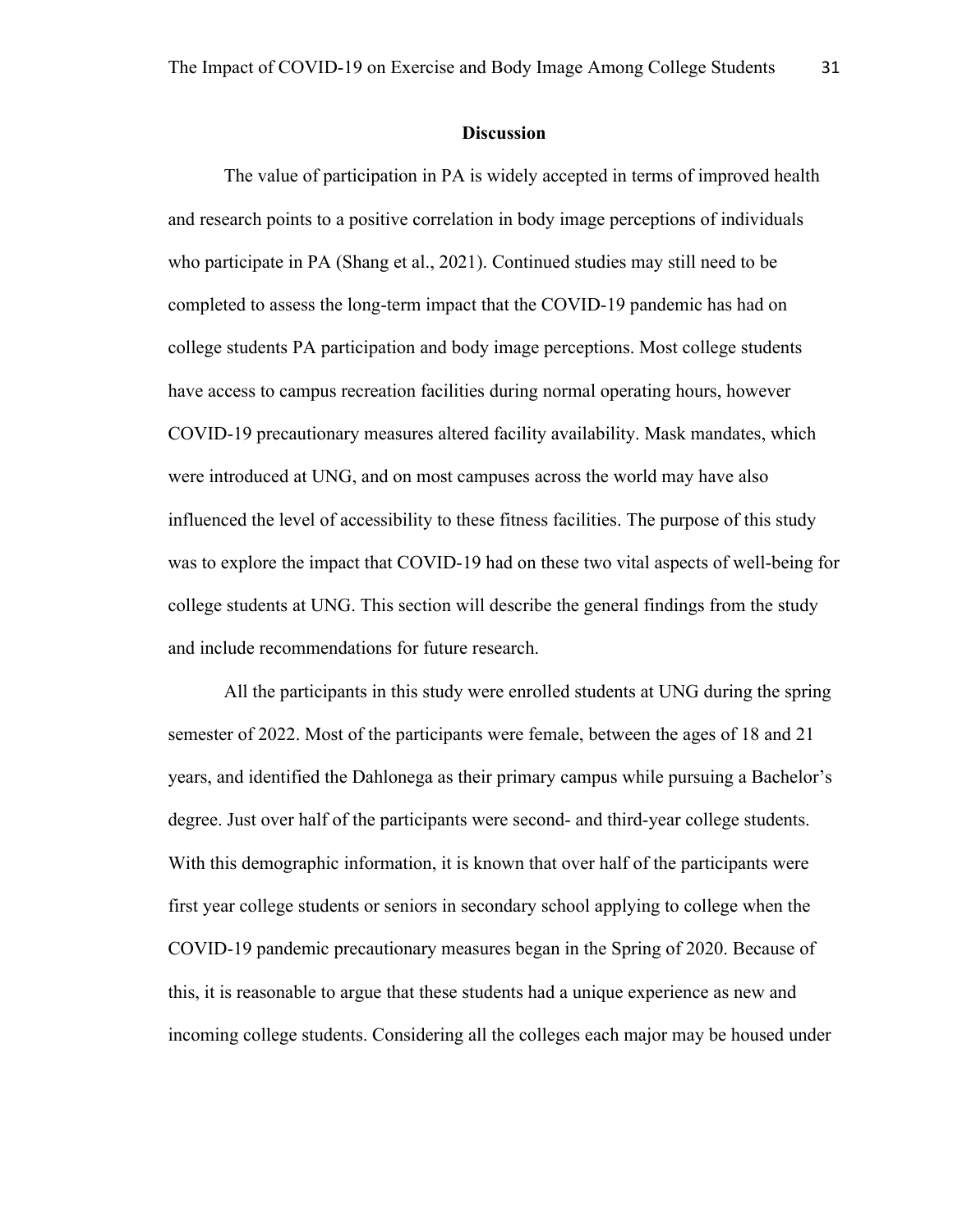at UNG, nearly half of participants were housed under the health sciences and professions college with the second leading college being science and mathematics.

With COVID-19 impacting several aspects of everyday life, it is reasonable to question whether this is true for participation in PA. In this study, participants indicated their level of PA before COVID-19, in the time directly after, and at the time the survey was administered. According to the responses, PA in college students at UNG significantly decreased in the time directly after the start of COVID-19. There may be many explanations for this decrease including those stemming from the pandemic's precautionary measures. These may include but are not limited to a lack of access to fitness facilities and/or equipment, the instatement of mandatory mask mandates, and/or fear of illness for oneself or a loved one. Now being nearly two years past the start of the pandemic and having been weaned off most precautionary measures, PA levels in these students has nearly shown a complete rebound yet have not fully recovered to levels prepandemic.

Considering that the Physical Activity Guidelines for Americans recommends a minimum of either 150-300 minutes of moderate-intensity PA or 75-150 minutes of vigorous-intensity PA, it can be evaluated whether these students' levels of PA meet the recommendations (Piercy et al., 2018). Assuming the PA was moderate-intensity, 32.9% of students met 150 or more minutes per week as recommended (n=32). After the start of the pandemic, this plummeted to only 15.4% of students engaging in this amount of PA  $(n=15)$  and the levels are currently indicating that 31% of these students are meeting minimums now  $(n=30)$ . It is more reasonable to assume that PA ranges between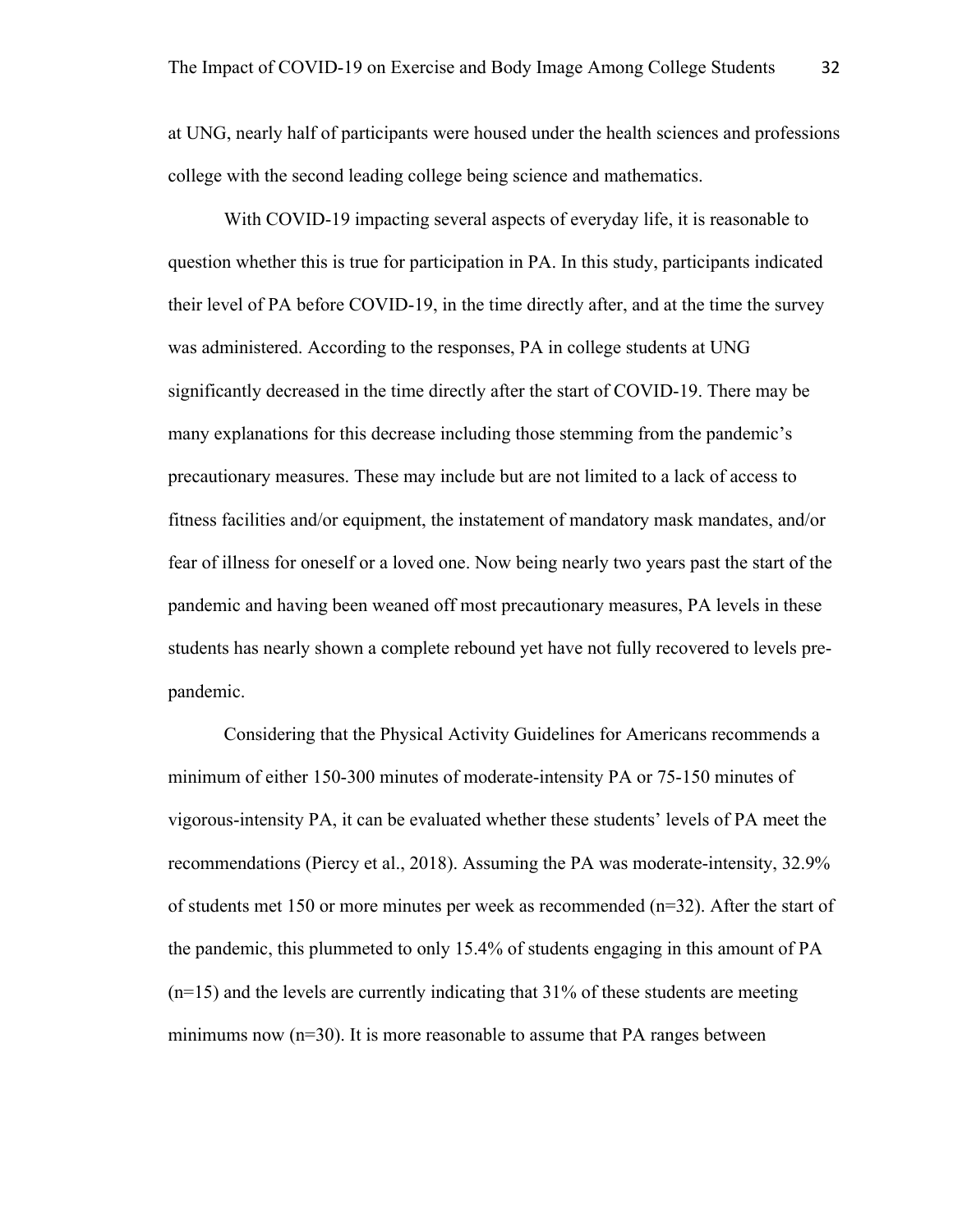moderate- and vigorous-intensity PA, therefore the percentage of students meeting recommendations would likely be more forgiving.

There has also been a rise in concern for the mental health and well-being of college students due to the social isolation and change to online classes. If college students' PA has decreased across the board, or had been negatively impacted during COVID-19, it would be refutable to deny that this decrease in PA has not also impacted their body image perceptions. Holistic mental health relies heavily on community and social interaction, which is yet another aspect of life altered because of the COVID-19 pandemic (Kawachi & Berkman, 2001). With a lack of social interaction and a lack of exercise, the body image perceptions of college students may have been predicted to decline during this time, especially when considering the significant correlation between exercise and body image (Shang et al., 2021). This study has found that the majority of the participants surveyed, equally three-quarters of the responses to question 16, did notice a declining body image perception.

# **Summary**

The data from the survey revealed a change in college students' PA levels throughout the course of the COVID-19 pandemic. There was an initial decrease in PA levels directly following the beginning of COVID-19, which has improved but not fully recovered to self-reported pre-pandemic levels. The type of PA was also modified by many students during COVID-19 lockdowns by using avenues such as walking, running, hiking, kayaking, swimming, and biking that were not restricted to a singular brick and mortar facility. Reliance on at-home exercises, apps, and/or social media were other methods post-secondary students attempted to remain engaged in PA. A substantial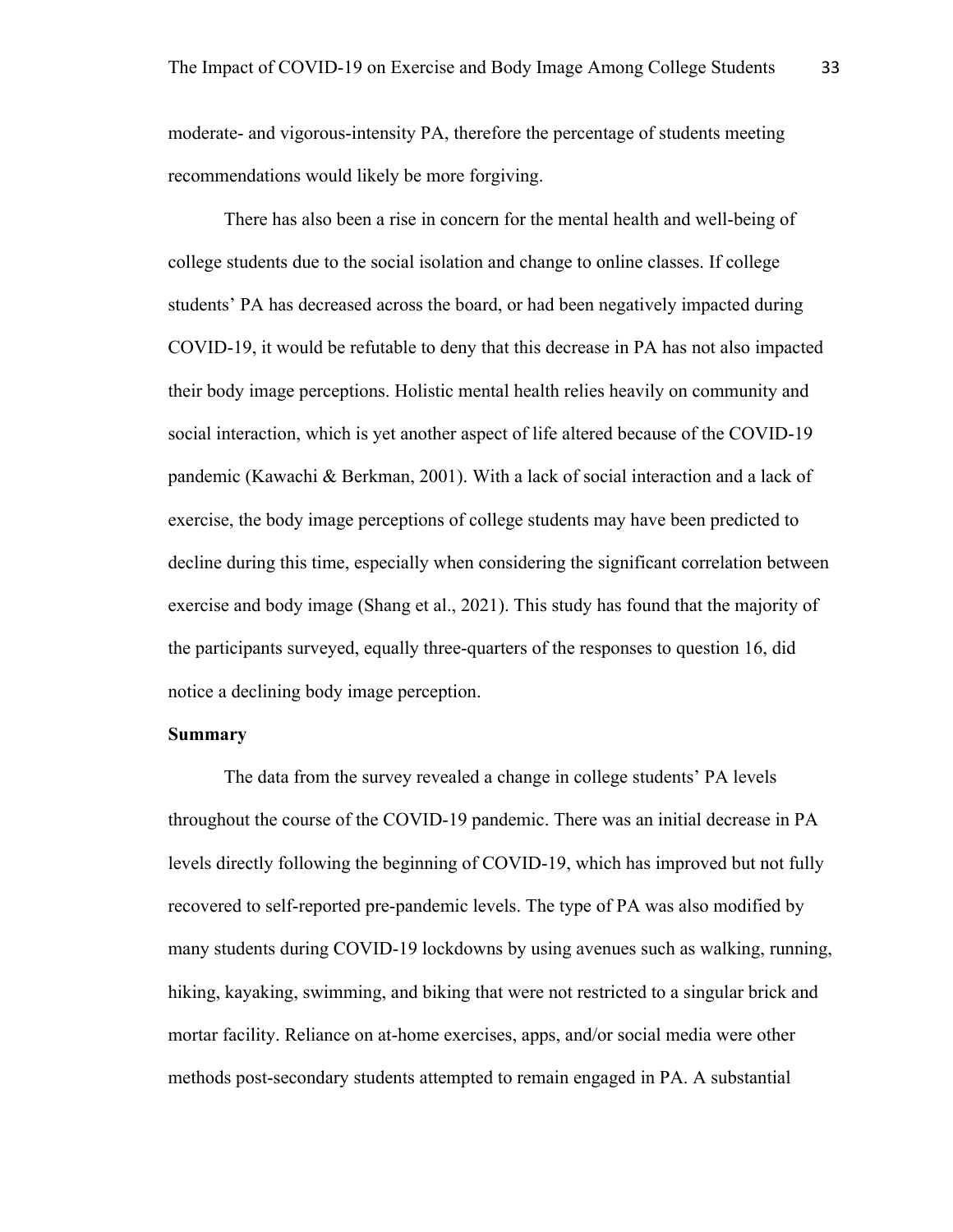finding was that most students felt it was unfair to be charged the mandatory university recreation fee despite being unable to utilize the recreation center during lockdowns or when these amenities were operating at limited capacity. Due to the cumulation of the previously mentioned factors, many students witnessed a decline in their own body image perception. Some believed that the reasons for this were an increase of time spent behind a computer screen, lack of direct access previously relied upon fitness facilities, and the lack of a sense of community during this time period.

#### **Recommendations for Future Research**

The results of this study described a select demographic of college students enrolled at UNG but may not be a true representation of all college students at the UNG Dahlonega campus or other UNG affiliated location, or even be representative to all students across the state of Georgia for that matter. Future researchers should look to examine a larger and broader population of students in the University System of Georgia (USG) and other non-USG affiliated institutions to include a broader inclusion of ages, socioeconomic statuses, and academic majors. The inclusion of other universities in the USG could compare how students may have been uniquely impacted by the pandemic at their respective institutions even though they were subjected to the same mandates imposed by USG.

This survey produced a 95% confidence interval with a 10% margin of error (Raosoft, Inc., n.d.). A small number of participants is incapable of fully reflecting such a large population, revealing a need for future research to be conducted. To engage more participants and increase completion rates of the survey, researchers could incentivize or extend the time period over which the survey is available. Attributable to the time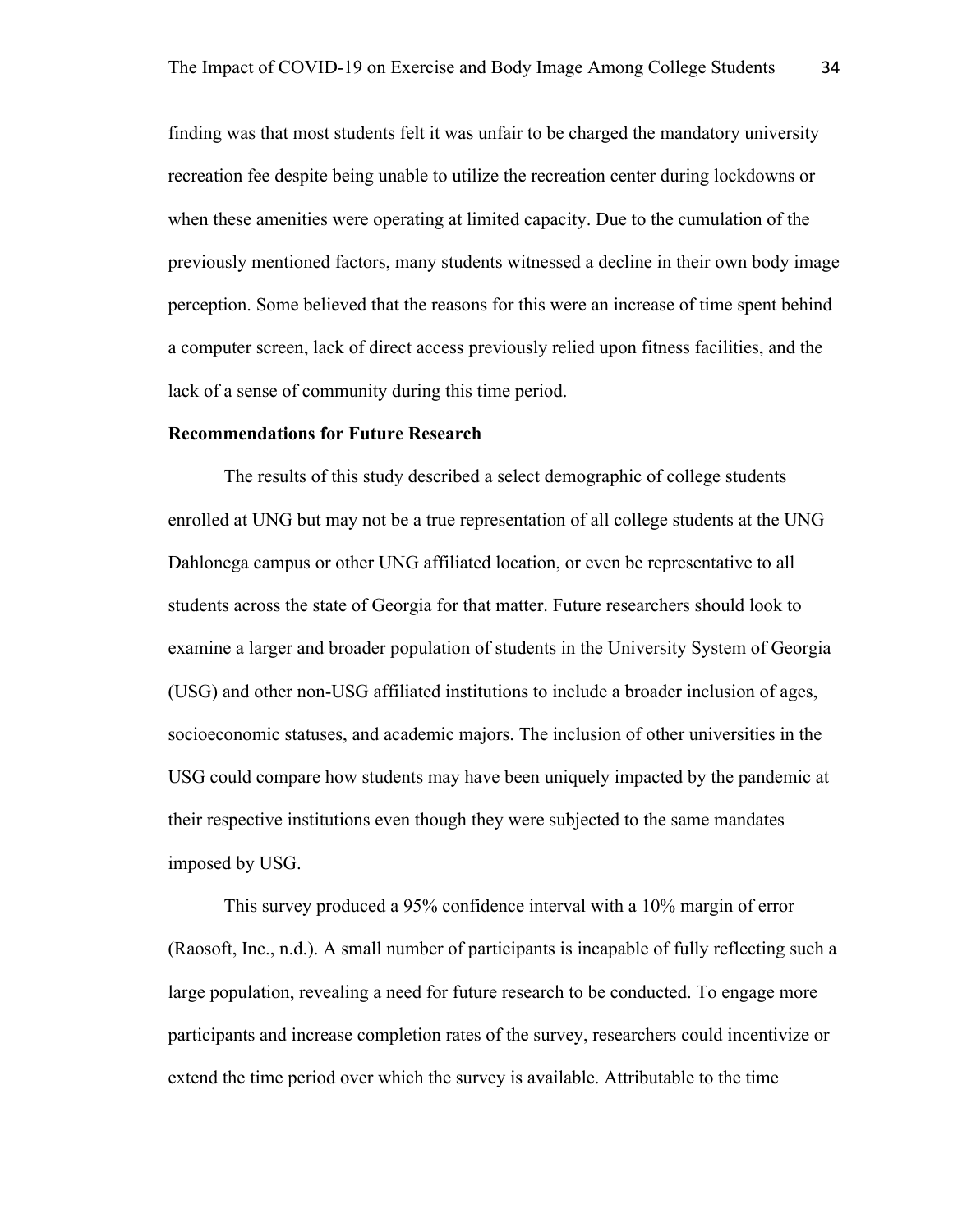constraints associated with an undergraduate thesis project, the researcher decided to conduct a descriptive cross-sectional survey rather than a cohort study (e.g., a longitudinal study). Future longitudinal studies would provide more information on the potential long-term impacts of COVID-19 on PA and body image perceptions.

Another recommendation would be to sample students with differing postsecondary student statuses. An undergraduate student may have been new to college and adjusting to the change in lifestyle at the start of the pandemic whereas a graduate student may have been holding a daytime job and/or other responsibilities during this time. Additionally, these students can be evaluated for their knowledge of the importance of PA and whether they use this information to encourage themselves to be more physically active.

Furthermore, future studies should evaluate the long-term impact of COVID-19 on college students physical, mental, and emotional well-being. With the decrease in PA levels and known link between PA and well-being related to body image and satisfaction, it may be possible that further psychological implications occur as well (Shang et al., 2021).

#### **Limitations**

There were several limitations within this study, all of which were outside of the researchers control. The first is that the researcher could not control nor predict how many students chose to participate and complete all aspects of the survey. There may have simply been a lack of motivation for students to participate without some sort of worthwhile compensation. Participants were also asked about their perceptions and activity levels from past times, occurring nearly two years before the survey. The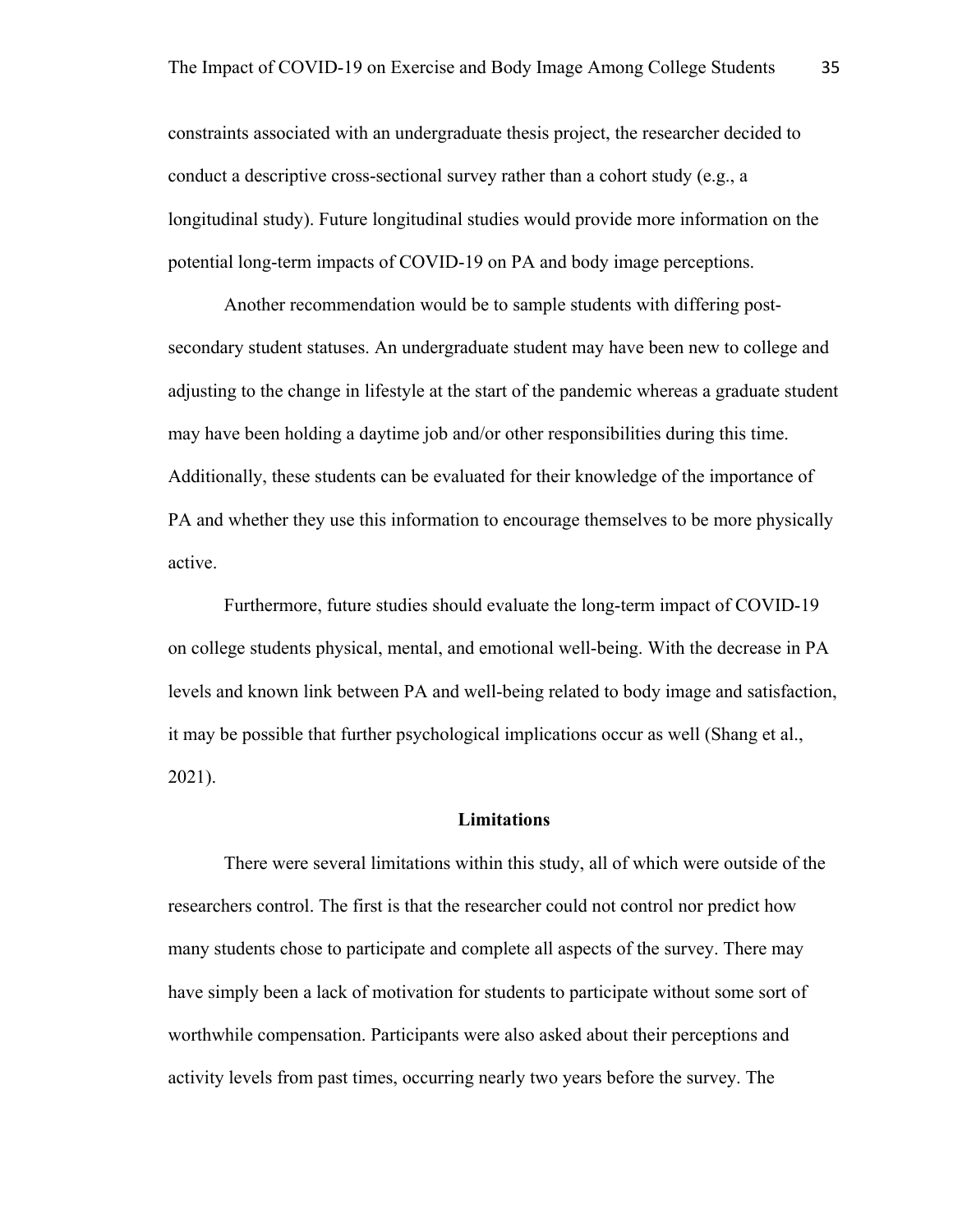recollection of past events may have been altered through time. The honesty of participants responses while completing the Anderson Pandemic-Related Impacts Survey was another factor outside of the researcher's control.

## **Conclusion**

The results from this study exposed the need to uphold and support the well-being of college students during this time. The mental and physical health of post-secondary students should be considered a public health concern and taken into consideration among universities. Educating students is a viable and accessible way to promote participation in PA for these students. While acknowledging the importance in sustaining not only a healthier physical well-being, but mental and emotional well-being as well, the knowledge can be offered for the benefit of the student. Universities may wish to seek cost-effective ways to expand access to fitness facilities, equipment, and classes which could be made more accessible through online fitness classes and trainings. Students may also benefit from enhanced awareness of the mental health resources provided through on-campus avenues that are already being funded through their student fees. Such ancillary resources may include but are not limited to: on-campus Therapy, counseling sessions, and 24/7 emergency mental health hotlines. These interventions, combined with the promotion of recommended PA, are vital to protect college students' current and future well-being as they navigate the unique challenges of completing a post-secondary education. Universities can elect to develop or enhance community partnerships to give students more access to affordable and healthier food options. By instituting these small changes on and off campuses, universities and post-secondary students may be better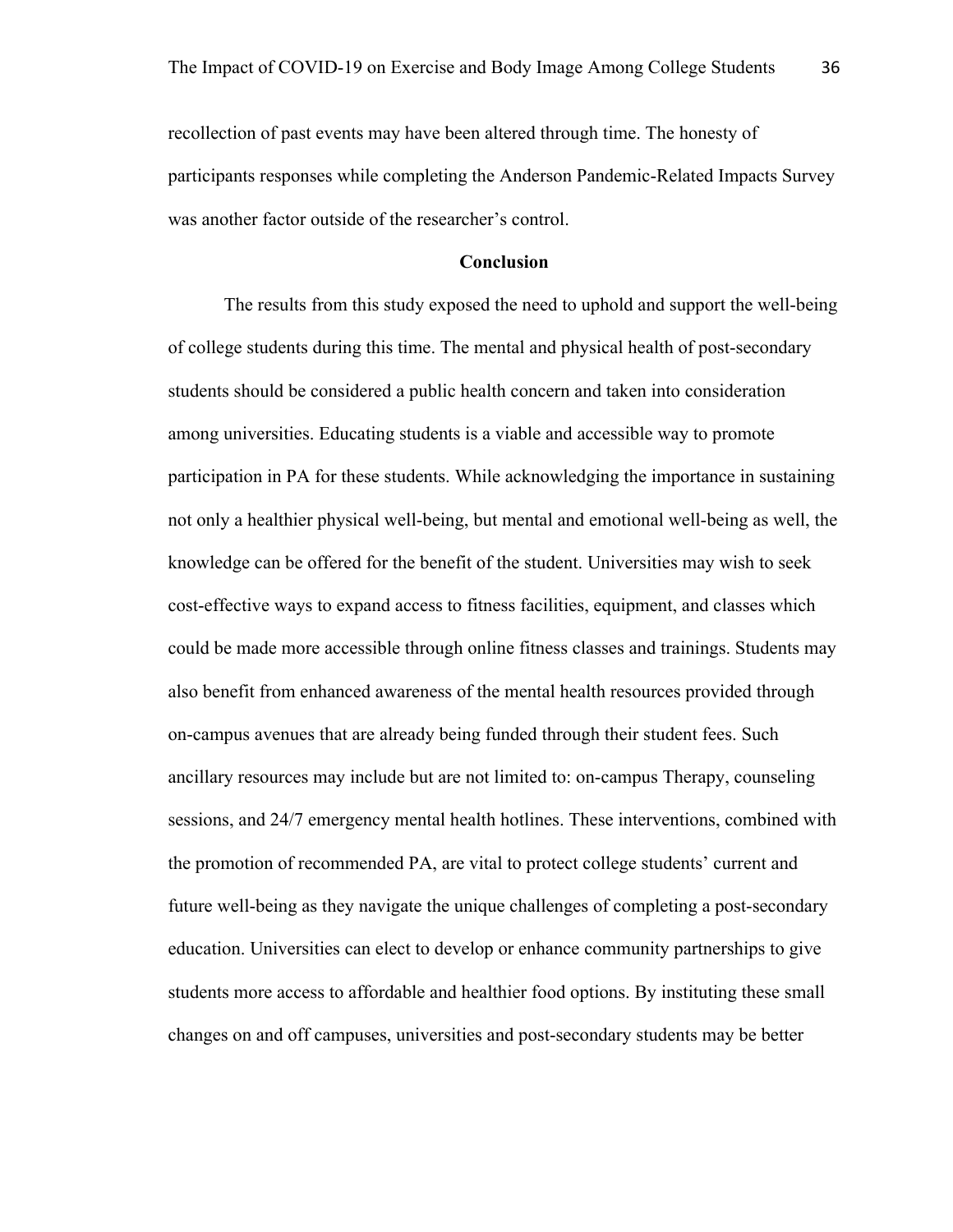prepared for future situations that may impact their PA levels or caloric intake due to factors outside of their control.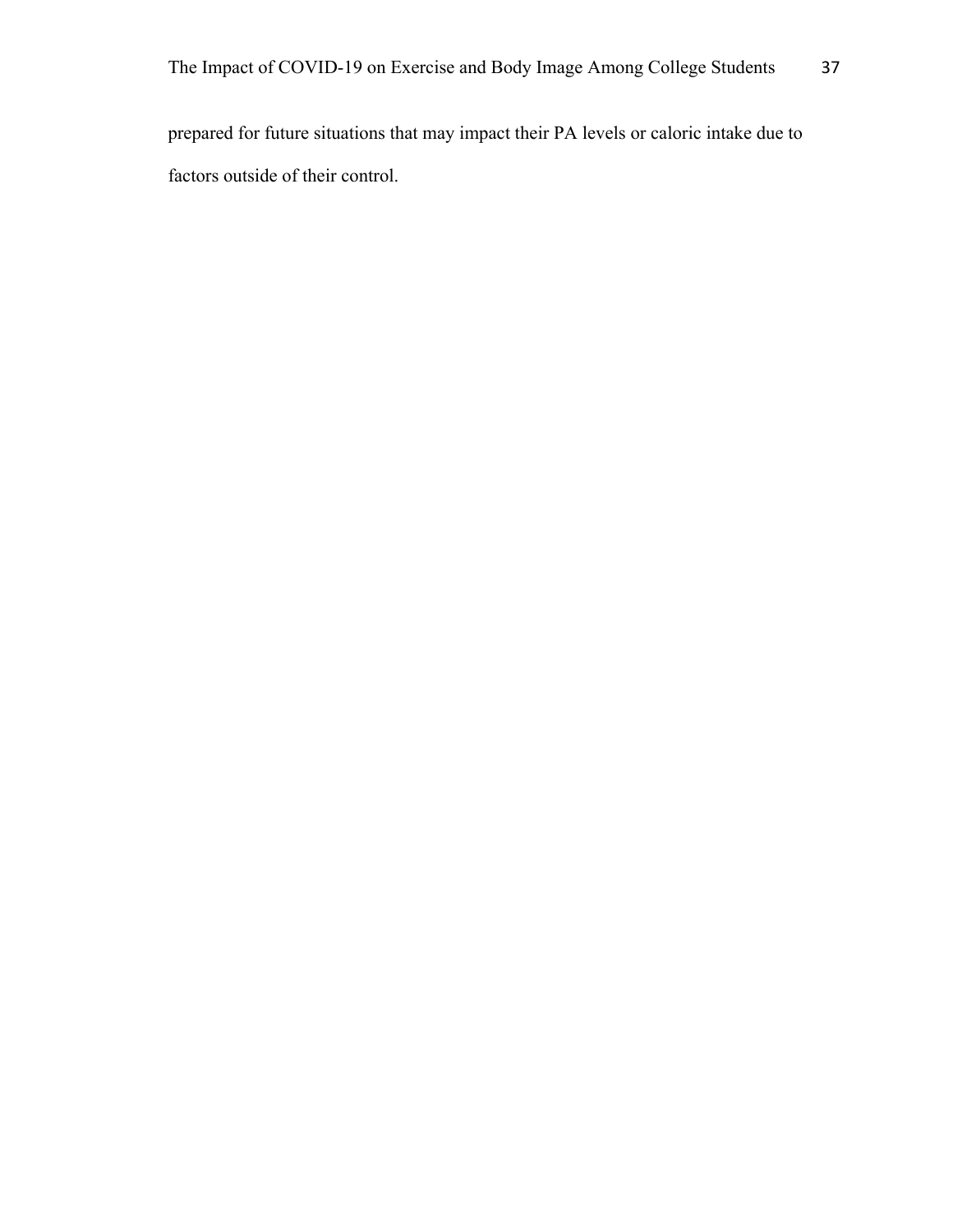#### **References**

- American Psychiatric Association. (2013). Diagnostic and statistical manual of mental disorders (DSM–5*)*. *DSM-5*. Retrieved October 3, 2021, from https://www.psychiatry.org/psychiatrists/practice/dsm.
- Baceviciene, M., & Jankauskiene, R. (2020). Associations between body appreciation and disordered eating in a large sample of adolescents. *Nutrients*, *12*(3), 752. doi: 10.3390/nu12030752
- Biddle S. (2016). Physical activity and mental health: evidence is growing. *World Psychiatry: Official Journal of the World Psychiatric Association (WPA)*, *15*(2), 176–177. doi: 10.1002/wps.20331
- Centers for Disease Control and Prevention. (n.d.). *Guidance for administrators in parks and Recreational Facilities*. Centers for Disease Control and Prevention. Updated May 24, 2021. Retrieved October 16, 2021, from https://www.cdc.gov/coronavirus/2019-ncov/community/parks-rec/parkadministrators.html.
- Centers for Disease Control and Prevention. (2021, August 13). *How to protect yourself & others*. Centers for Disease Control and Prevention. Retrieved October 2, 2021, from https://www.cdc.gov/coronavirus/2019-ncov/prevent-gettingsick/prevention.html.
- Centers for Disease Control and Prevention. (2022, January 18). *Similarities and differences between flu and COVID-19*. Centers for Disease Control and Prevention. Retrieved March 18, 2022, from https://www.cdc.gov/flu/symptoms/flu-vs-covid19.htm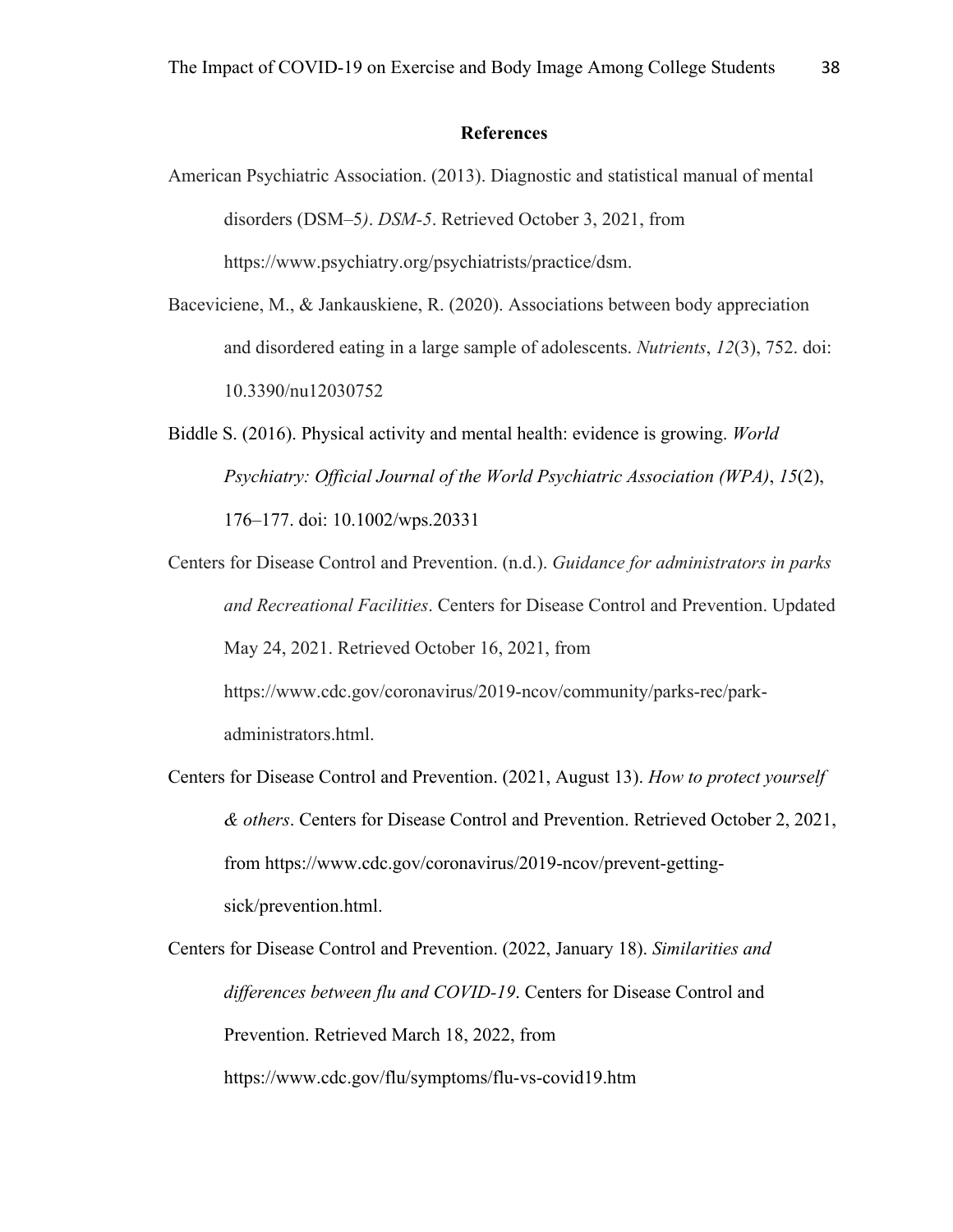Ding, D., Lawson, K. D., Kolbe-Alexander, T. L., Finkelstein, E. A., Katzmarzyk, P. T., van Mechelen, W., Pratt, M., & Lancet Physical Activity Series 2 Executive Committee (2016). The economic burden of physical inactivity: a global analysis of major non-communicable diseases. *Lancet (London, England)*, *388*(10051), 1311–1324. doi: 10.1016/S0140-6736(16)30383-X

Eijsvogels, T., Thompson, P. D., & Franklin, B. A. (2018). The "extreme exercise hypothesis": Recent findings and cardiovascular health implications. *Current Treatment Options in Cardiovascular Medicine*, *20*(10), 84. doi: 10.1007/s11936- 018-0674-3

Fletcher, G. F., Landolfo, C., Niebauer, J., Ozemek, C., Arena, R., & Lavie, C. J. (2018). Promoting physical activity and exercise: JACC health promotion series. *Journal of the American College of Cardiology*, *72*(14), 1622–1639. doi: 10.1016/j.jacc.2018.08.2141

Gallo, L. A., Gallo, T. F., Young, S. L., Moritz, K. M., & Akison, L. K. (2020). The impact of isolation measures due to COVID-19 on energy intake and physical activity levels in australian university students. *Nutrients*, *12*(6), 1865. doi: 10.3390/nu12061865

Haileamlak A. (2019). Physical inactivity: The major risk factor for non-communicable diseases. *Ethiopian Journal of Health Sciences*, *29*(1), 810. doi: 10.4314/ejhs.v29i1.1

Haskell, W. L., Lee, I. M., Pate, R. R., Powell, K. E., Blair, S. N., Franklin, B. A., Macera, C. A., Heath, G. W., Thompson, P. D., & Bauman, A. (2007). Physical activity and public health: updated recommendation for adults from the American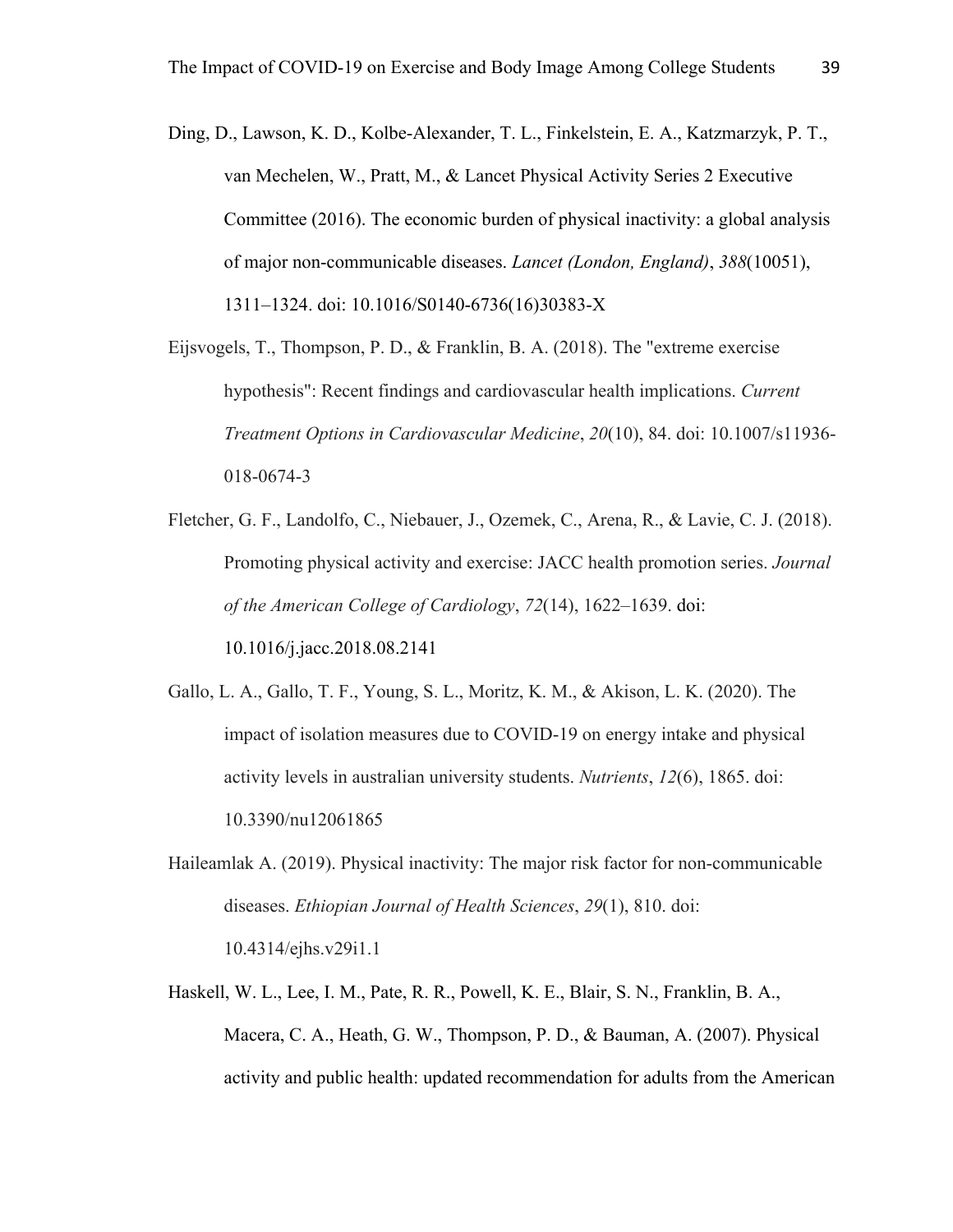College of Sports Medicine and the American Heart Association. *Medicine and Science in Sports and Exercise*, *39*(8), 1423–1434. doi:

10.1249/mss.0b013e3180616b27

- *History of BDD*. Body Dysmorphic Disorder Foundation. (n.d.). Retrieved October 16, 2021, from https://bddfoundation.org/information/more-about-bdd/history-ofbdd/.
- Horowitz, J. M., Brown, A., & Minkin, R. (2021, March 5). The COVID-19 pandemic's long-term financial impact. *Pew Research Center*. Retrieved November 1, 2021, from https://www.pewresearch.org/social-trends/2021/03/05/a-year-into-thepandemic-long-term-financial-impact-weighs-heavily-on-many-americans/.
- Huckins, J. F., daSilva, A. W., Wang, W., Hedlund, E., Rogers, C., Nepal, S. K., Wu, J., Obuchi, M., Murphy, E. I., Meyer, M. L., Wagner, D. D., Holtzheimer, P. E., & Campbell, A. T. (2020). Mental health and behavior of college students during the early phases of the COVID-19 pandemic: Longitudinal smartphone and ecological momentary assessment study. *Journal of Medical Internet Research*, *22*(6), e20185. doi: 10.2196/20185
- Ita K. (2021). Coronavirus disease (COVID-19): Current status and prospects for drug and vaccine development. *Archives of Medical Research*, *52*(1), 15–24. doi: 10.1016/j.arcmed.2020.09.010
- Kawachi, I., & Berkman, L. F. (2001). Social ties and mental health. Journal of urban health: bulletin of the New York Academy of Medicine, 78(3), 458–467. https://doi-org.libproxy.ung.edu/10.1093/jurban/78.3.458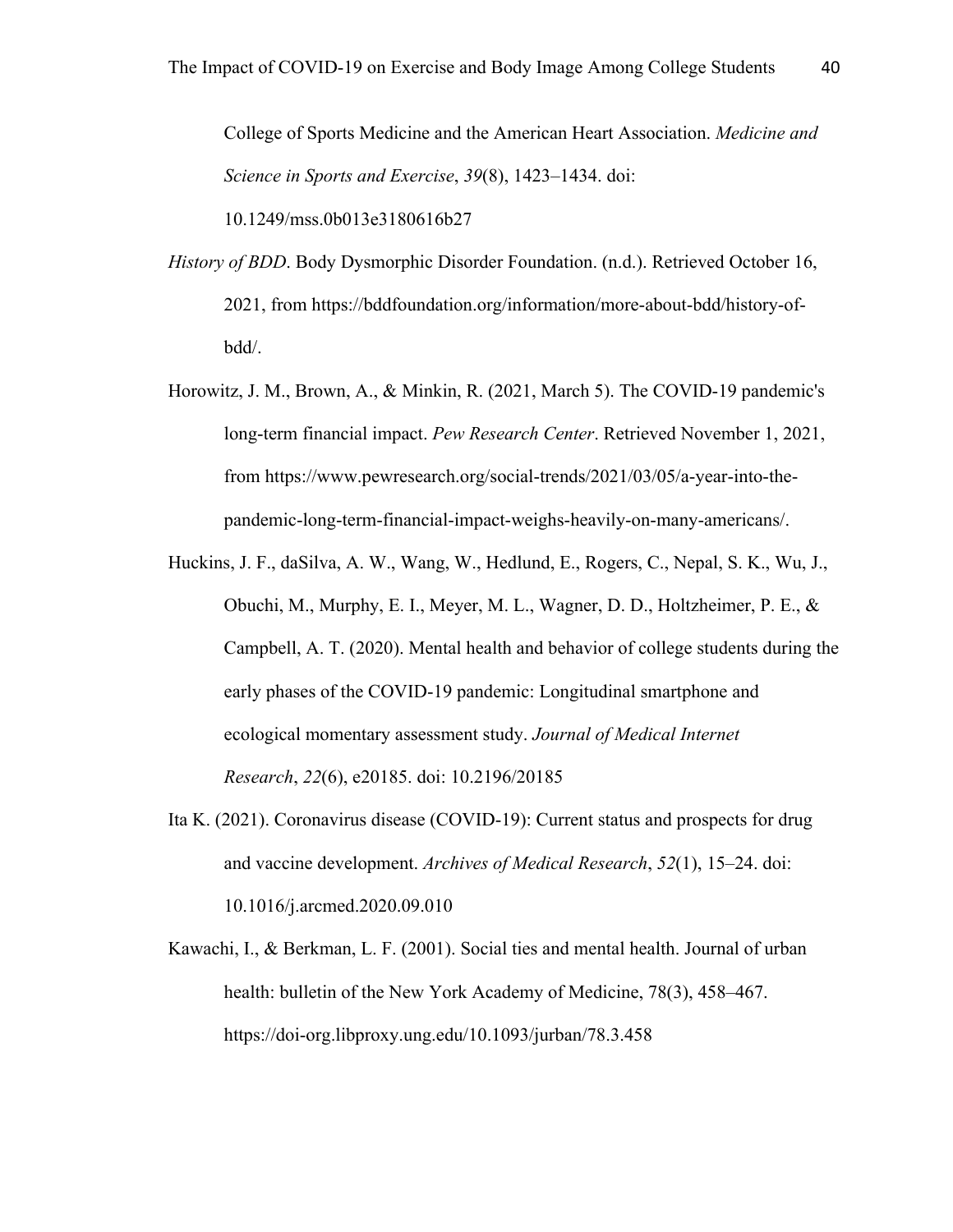Kesmodel U. S. (2018). Cross-sectional studies - what are they good for?. *Acta Obstetricia et Gynecologica Scandinavica*, *97*(4), 388–393. doi: 10.1111/aogs.13331

Kirtipal, N., Bharadwaj, S., & Kang, S. G. (2020). From SARS to SARS-CoV-2, insights on structure, pathogenicity and immunity aspects of pandemic human coronaviruses. *Infection, Genetics and Evolution: Journal of Molecular Epidemiology and Evolutionary Genetics in Infectious Diseases*, *85*, 104502. doi: 10.1016/j.meegid.2020.104502

Kornbluh, A. (2020, July 27). Academe's coronavirus shock doctrine. *The Chronicle of Higher Education*. Retrieved October 2, 2021, from https://www.chronicle.com/article/academes-coronavirus-shockdoctrine/?bc\_nonce=ejkk7rtiwxa37iu5f1hrc&cid=reg\_wall\_signup.

- Merriam-Webster. (n.d.). Definition of comorbid. *Merriam-Webster*. Retrieved November 1, 2021, from https://www.merriamwebster.com/dictionary/comorbidity.
- Peçanha, T., Goessler, K. F., Roschel, H., & Gualano, B. (2020). Social isolation during the COVID-19 pandemic can increase physical inactivity and the global burden of cardiovascular disease. *American Journal of Physiology. Heart and Circulatory Physiology*, *318*(6), H1441–H1446. doi: 10.1152/ajpheart.00268.2020

Piercy, K. L., Troiano, R. P., Ballard, R. M., Carlson, S. A., Fulton, J. E., Galuska, D. A., George, S. M., & Olson, R. D. (2018). The physical activity guidelines for americans. *JAMA*, *320*(19), 2020–2028. doi: 10.1001/jama.2018.14854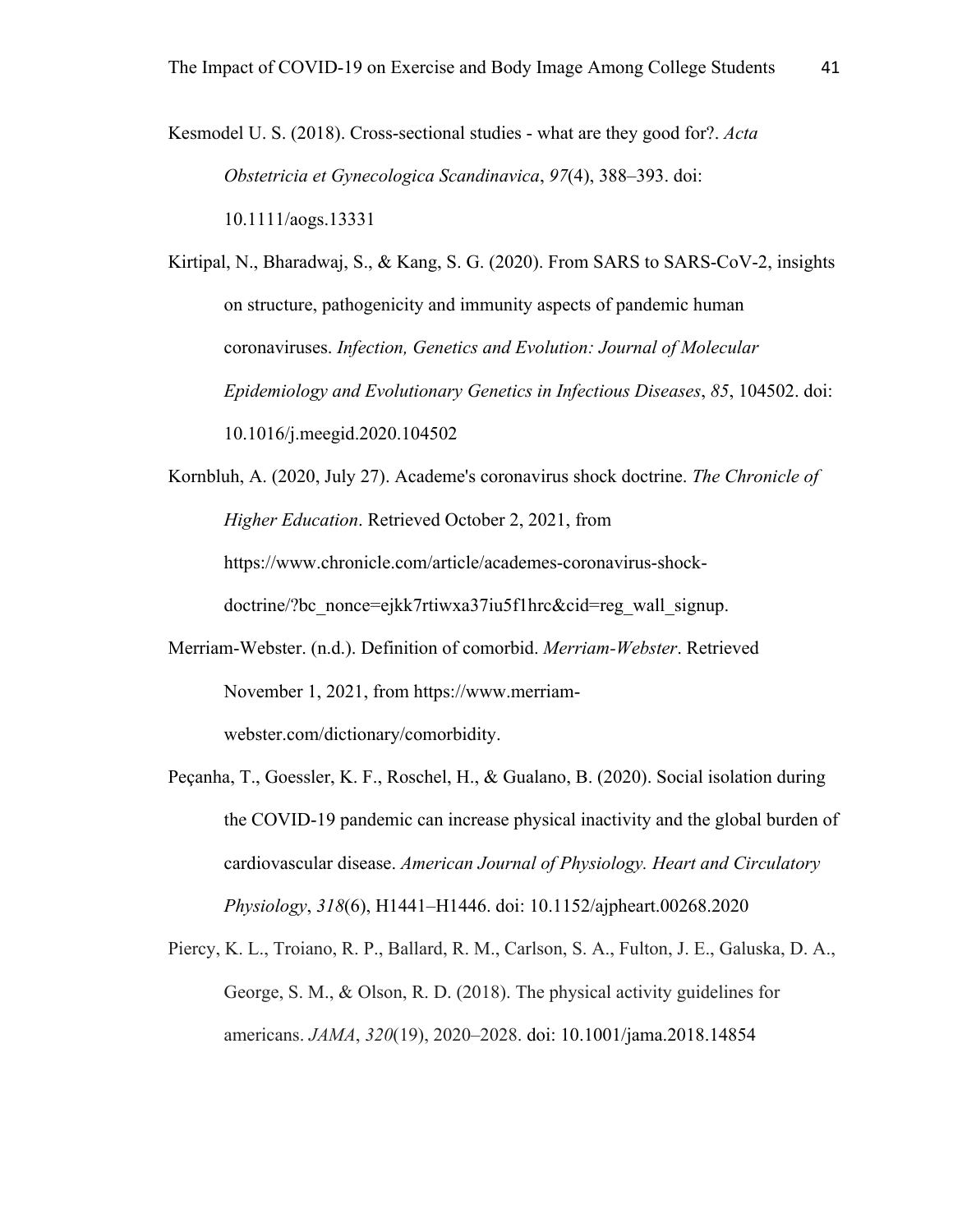- Powers, S. K., Bomkamp, M., Ozdemir, M., & Hyatt, H. (2020). Mechanisms of exercise-induced preconditioning in skeletal muscles. *Redox Biology*, *35*, 101462. doi: 10.1016/j.redox.2020.101462
- Martin, S. A., Pence, B. D., & Woods, J. A. (2009). Exercise and respiratory tract viral infections. *Exercise and Sport Sciences Reviews*, *37*(4), 157–164. doi: 10.1097/JES.0b013e3181b7b57b
- Miranda, V., Morais, N. S., Faria, E. R., Amorim, P., Marins, J., Franceschini, S., Teixeira, P. C., & Priore, S. E. (2018). Body dissatisfaction, physical activity, and sedentary behavior in female adolescents. *Revista Paulista de Pediatria: Orgao Oficial da Sociedade de Pediatria de Sao Paulo*, *36*(4), 482–490. doi: 10.1590/1984-0462/;2018;36;4;00005
- Morton, A. B., Smuder, A. J., Wiggs, M. P., Hall, S. E., Ahn, B., Hinkley, J. M., Ichinoseki-Sekine, N., Huertas, A. M., Ozdemir, M., Yoshihara, T., Wawrzyniak, N. R., & Powers, S. K. (2019). Increased SOD2 in the diaphragm contributes to exercise-induced protection against ventilator-induced diaphragm dysfunction. *Redox Biology*, *20*, 402–413. doi: 10.1016/j.redox.2018.10.005
- Neumark-Sztainer, D., Wall, M. M., Chen, C., Larson, N. I., Christoph, M. J., & Sherwood, N. E. (2018). Eating, activity, and weight-related problems from adolescence to adulthood. *American Journal of Preventive Medicine*, *55*(2), 133– 141. doi: 10.1016/j.amepre.2018.04.032
- Nicewicz, H. R., & Boutrouille, J. F. (2021). Body dysmorphic disorder. *StatPearls*. StatPearls Publishing. PMID: 32310361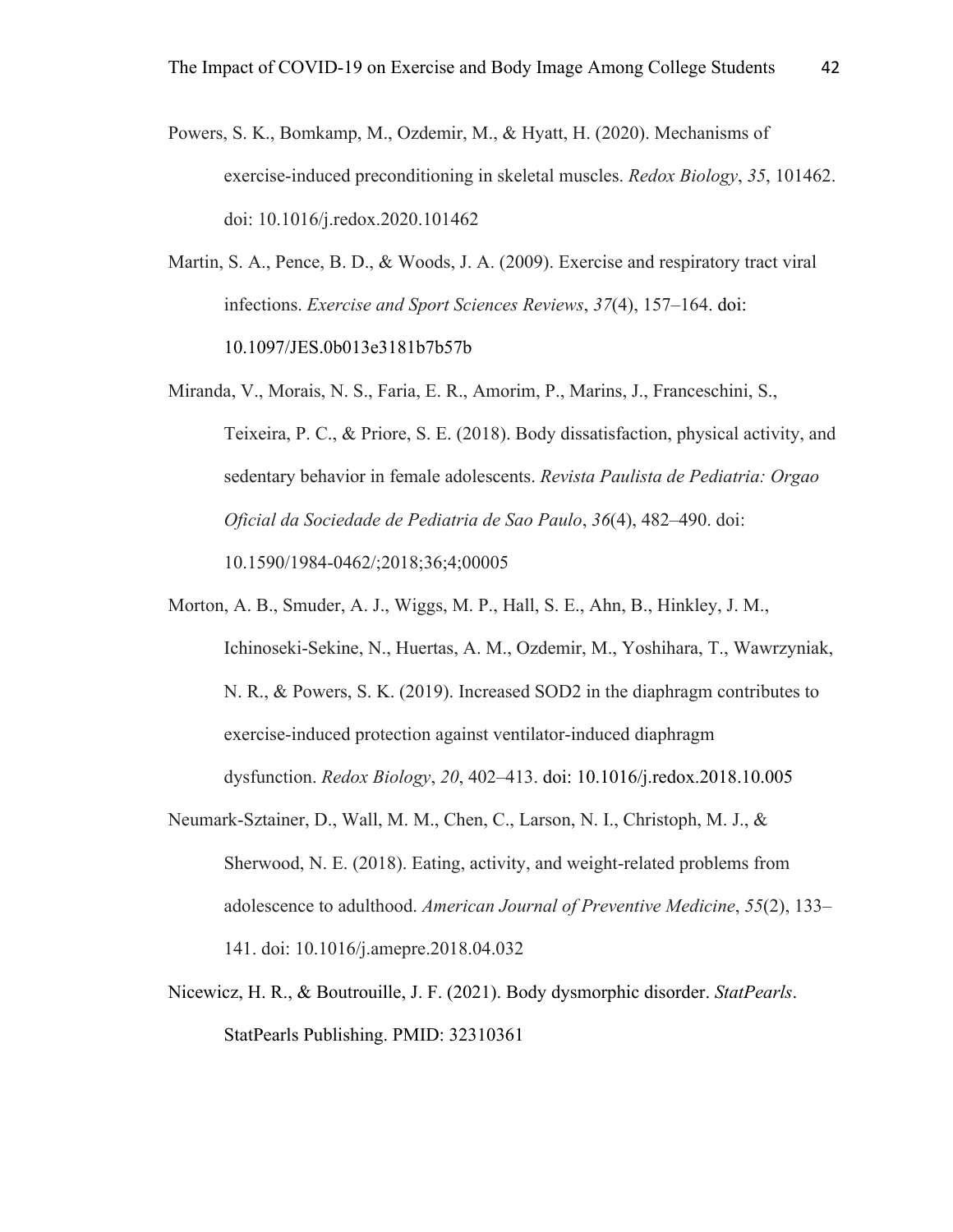NIRSA (2020). *Campus recreation response to COVID-19* [Infographic]. *NIRSA*. https://nirsa.net/nirsa/wp-content/uploads/nirsa-covid19-impact-surveyinfographic.pdf

Salazar de Pablo, G., Vaquerizo-Serrano, J., Catalan, A., Arango, C., Moreno, C., Ferre, F., Shin, J. I., Sullivan, S., Brondino, N., Solmi, M., & Fusar-Poli, P. (2020). Impact of coronavirus syndromes on physical and mental health of health care workers: Systematic review and meta-analysis. *Journal of Affective Disorders*, *275*, 48–57. doi: 10.1016/j.jad.2020.06.022

- Sample Size Calculator. *Raosoft, Inc*. (n.d.). Retrieved March 19, 2022, from http://www.raosoft.com/samplesize.html
- Setia M. S. (2016). Methodology series module 5: Sampling strategies. *Indian Journal of Dermatology*, 61(5), 505–509. https://doi-org.libproxy.ung.edu/10.4103/0019- 5154.190118
- Siordia J. A., Jr (2020). Epidemiology and clinical features of COVID-19: A review of current literature. *Journal of Clinical Virology: The Official Publication of the Pan American Society for Clinical Virology*, *127*. doi: 10.1016/j.jcv.2020.104357
- Shang, Y., Xie, H. D., & Yang, S. Y. (2021). The relationship between physical exercise and subjective well-being in college students: The mediating effect of body image and self-esteem. *Frontiers in Psychology*, *12*, 658935. doi:

10.3389/fpsyg.2021.658935

Tylka, T. L., & Wood-Barcalow, N. L. (2015A). The Body Appreciation Scale-2: item refinement and psychometric evaluation. *Body Image*, *12*, 53–67. doi: 10.1016/j.bodyim.2014.09.006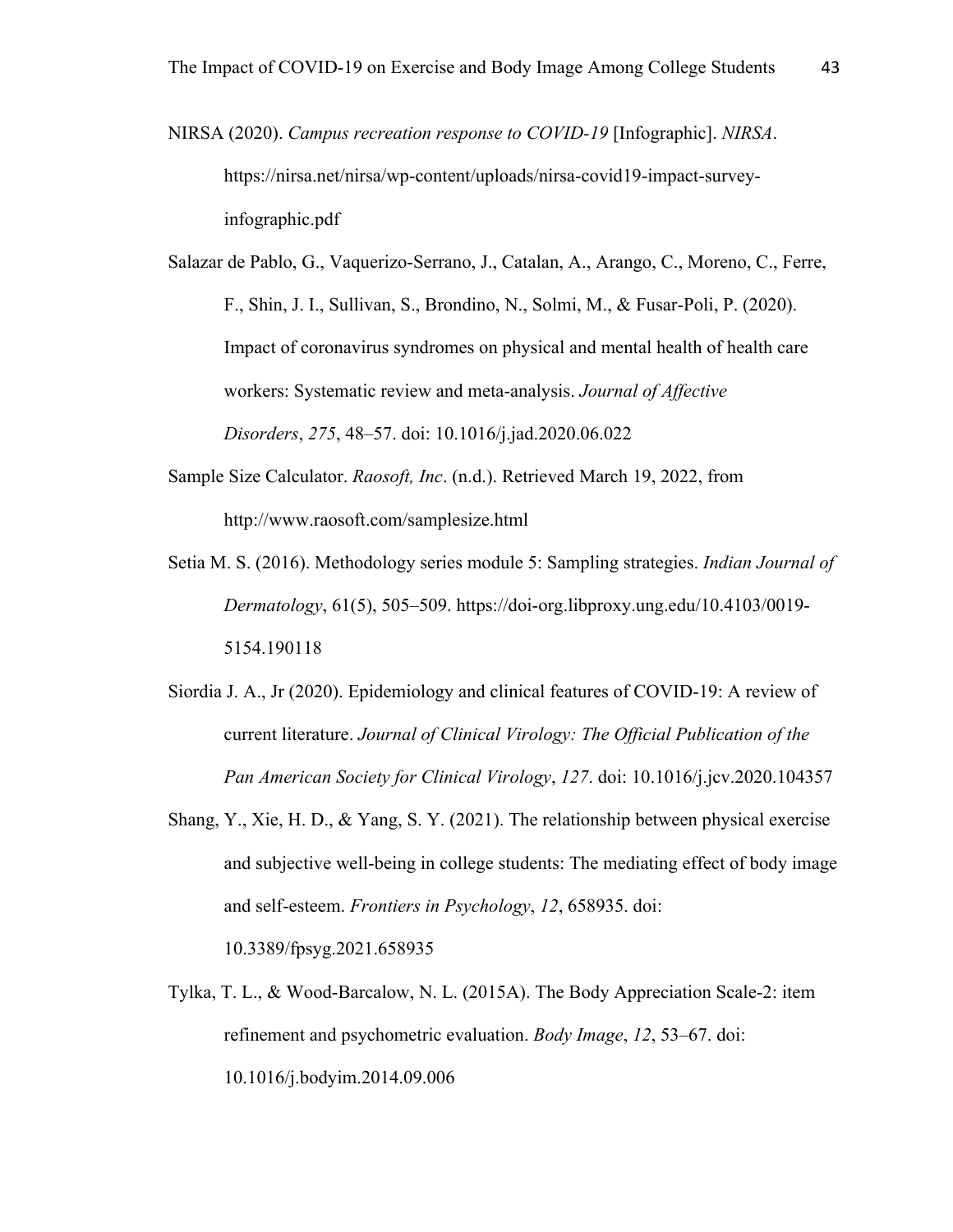- Tylka, T. L., & Wood-Barcalow, N. L. (2015B). What is and what is not positive body image? Conceptual foundations and construct definition. *Body Image*, *14*, 118– 129. doi: 10.1016/j.bodyim.2015.04.001
- University of North Georgia. (2021). Fall 2021 Add/Drop Dashboard. Retrieved from the University of North Georgia Institutional Effectiveness website: https://ung.edu/institutional-effectiveness/dashboards/fall-21-add-drop.php
- Walsh, N. P., Gleeson, M., Shephard, R. J., Gleeson, M., Woods, J. A., Bishop, N. C., Fleshner, M., Green, C., Pedersen, B. K., Hoffman-Goetz, L., Rogers, C. J., Northoff, H., Abbasi, A., & Simon, P. (2011). Position statement. Part one: Immune function and exercise. *Exercise Immunology Review*, *17*, 6–63. PMID: 21446352
- Woods, J. A., Hutchinson, N. T., Powers, S. K., Roberts, W. O., Gomez-Cabrera, M. C., Radak, Z., Berkes, I., Boros, A., Boldogh, I., Leeuwenburgh, C., Coelho-Júnior, H. J., Marzetti, E., Cheng, Y., Liu, J., Durstine, J. L., Sun, J., & Ji, L. L. (2020). The COVID-19 pandemic and physical activity. *Sports Medicine and Health Science*, *2*(2), 55–64. doi: 10.1016/j.smhs.2020.05.006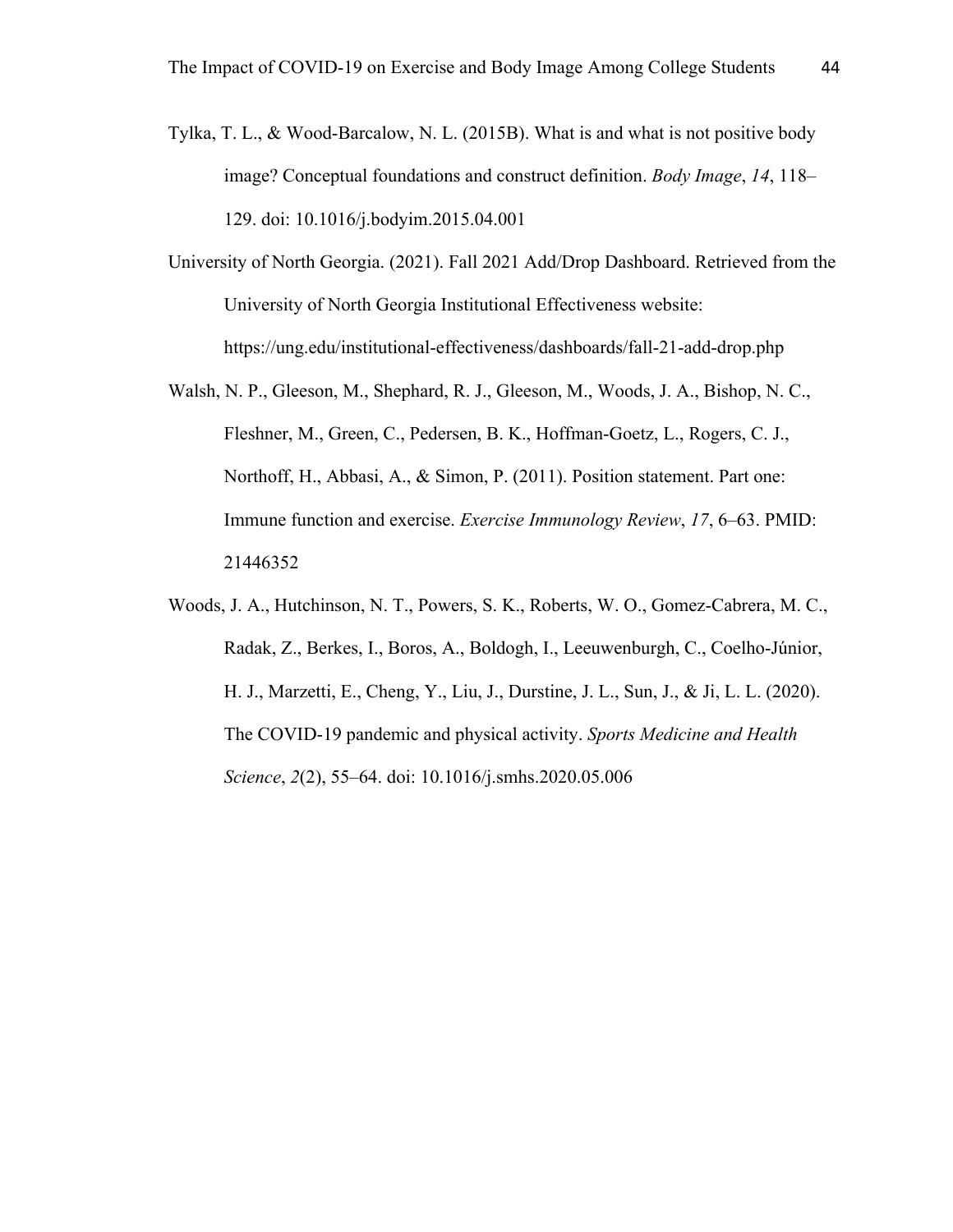# **Appendix A: Survey Instrument**

# **Thesis**

#### **Start of Block: BLOCK 1**

#### INTRO/DISCLAIMER

Title of the Study: Worse exercise habits and diminished body image perception in college students, is COVID-19 to blame? Study Number: Principal Investigator: Lois Jeanette Anderson, Kinesiology student Faculty Advisor(s): Dr. Andrew Jakiel, Kinesiology, 706-867-3221, Andrew.jakiel@ung.edu ; Dr. Stephen Smith, Psychology, 706-864-1890, Stephen.smith@ung.edu ; Dr. Parker Hyde, Kinesiology, 706-867-2043, parker.hyde@ung.edu

You have been asked to take part in a research study. This consent form describes the research study and give you information you need to know before deciding whether to take part. You may freely choose whether or not to take part in the study; participation is completely voluntary. At the end of the form we will ask you to confirm that you voluntarily agree to be part of this study.

#### Overview of Key Information

1. We will ask you to complete a short survey based on your personal experience with participation in physical activity and body image perceptions before, during, and after the COVID-19 pandemic.

2. The goal is to review the potential impact that COVID-19 had on college students physical activity as well as the influence that reduced physical activity has on body image perceptions.

3. The survey is approximated to take 5 minutes to complete.

4. We will not ask for information that could be used to tell who you are. This research is completely anonymous.

5. There is no more than minimal risk associated with this survey. Risk is the same as in everyday life.

What are you being asked to do?

You are being asked to participate in a survey research study entitled "Worse exercise habits and diminished body image perception in college students, is COVID-19 to blame?". This study is being conducted by Lois Jeanette Anderson, an undergraduate student at the University of North Georgia, as part of her Honors Program thesis. The survey is expected to take approximately 5 minutes to complete. The survey will remain open for a period of four weeks.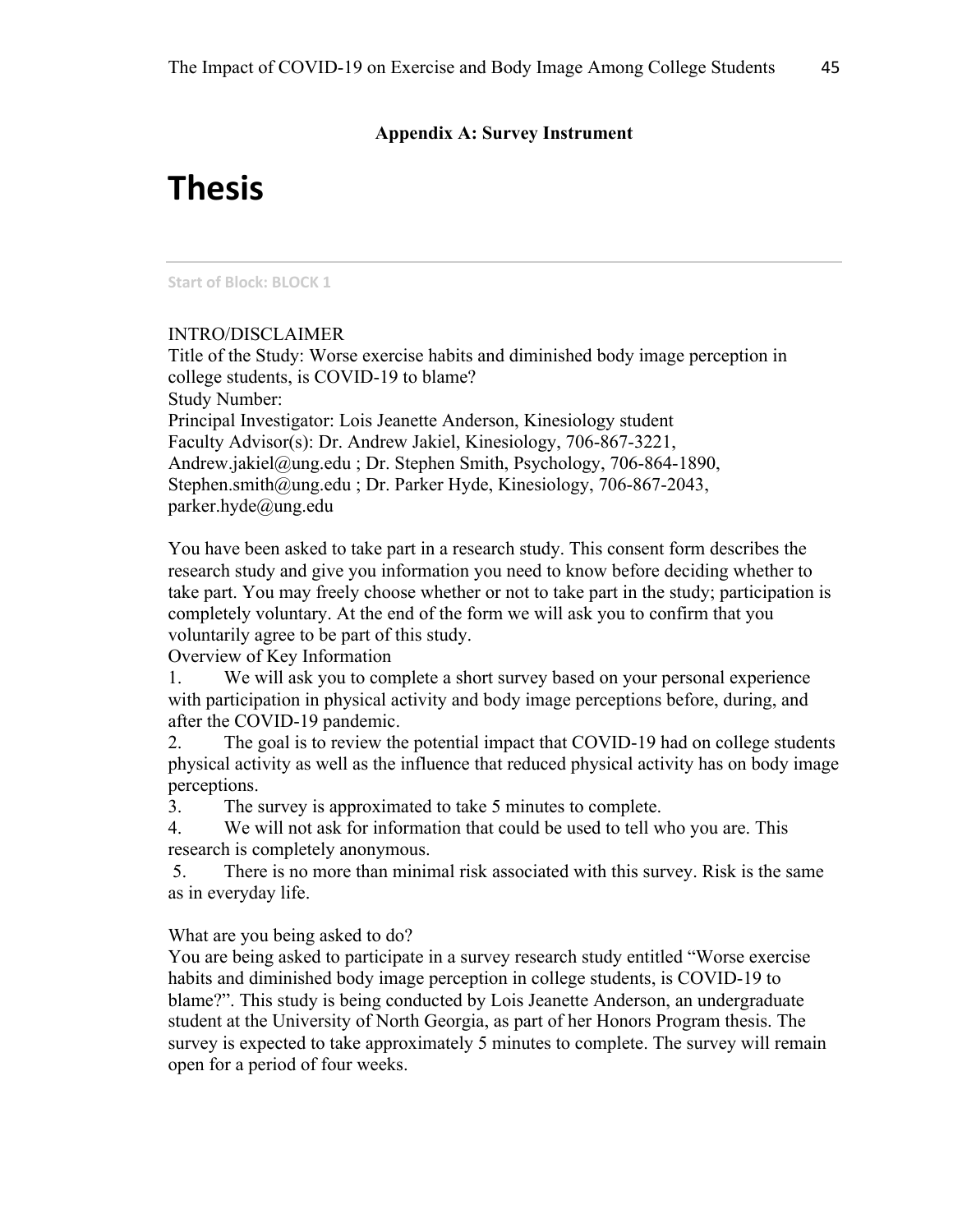Why is this research study being done?

The goal of this research study is to assess the impact that the COVID-19 pandemic had on college students' participation in physical activity and body image as compared to before the pandemic. We plan to have approximately 400 people take part in this study.

How will we use your private information?

The only demographic information we will ask for include your age, gender, postsecondary status and experience level, and which college your major is housed under at the University of North Georgia. We will not ask for your name or signature. In other words, the information you provide will be completely anonymous. No one, including the researcher, will be able to associate your responses with your identity. In some cases, we may need to share the information you provide. The UNG Institutional Review Board makes sure that research with people is done ethically. They may review our records. State or federal laws or court orders may also require us to share information from the study records. All of the survey responses will be stored on a passwordprotected site, Qualtrics, if access to the information provided is required in the future.

What are the risks?

There are little to no risks associated with this study.

What are the benefits of being in this research study?

You will not benefit from this research study.

Society may benefit in the future because of what the researchers learn from this study. This study may help to provide additional guidance for public health officials and fitness centers on appropriate steps to take in future events to allow for controlled access to fitness facilities.

Who can you contact if you have questions?

Questions regarding the purpose or procedures of the research should be directed to either the primary investigator, Lois Jeanette Anderson at ljande4102@ung.edu or her faculty research advisor, Andrew Jakiel at andrew.jakiel@ung.edu.

For questions about being a research participant, please contact the chair of the Institutional Review Board (irbchair@ung.edu) or the Assistance Director for Research Integrity, Dr. Troy Smith, 3820 Mundy Mill Road, Oakwood, GA 30566, 678-717-3670, troy.smith@ung.edu. For questions about being a research participant, please contact the chair of the Institutional Review Board (irbchair $(\partial \mu n)$  or the Assistant Director for Research Integrity, Dr. Troy Smith, 3820 Mundy Mill Road, Oakwood, GA 30566, 678- 717-3670, troy.smith@ung.edu.

What are your rights as a research study volunteer?

Your participation is voluntary. You may choose not to participate and/or to stop participating at any time. There is no penalty if you decide not to participate. The researcher may take you out of the study if you are under the age of 18 years old or not a currently enrolled student at the University of North Georgia.

Please confirm that you understand. By choosing the option "I consent" below, you are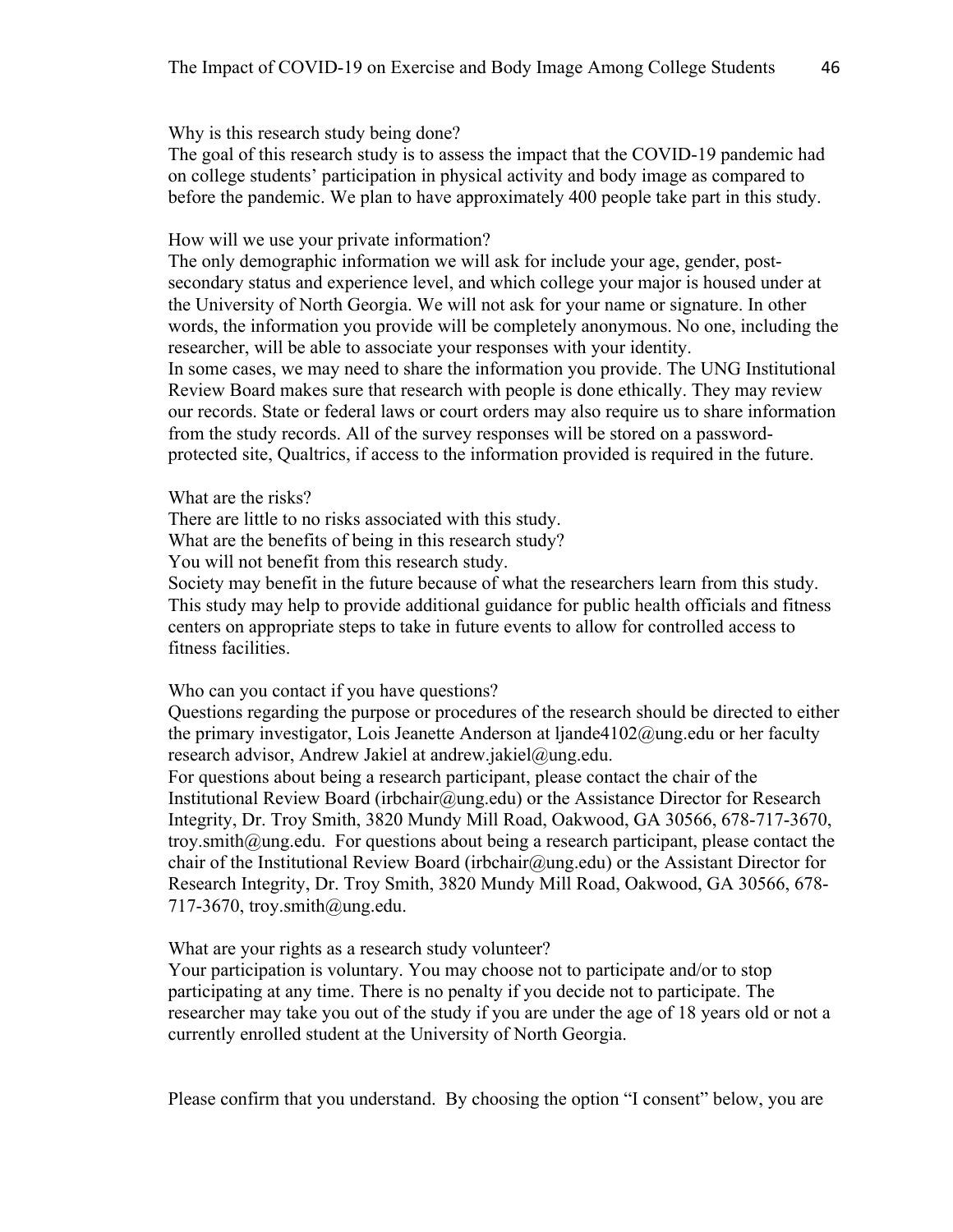agreeing with the following statement:

I have read this consent document. I have been able to ask any questions I have about the study. I have been able to tell the researcher about my concerns. The researcher has answered my questions and responded to my concerns. I believe that I understand the research study, the potential risks, and the potential benefits. I agree to participate in this study.

 $\bigcirc$  I consent (1)

 $\bigcirc$  I do not consent (2)

*Skip To: End of Survey If Title of the Study: Worse exercise habits and diminished body image perception in college student... = I do not consent*

**End of Block: BLOCK 1**

**Start of Block: BLOCK 2**

Q1 Are you a currently enrolled student at the University of North Georgia (UNG)?

 $\bigcirc$  Yes (1)  $\bigcirc$  No (2)

**End of Block: BLOCK 2**

**Start of Block: BLOCK 3**

Q2 With which gender do you identify?

 $\bigcirc$  Male (1)

 $\bigcirc$  Female (2)

 $\bigcirc$  Other (3)

 $\bigcirc$  Choose not to disclose (4)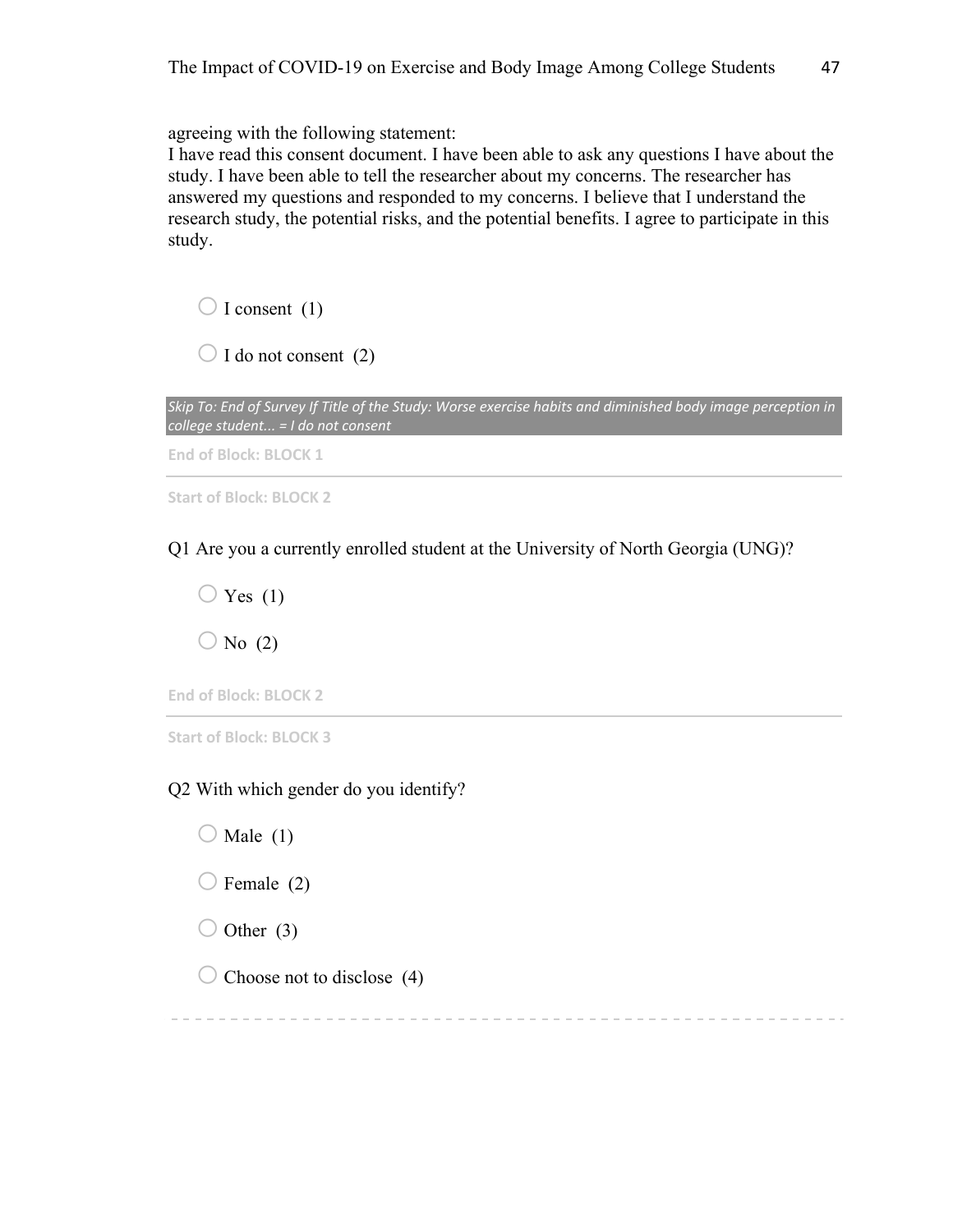Q3 Which age group best applies to you?

 $\bigcirc$  0-17 years old (1)  $\bigcirc$  18-21 years old (4)  $\bigcirc$  22-23 years old (5)  $\bigcirc$  24-25 years old (2)  $\bigcirc$  26 years or older (3)

**End of Block: BLOCK 3**

**Start of Block: BLOCK 4**

Q4 Identify your post-secondary student status.

 $\bigcirc$  Certificate Program (1)

 $\bigcirc$  Undergraduate Associate (2)

 $\bigcirc$  Undergraduate Bachelors (3)

 $\bigcirc$  Graduate Student Masters (4)

 $\bigcirc$  Graduate Student Doctoral (5)

 $\bigcirc$  Not listed (6)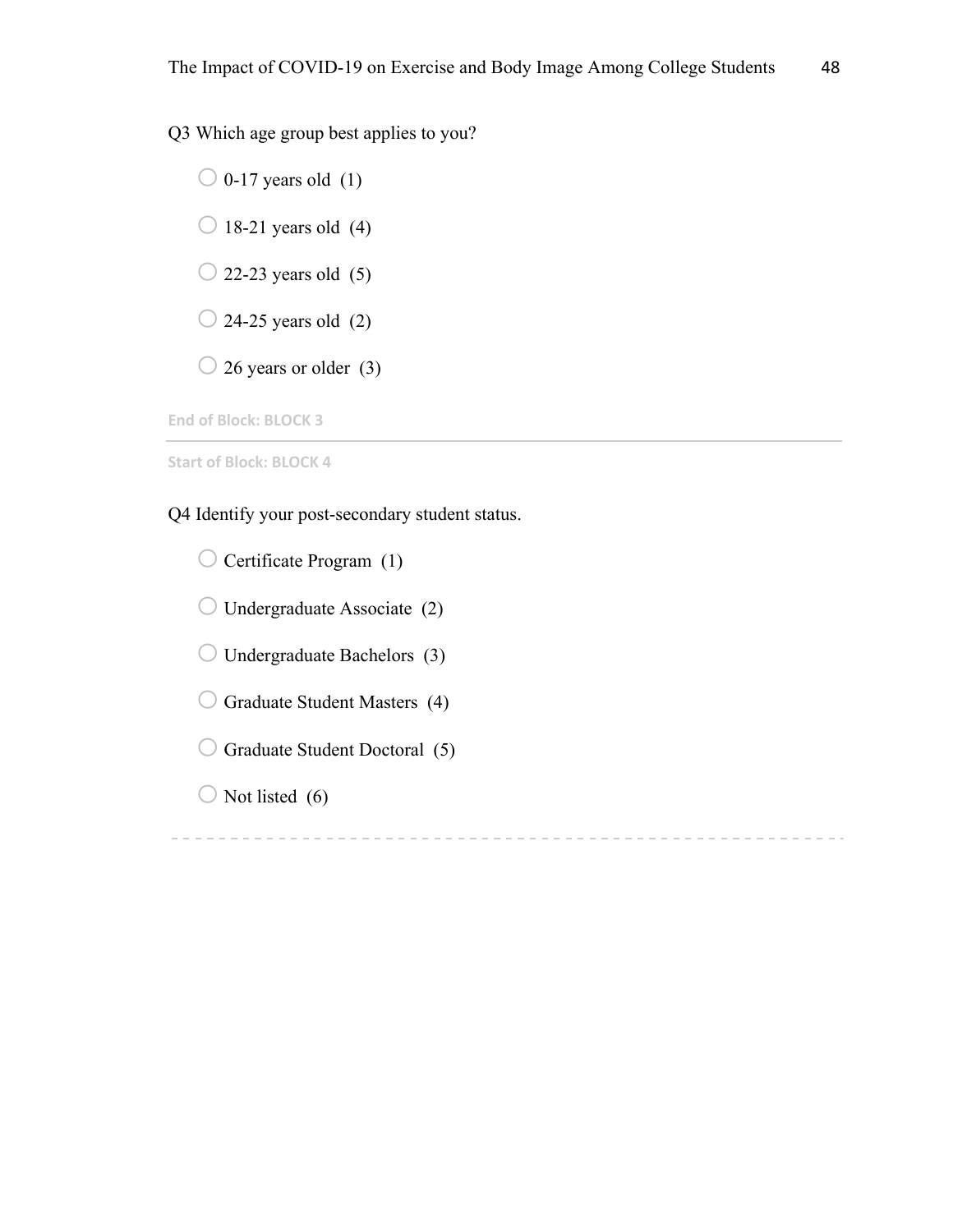Q5 Which best describes your post-secondary experience level?

 $\bigcirc$  First Year (1)  $\bigcirc$  Second Year (2)  $\bigcirc$  Third Year (3)  $\bigcirc$  Fourth Year (4)  $\bigcirc$  Fifth Year (5)  $\bigcirc$  Sixth Year (6)  $\bigcirc$  Not Listed (7) 

Q6 On which UNG campus do you complete the majority of your coursework?

 $\bigcirc$  Dahlonega (1)  $\bigcirc$  Cumming (2)  $\bigcirc$  Gainesville (3)  $\bigcirc$  Oconee (4)  $\bigcirc$  Blue Ridge (5)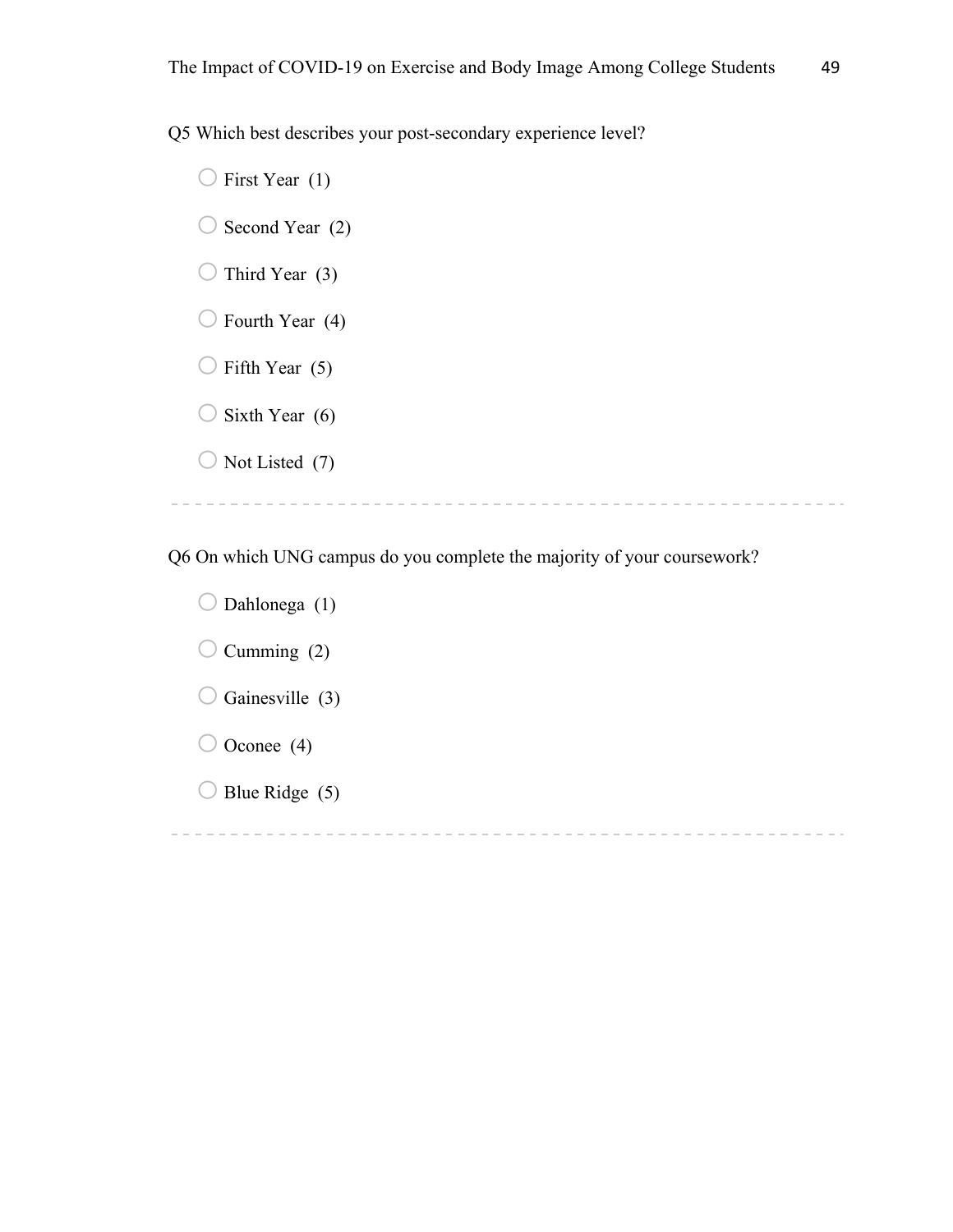Q7 Under which college is your declared major housed?

 $\bigcirc$  College of Arts and Letters (1)

 $\bigcirc$  College of Education (2)

 $\bigcirc$  College of Health Sciences and Professions (3)

 $\bigcirc$  Mike Cottrell College of Business (4)

 $\bigcirc$  College of Science and Mathematics (5)

 $\bigcirc$  University College (6)

 $\bigcirc$  Undeclared (7)

 $\bigcirc$  I don't know (8)

**End of Block: BLOCK 4**

**Start of Block: BLOCK 5**

Q8 Before the COVID-19 pandemic began, choose the amount of physical activity you regularly participated in.

 $\bigcirc$  None (1)

 $\bigcirc$  1-49 minutes per week (2)

 $\bigcirc$  50-99 minutes per week (3)

 $\bigcirc$  100-149 minutes per week (4)

 $\bigcirc$  150-199 minutes per week (5)

 $\bigcirc$  200 minutes or more per week (6)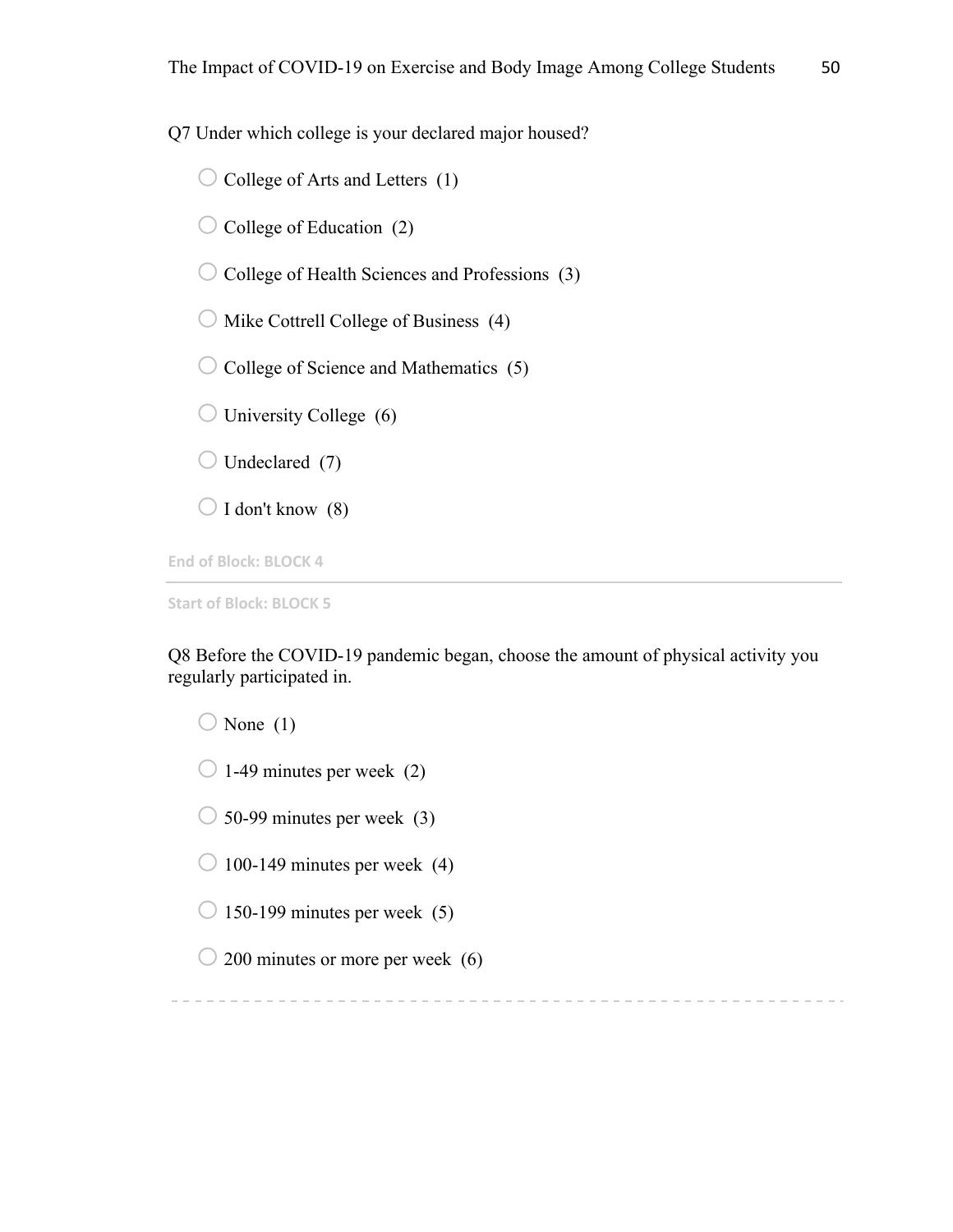Q9 During the time directly after the COVID-19 pandemic began, choose the amount of physical activity you regularly participated in.

 $\bigcirc$  None (1)  $\bigcirc$  1-49 minutes per week (2)  $\bigcirc$  50-99 minutes per week (3)  $\bigcirc$  100-149 minutes per week (4)  $\bigcirc$  150-199 minutes per week (5)  $\bigcirc$  200 minutes or more per week (6)

Q10 Choose the amount of physical activity you regularly participate in currently.

 $\bigcirc$  None (1)

 $\bigcirc$  1-49 minutes per week (2)

 $\bigcirc$  50-99 minutes per week (3)

 $\bigcirc$  100-149 minutes per week (4)

 $\bigcirc$  150-199 minutes per week (5)

 $\bigcirc$  200 minutes or more per week (6)

**End of Block: BLOCK 5**

**Start of Block: BLOCK 6**

Q11 Do you agree with the following statement?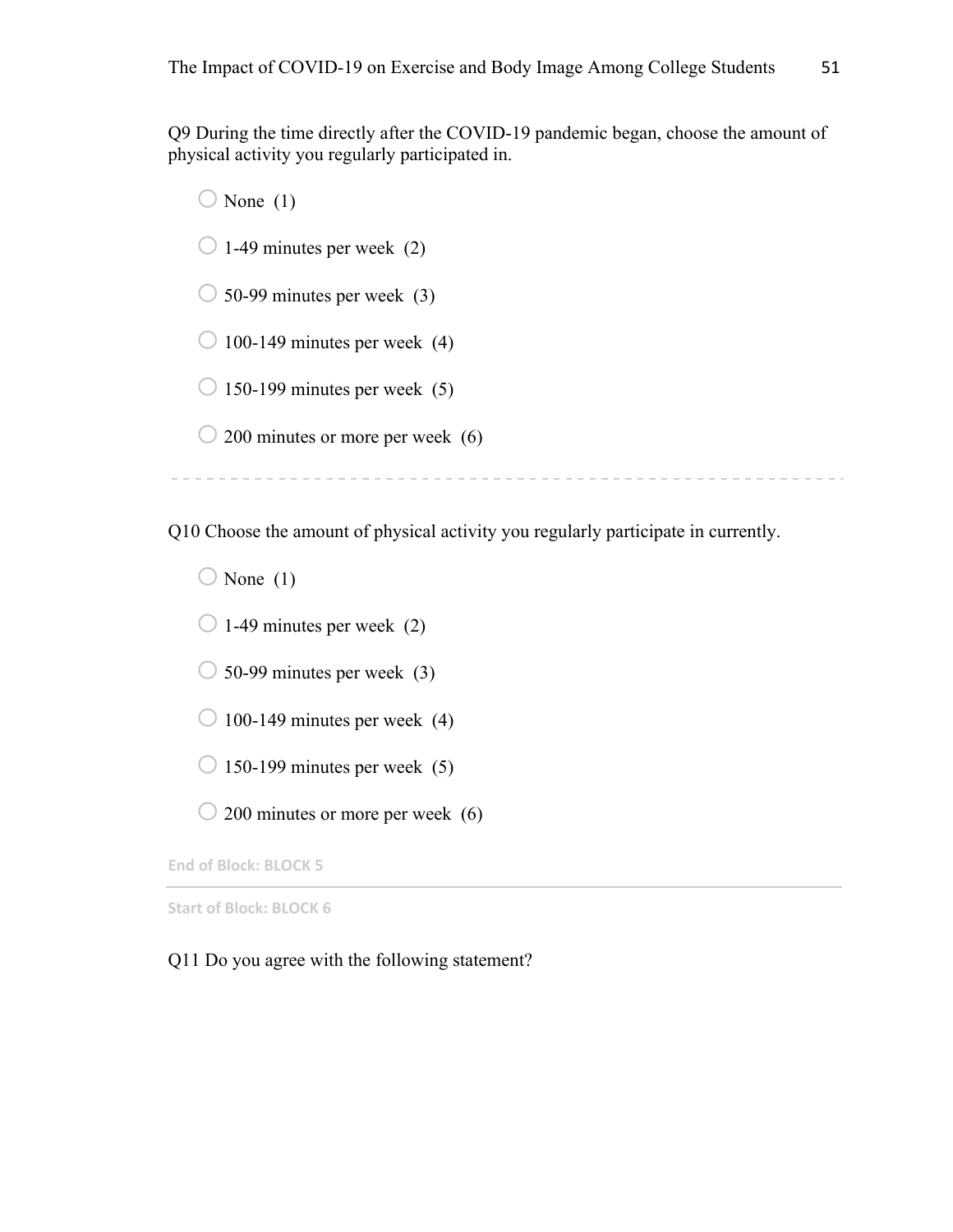I modified the type of physical activity I participated in during COVID-19 related lockdown.



**End of Block: BLOCK 6**

**Start of Block: BLOCK 7**

Q12 Since you answered yes to having modified your physical activity type during COVID-19 lockdown, what avenues of physical activity did you participate in that was different than before COVID-19 lockdown? (Check all that apply.)

| Hiking $(1)$                      |
|-----------------------------------|
| Walking/Running (2)               |
| At-home Exercises (3)             |
| Reliance on apps/social media (4) |
| Swimming (5)                      |
| Biking $(6)$                      |
| Kayaking/Rowing (7)               |
| Other $(8)$                       |

**End of Block: BLOCK 7**

**Start of Block: BLOCK 8**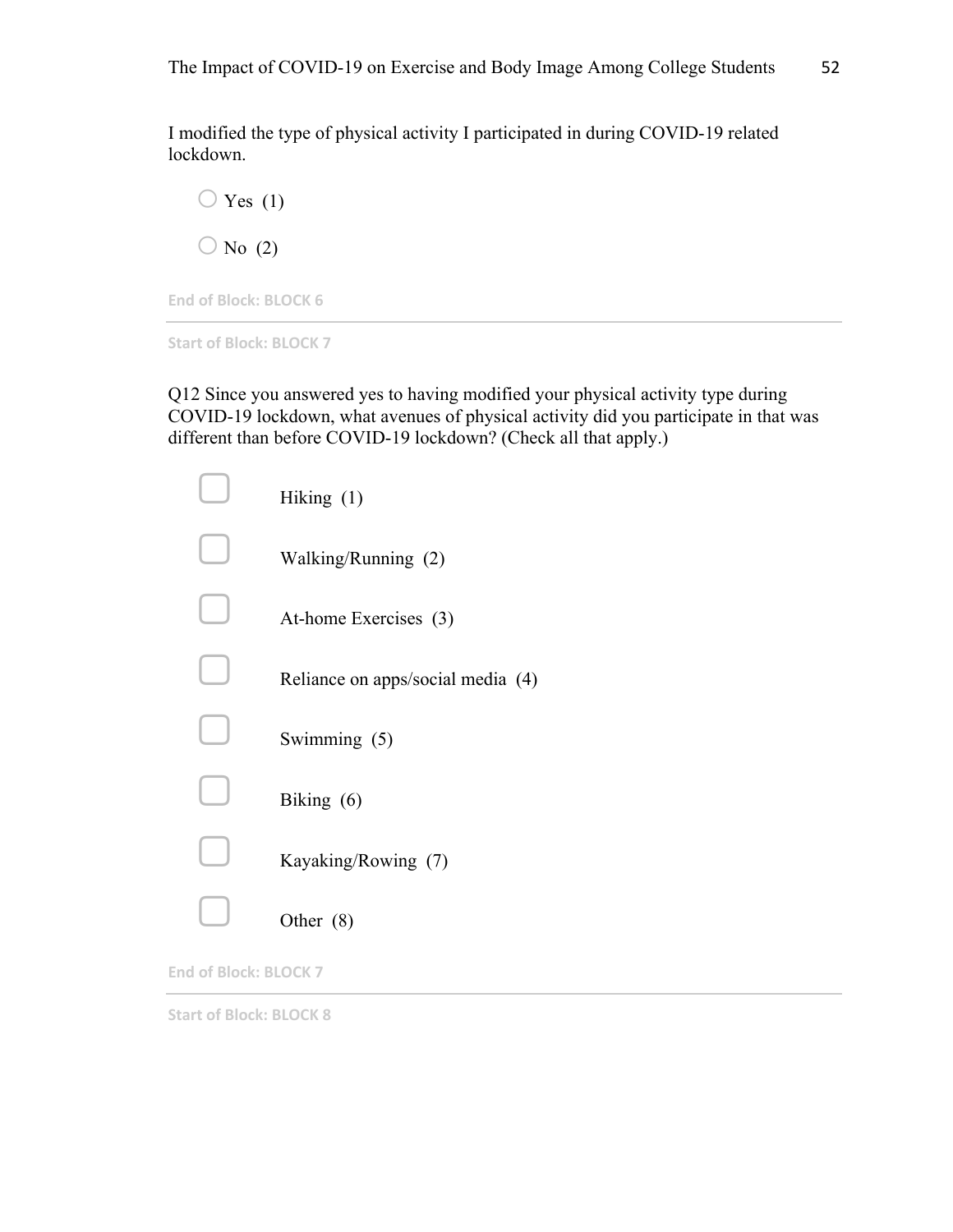Q13 Were you an enrolled university student during COVID-19 precautionary measures (For example: mandatory mask mandate, public capacity limits, etc.)



**End of Block: BLOCK 8**

**Start of Block: BLOCK 9**

Q14 On a scale, how much do you agree with the following statement?

I feel that it was unfair to be charged for the Recreation Center fee during COVID-19 related limitations that may have caused the Recreation Center to be shut down or have capacity limits.

 $\bigcirc$  Strongly Agree (1)  $\bigcirc$  Agree (2)  $\bigcirc$  Neutral (3)  $\bigcirc$  Disagree (4)  $\bigcirc$  Strongly Disagree (5)

**End of Block: BLOCK 9**

**Start of Block: BLOCK 10**

Q15 Do you agree with the following statement: I feel my body image perceptions changed because of COVID-19.

 $\bigcirc$  Yes (1)  $\bigcirc$  No (2)

**End of Block: BLOCK 10**

**Start of Block: BLOCK 11**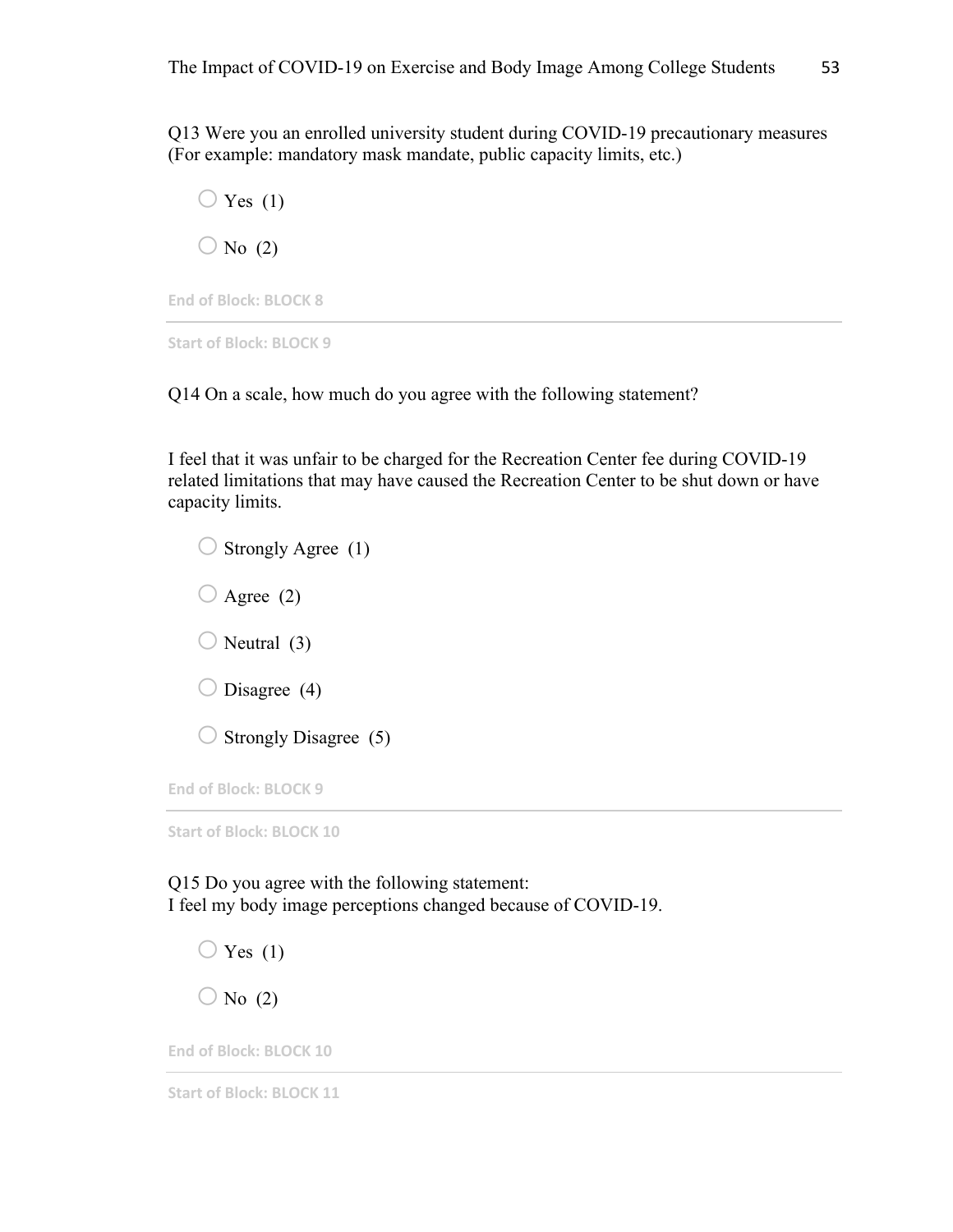Q16 On a scale, how much do you agree with the following statement?

The COVID-19 pandemic has negatively impacted my body image perception.

| Strongly Agree (1)    |
|-----------------------|
| Agree $(2)$           |
| Neutral (3)<br>.      |
| Disagree (4)          |
| Strongly Disagree (5) |
|                       |

Q17 Which of the following do you feel have resulted in a negative impact on your body image perception? (Check all that apply.)

| Lack of access to fitness facilities/equipment (1)  |
|-----------------------------------------------------|
| More time spent on social media (2)                 |
| Lack of social support and community (3)            |
| Other $(4)$                                         |
| My body image has not been negatively impacted. (5) |
|                                                     |

**End of Block: BLOCK 11**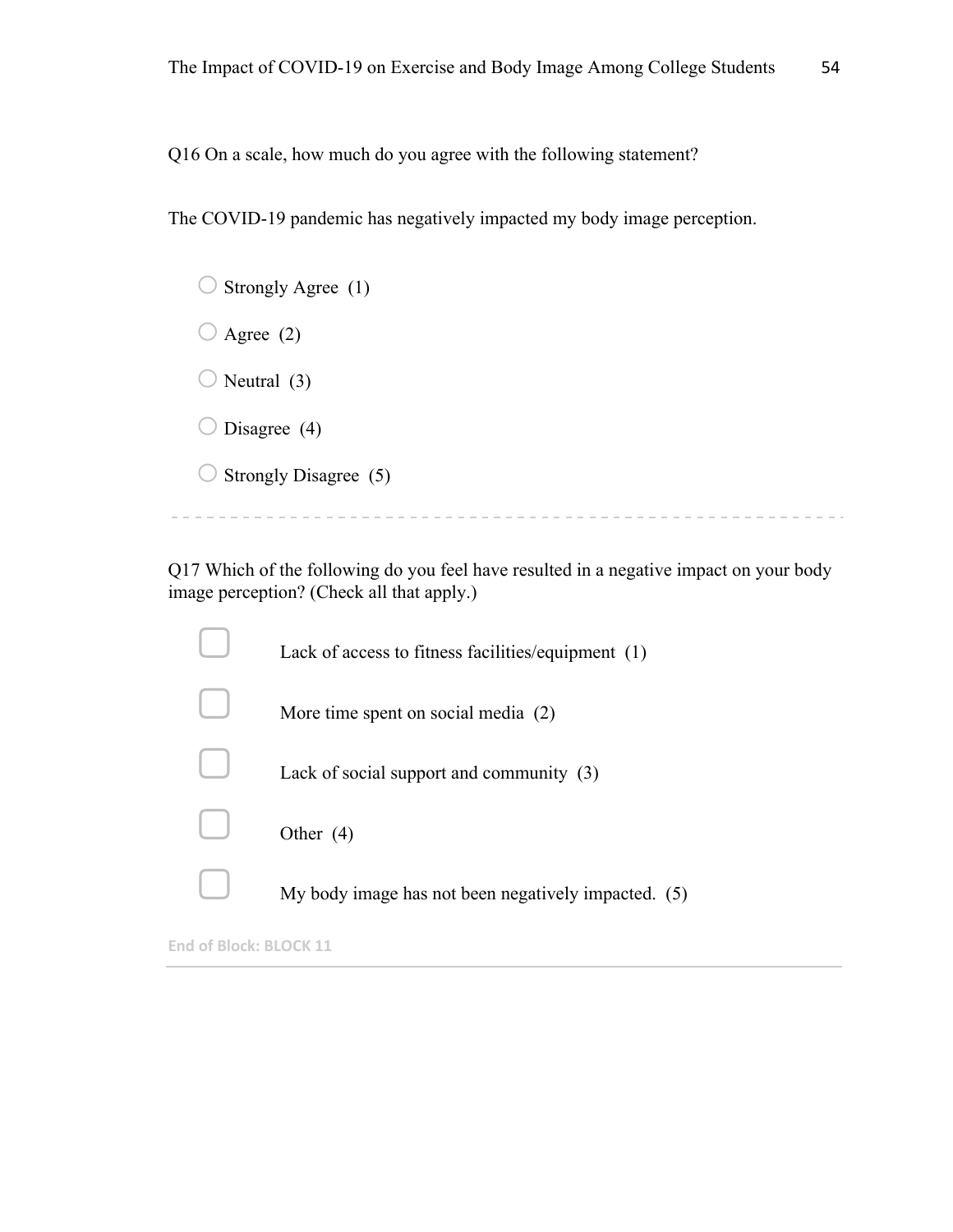# **Appendix B: IRB Exemption Waiver**



**IRB Exempt Waiver IRB Study Number:** 2021-117 **Decision Date:** 12/08/2021

Lois Anderson Department of Kinesiology

**Project Title:** Worse exercise habits and diminished body image perception in college students, is COVID-19 to blame?

Dear Anderson

Your IRB application 2021-117 entitled "Worse exercise habits and diminished body image perception in college students, is COVID-19 to blame?" has been evaluated in light of the federal, state, and institutional guidelines that govern the protection of human subjects. The proposed research has been deemed **EXEMPT** as defined by the Revised Common Rule 45 CFR 46.104(d)(2).

Although your project is exempt from continued IRB review, the research must adhere to the proposal submitted to the IRB. If changes to your study become necessary during the research project, you will need to submit a *Research Modification Request* form to the IRB and obtain IRB approval before implementation of those changes.

If an unanticipated problem and/or adverse event happens during your study, you must notify the IRB by submitting an *Unanticipated Problem Report*. Other actions also may be required depending on the nature of the incidence. For adverse events that directly impact the safety of research participants, you should also contact the IRB Chair directly.

Please note that although exempt protocols do not have an expiration date and do not require periodic continuing review by the IRB, we ask researchers to inform the IRB when a research project has been completed so that we can keep track of active research projects. Once you complete the study or if you decide to terminate your project prematurely please submit a *Notice of Research Closure/Termination* form to the IRB. The IRB may send you reminders as a courtesy, but it is your responsibility as the principal investigator to complete the research process by submitting the termination form.

Finally, please include the IRB study number denoted above in all your communication or correspondence related to your application and this letter. If you have any questions or need clarification of the contents of this letter, please contact me.

Good luck with your project!

Best,

Shelley N. Aikman, PhD Professor, Psychological Science IRB Chair irbchair@ung.edu